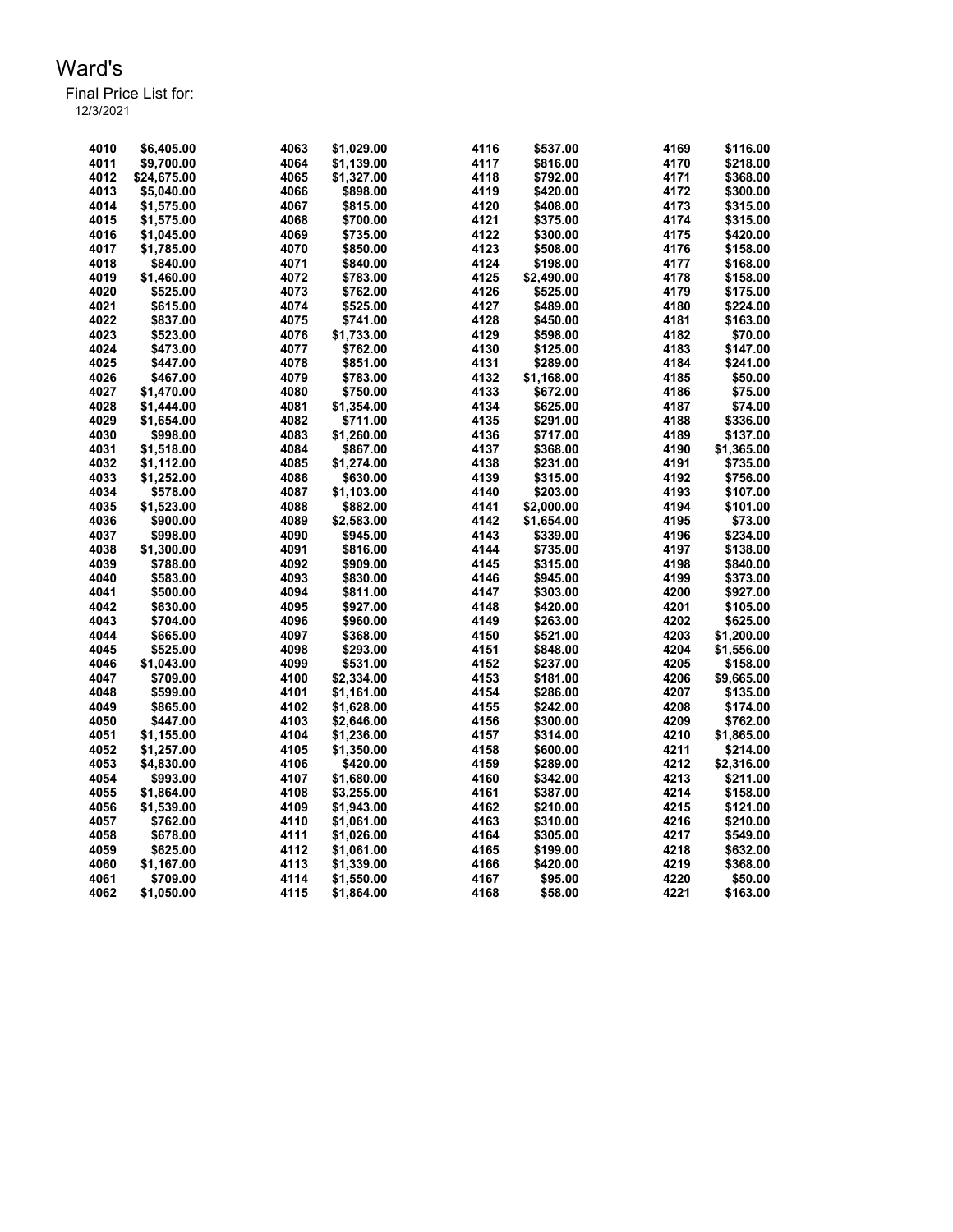Final Price List for: 12/3/2021

> \$76.00 4275 \$200.00 4328 \$455.00 4381 \$3,047.00 \$92.00 4276 \$693.00 4329 \$385.00 4382 \$263.00 \$125.00 4277 \$291.00 4330 \$1,000.00 4383 \$399.00 \$50.00 4278 \$672.00 4331 \$3,800.00 4384 \$300.00 \$37.00 4279 \$788.00 4332 \$122.00 4385 \$150.00 \$90.00 4280 \$237.00 4333 \$125.00 4386 \$184.00 \$50.00 4281 \$231.00 4334 \$299.00 4387 \$600.00 \$102.00 4282 \$195.00 4335 \$135.00 4388 \$500.00 \$40.00 4283 \$50.00 4336 \$352.00 4389 \$172.00 \$1,470.00 4284 \$1,373.00 4337 \$10.00 4390 \$369.00 \$279.00 4285 \$2,463.00 4338 \$63.00 4391 \$269.00 \$150.00 4286 \$3,352.00 4339 \$251.00 4392 \$1,749.00 \$630.00 4287 \$3,665.00 4340 \$195.00 4393 \$418.00 \$432.00 4288 \$1,500.00 4341 \$132.00 4394 \$314.00 \$326.00 4289 \$4,168.00 4342 \$132.00 4395 \$356.00 \$210.00 4290 \$625.00 4343 \$289.00 4396 \$294.00 \$473.00 4291 \$638.00 4344 \$263.00 4397 \$417.00 \$473.00 4292 \$496.00 4345 \$158.00 4398 \$700.00 \$163.00 4293 \$618.00 4346 \$128.00 4399 \$573.00 \$158.00 4294 \$1,680.00 4347 \$159.00 4400 \$251.00 \$231.00 4295 \$1,390.00 4348 \$368.00 4401 \$251.00 \$210.00 4296 \$998.00 4349 \$369.00 4402 \$336.00 \$352.00 4297 \$273.00 4350 \$583.00 4403 \$75.00 \$275.00 4298 \$1,103.00 4351 \$1,710.00 4404 \$251.00 \$347.00 4299 \$691.00 4352 \$426.00 4405 \$276.00 \$315.00 4300 \$345.00 4353 \$467.00 4406 \$136.00 \$200.00 4301 \$368.00 4354 \$241.00 4407 \$163.00 \$289.00 4302 \$368.00 4355 \$420.00 4408 \$167.00 \$235.00 4303 \$709.00 4356 \$499.00 4409 \$173.00 \$237.00 4304 \$763.00 4357 \$385.00 4410 \$210.00 \$1,365.00 4305 \$1,470.00 4358 \$995.00 4411 \$250.00 \$315.00 4306 \$263.00 4359 \$2,100.00 4412 \$100.00 \$792.00 4307 \$1,567.00 4360 \$315.00 4413 \$292.00 \$792.00 4308 \$1,313.00 4361 \$2,447.00 4414 \$302.00 \$289.00 4309 \$1,014.00 4362 \$1,260.00 4415 \$599.00 \$1,865.00 4310 \$473.00 4363 \$525.00 4416 \$176.00 \$303.00 4311 \$1,024.00 4364 \$315.00 4417 \$335.00 \$735.00 4312 \$998.00 4365 \$800.00 4418 \$595.00 \$321.00 4313 \$644.00 4366 \$385.00 4419 \$0.00 \$1,050.00 4314 \$350.00 4367 \$1,651.00 4420 \$0.00 \$1,542.00 4315 \$368.00 4368 \$53.00 4421 \$252.00 \$431.00 4316 \$289.00 4369 \$25.00 4422 \$100.00 \$300.00 4317 \$180.00 4370 \$239.00 4423 \$155.00 \$735.00 4318 \$226.00 4371 \$451.00 4424 \$178.00 \$389.00 4319 \$578.00 4372 \$221.00 4425 \$420.00 \$288.00 4320 \$184.00 4373 \$329.00 4426 \$100.00 \$243.00 4321 \$419.00 4374 \$0.00 4427 \$210.00 \$200.00 4322 \$650.00 4375 \$150.00 4428 \$681.00 \$385.00 4323 \$467.00 4376 \$150.00 4429 \$501.00 \$368.00 4324 \$478.00 4377 \$300.00 4430 \$250.00 \$400.00 4325 \$220.00 4378 \$169.00 4431 \$314.00 \$250.00 4326 \$447.00 4379 \$453.00 4432 \$425.00 \$279.00 4327 \$525.00 4380 \$829.00 4433 \$625.00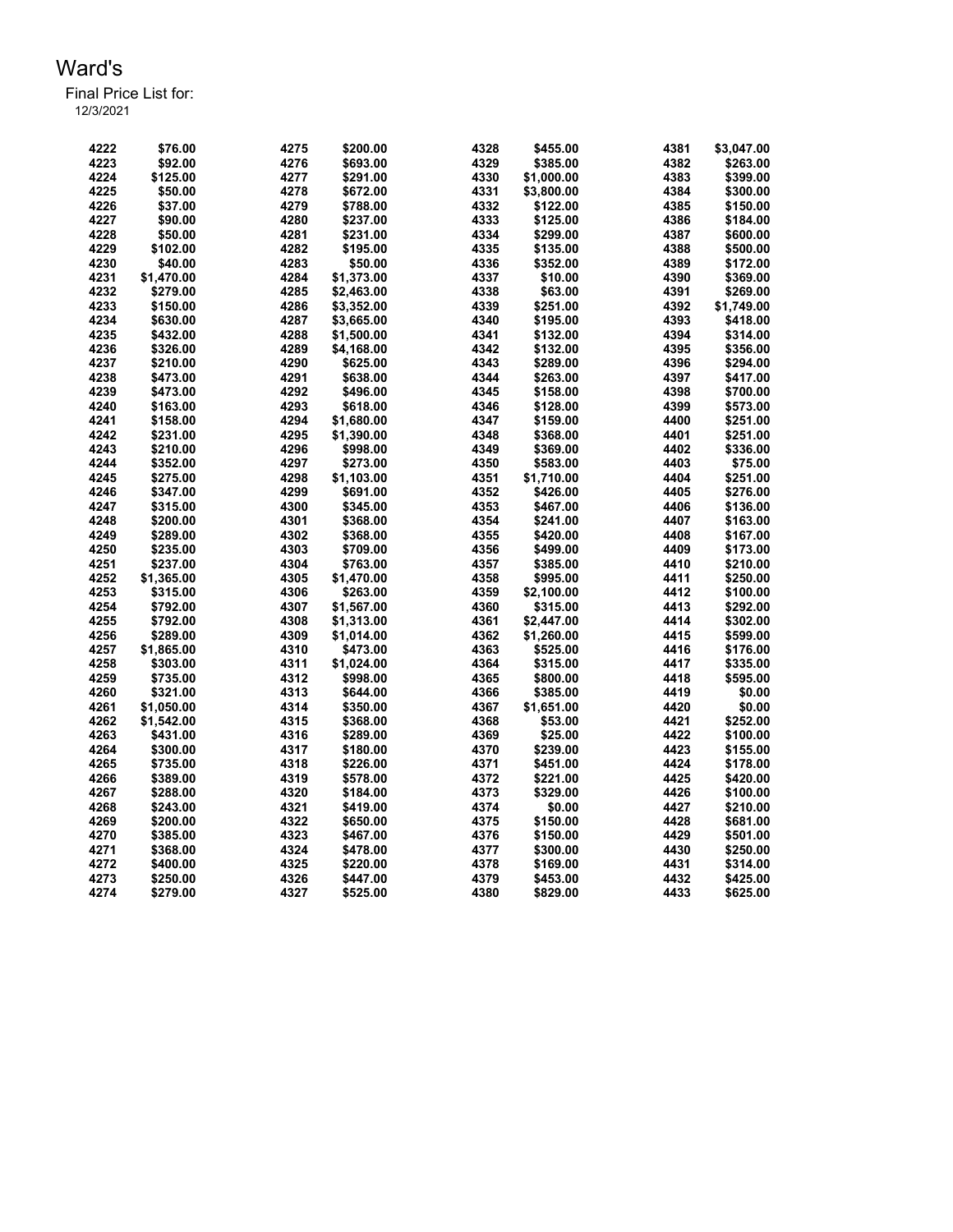| 4434 | \$754.00   | 4487 | \$1,050.00           | 4540 | \$382.00   | 4593 | \$15.00  |
|------|------------|------|----------------------|------|------------|------|----------|
| 4435 | \$580.00   | 4488 | \$772.00             | 4541 | \$433.00   | 4594 | \$17.00  |
| 4436 | \$388.00   | 4489 | \$245.00             | 4542 | \$315.00   | 4595 | \$689.00 |
| 4437 | \$394.00   | 4490 | \$407.00             | 4543 | \$378.00   | 4596 | \$31.00  |
| 4438 | \$4,151.00 | 4491 | \$377.00             | 4544 | \$513.00   | 4597 | \$40.00  |
| 4439 | \$1,379.00 | 4492 | \$377.00             | 4545 | \$414.00   | 4598 | \$13.00  |
| 4440 | \$200.00   | 4493 | \$430.00             | 4546 | \$252.00   | 4599 | \$137.00 |
| 4441 | \$265.00   | 4494 | \$336.00             | 4547 | \$218.00   | 4600 | \$263.00 |
| 4442 | \$3,500.00 | 4495 | \$166.00             | 4548 | \$709.00   | 4601 | \$0.00   |
| 4443 | \$4,050.00 | 4496 | \$107.00             | 4549 | \$184.00   | 4602 | \$157.00 |
| 4444 | \$567.00   | 4497 | \$216.00             | 4550 | \$525.00   | 4603 | \$263.00 |
| 4445 | \$2,400.00 | 4498 | \$100.00             | 4551 | \$473.00   | 4604 | \$105.00 |
| 4446 | \$735.00   | 4499 | \$195.00             | 4552 | \$422.00   | 4605 | \$70.00  |
| 4447 | \$842.00   | 4500 | \$184.00             | 4553 | \$314.00   | 4606 | \$83.00  |
| 4448 | \$1,287.00 | 4501 | \$205.00             | 4554 | \$842.00   | 4607 | \$312.00 |
| 4449 | \$525.00   | 4502 | \$318.00             | 4555 | \$356.00   | 5010 | \$377.00 |
| 4450 | \$2,310.00 | 4503 | \$473.00             | 4556 | \$282.00   | 5011 | \$48.00  |
| 4451 | \$263.00   | 4504 | \$50.00              | 4557 | \$210.00   | 5012 | \$35.00  |
| 4452 | \$1,339.00 | 4505 | \$53.00              | 4558 | \$184.00   | 5013 | \$25.00  |
| 4453 | \$255.00   | 4506 | \$37.00              | 4559 | \$735.00   | 5014 | \$78.00  |
| 4454 | \$1,050.00 | 4507 | \$174.00             | 4560 | \$399.00   | 5015 | \$788.00 |
| 4455 | \$1,287.00 | 4508 | \$158.00             | 4561 | \$369.00   | 5016 | \$59.00  |
| 4456 | \$573.00   | 4509 | \$500.00             | 4562 | \$314.00   | 5017 | \$23.00  |
| 4457 | \$210.00   | 4510 | \$74.00              | 4563 | \$210.00   | 5018 | \$79.00  |
| 4458 | \$348.00   | 4511 | \$752.00             | 4564 | \$546.00   | 5019 | \$32.00  |
| 4459 | \$426.00   | 4512 | \$314.00             | 4565 | \$407.00   | 5020 | \$16.00  |
| 4460 | \$950.00   | 4513 | \$788.00             | 4566 | \$371.00   | 5021 | \$221.00 |
| 4461 | \$696.00   | 4514 |                      | 4567 |            | 5022 | \$29.00  |
| 4462 |            | 4515 | \$777.00<br>\$788.00 | 4568 | \$314.00   | 5023 | \$45.00  |
|      | \$1,390.00 |      |                      |      | \$375.00   |      |          |
| 4463 | \$683.00   | 4516 | \$556.00             | 4569 | \$776.00   | 5024 | \$44.00  |
| 4464 | \$968.00   | 4517 | \$269.00             | 4570 | \$1,550.00 | 5025 | \$27.00  |
| 4465 | \$1,785.00 | 4518 | \$1,260.00           | 4571 | \$400.00   | 5026 | \$116.00 |
| 4466 | \$750.00   | 4519 | \$257.00             | 4572 | \$174.00   | 5027 | \$105.00 |
| 4467 | \$175.00   | 4520 | \$696.00             | 4573 | \$363.00   | 5028 | \$66.00  |
| 4468 | \$250.00   | 4521 | \$70.00              | 4574 | \$394.00   | 5029 | \$13.00  |
| 4469 | \$205.00   | 4522 | \$150.00             | 4575 | \$174.00   | 5030 | \$20.00  |
| 4470 | \$1,159.00 | 4523 | \$263.00             | 4576 | \$70.00    | 5031 | \$23.00  |
| 4471 | \$522.00   | 4524 | \$583.00             | 4577 | \$48.00    | 5032 | \$19.00  |
| 4472 | \$1,448.00 | 4525 | \$840.00             | 4578 | \$194.00   | 5033 | \$12.00  |
| 4473 | \$839.00   | 4526 | \$578.00             | 4579 | \$2.00     | 5034 | \$12.00  |
| 4474 | \$408.00   | 4527 | \$998.00             | 4580 | \$23.00    | 5035 | \$15.00  |
| 4475 | \$1,132.00 | 4528 | \$399.00             | 4581 | \$11.00    | 5036 | \$14.00  |
| 4476 | \$583.00   | 4529 | \$523.00             | 4582 | \$40.00    | 5037 | \$15.00  |
| 4477 | \$945.00   | 4530 | \$657.00             | 4583 | \$11.00    | 5038 | \$13.00  |
| 4478 | \$657.00   | 4531 | \$250.00             | 4584 | \$58.00    | 5039 | \$23.00  |
| 4479 | \$650.00   | 4532 | \$221.00             | 4585 | \$24.00    | 5040 | \$28.00  |
| 4480 | \$651.00   | 4533 | \$384.00             | 4586 | \$20.00    | 5041 | \$105.00 |
| 4481 | \$359.00   | 4534 | \$630.00             | 4587 | \$20.00    | 5042 | \$84.00  |
| 4482 | \$428.00   | 4535 | \$473.00             | 4588 | \$91.00    | 5043 | \$450.00 |
| 4483 | \$578.00   | 4536 | \$350.00             | 4589 | \$16.00    | 5044 | \$93.00  |
| 4484 | \$683.00   | 4537 | \$765.00             | 4590 | \$23.00    | 5045 | \$281.00 |
| 4485 | \$960.00   | 4538 | \$342.00             | 4591 | \$189.00   | 5046 | \$36.00  |
| 4486 | \$1,575.00 | 4539 | \$450.00             | 4592 | \$15.00    | 5047 | \$102.00 |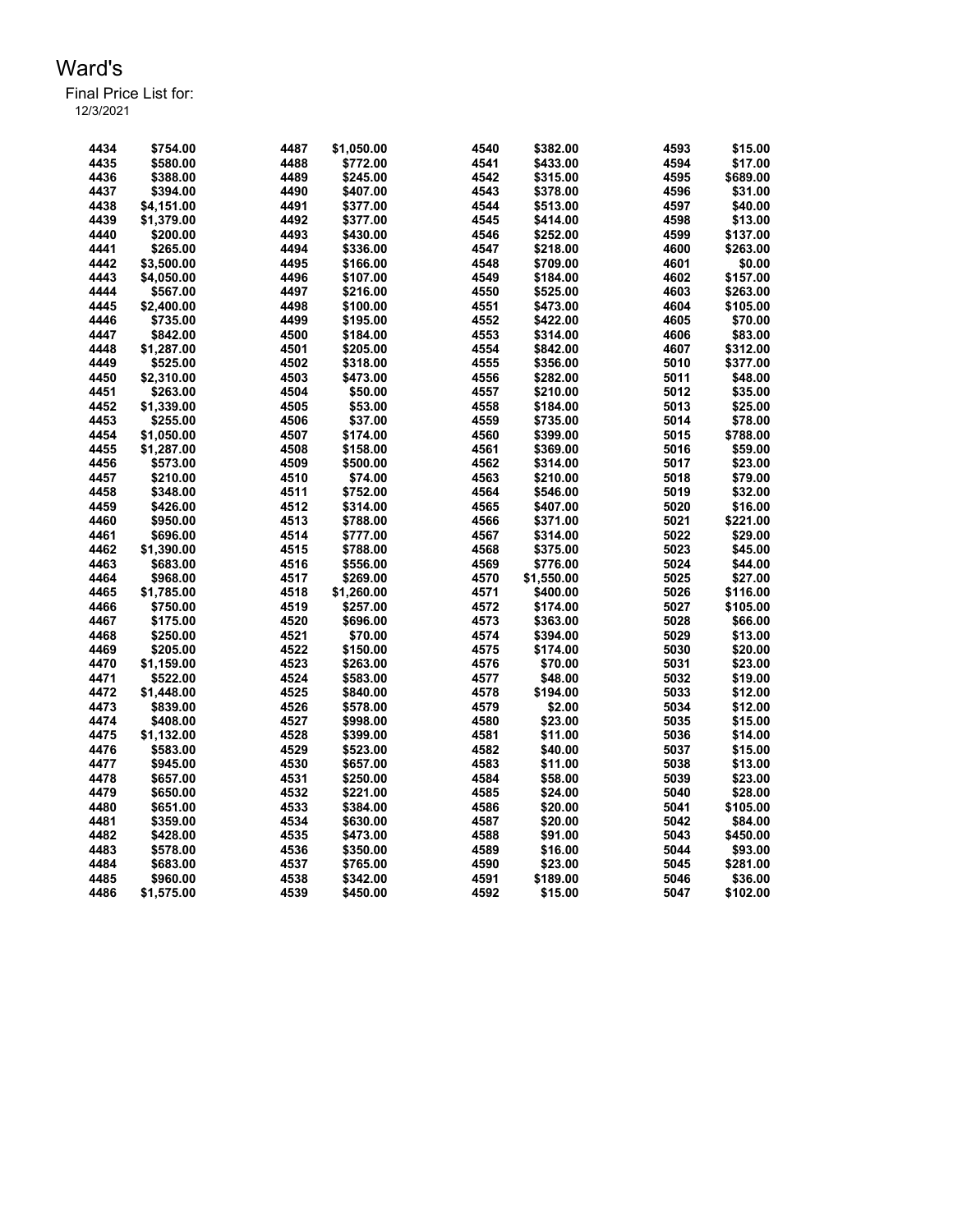Final Price List for: 12/3/2021

> \$42.00 5101 \$37.00 5154 \$16.00 5207 \$153.00 \$79.00 5102 \$22.00 5155 \$11.00 5208 \$50.00 \$139.00 5103 \$14.00 5156 \$10.00 5209 \$58.00 \$135.00 5104 \$27.00 5157 \$3.00 5210 \$20.00 \$27.00 5105 \$26.00 5158 \$3.00 5211 \$30.00 \$93.00 5106 \$25.00 5159 \$44.00 5212 \$44.00 \$84.00 5107 \$12.00 5160 \$10.00 5213 \$121.00 \$47.00 5108 \$27.00 5161 \$16.00 5214 \$29.00 \$25.00 5109 \$26.00 5162 \$10.00 5215 \$21.00 \$34.00 5110 \$25.00 5163 \$18.00 5216 \$44.00 \$45.00 5111 \$113.00 5164 \$32.00 5217 \$54.00 \$23.00 5112 \$61.00 5165 \$33.00 5218 \$44.00 \$16.00 5113 \$15.00 5166 \$12.00 5219 \$32.00 \$44.00 5114 \$22.00 5167 \$12.00 5220 \$28.00 \$32.00 5115 \$71.00 5168 \$23.00 5221 \$28.00 \$17.00 5116 \$17.00 5169 \$47.00 5222 \$27.00 \$21.00 5117 \$71.00 5170 \$10.00 5223 \$37.00 \$12.00 5118 \$6.00 5171 \$10.00 5224 \$20.00 \$105.00 5119 \$16.00 5172 \$17.00 5225 \$16.00 \$57.00 5120 \$23.00 5173 \$27.00 5226 \$46.00 \$11.00 5121 \$21.00 5174 \$36.00 5227 \$12.00 \$174.00 5122 \$34.00 5175 \$15.00 5228 \$24.00 \$31.00 5123 \$17.00 5176 \$10.00 5229 \$34.00 \$45.00 5124 \$65.00 5177 \$142.00 5230 \$14.00 \$38.00 5125 \$29.00 5178 \$50.00 5231 \$11.00 \$57.00 5126 \$32.00 5179 \$27.00 5232 \$29.00 \$15.00 5127 \$24.00 5180 \$51.00 5233 \$16.00 \$25.00 5128 \$50.00 5181 \$81.00 5234 \$16.00 \$28.00 5129 \$2.00 5182 \$216.00 5235 \$12.00 \$23.00 5130 \$28.00 5183 \$315.00 5236 \$133.00 \$21.00 5131 \$24.00 5184 \$100.00 5237 \$48.00 \$11.00 5132 \$16.00 5185 \$39.00 5238 \$20.00 \$11.00 5133 \$28.00 5186 \$25.00 5239 \$16.00 \$13.00 5134 \$24.00 5187 \$47.00 5240 \$28.00 \$34.00 5135 \$26.00 5188 \$44.00 5241 \$30.00 \$20.00 5136 \$37.00 5189 \$73.00 5242 \$24.00 \$44.00 5137 \$45.00 5190 \$63.00 5243 \$60.00 \$11.00 5138 \$28.00 5191 \$58.00 5244 \$189.00 \$28.00 5139 \$39.00 5192 \$81.00 5245 \$21.00 \$95.00 5140 \$7.00 5193 \$141.00 5246 \$29.00 \$7.00 5141 \$11.00 5194 \$55.00 5247 \$40.00 \$47.00 5142 \$132.00 5195 \$37.00 5248 \$30.00 \$35.00 5143 \$53.00 5196 \$44.00 5249 \$16.00 \$71.00 5144 \$47.00 5197 \$70.00 5250 \$75.00 \$49.00 5145 \$38.00 5198 \$141.00 5251 \$17.00 \$45.00 5146 \$33.00 5199 \$55.00 5252 \$50.00 \$29.00 5147 \$38.00 5200 \$79.00 5253 \$10.00 \$71.00 5148 \$197.00 5201 \$35.00 5254 \$81.00 \$80.00 5149 \$15.00 5202 \$58.00 5255 \$29.00 \$24.00 5150 \$37.00 5203 \$35.00 5256 \$10.00 \$54.00 5151 \$24.00 5204 \$70.00 5257 \$11.00 \$28.00 5152 \$58.00 5205 \$27.00 5258 \$13.00 \$45.00 5153 \$27.00 5206 \$71.00 5259 \$23.00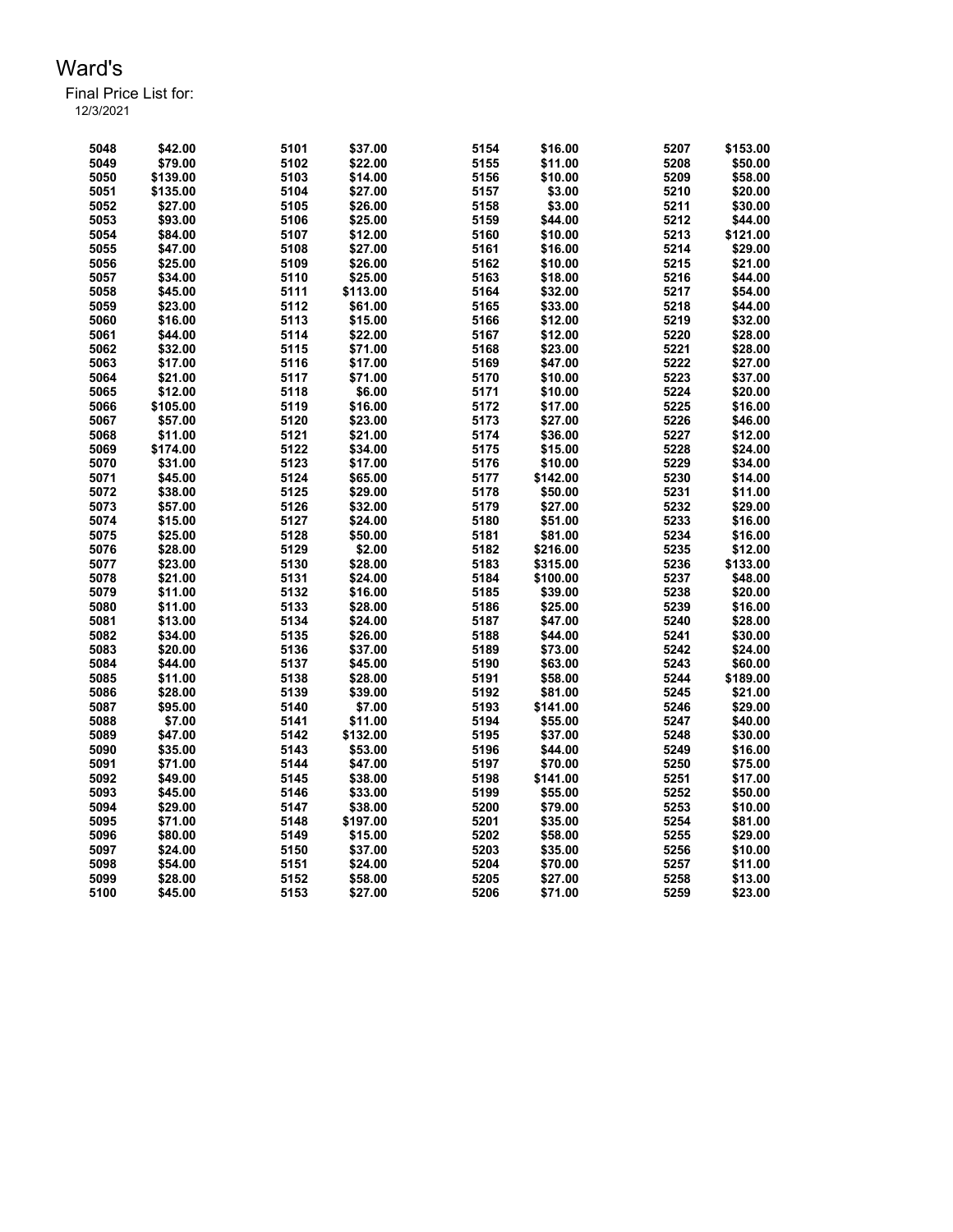Final Price List for: 12/3/2021

> \$10.00 5313 \$24.00 5366 \$51.00 5419 \$11.00 \$50.00 5314 \$8.00 5367 \$9.00 5420 \$5.00 \$11.00 5315 \$32.00 5368 \$17.00 5421 \$32.00 \$13.00 5316 \$8.00 5369 \$5.00 5422 \$24.00 \$13.00 5317 \$5.00 5370 \$0.00 5423 \$12.00 \$14.00 5318 \$0.00 5371 \$30.00 5424 \$9.00 \$11.00 5319 \$5.00 5372 \$5.00 5425 \$8.00 \$14.00 5320 \$11.00 5373 \$5.00 5426 \$35.00 \$19.00 5321 \$0.00 5374 \$16.00 5427 \$8.00 \$16.00 5322 \$5.00 5375 \$7.00 5428 \$5.00 \$21.00 5323 \$20.00 5376 \$12.00 5429 \$17.00 \$27.00 5324 \$6.00 5377 \$12.00 5430 \$59.00 \$79.00 5325 \$32.00 5378 \$21.00 5431 \$17.00 \$6.00 5326 \$12.00 5379 \$29.00 5432 \$5.00 \$5.00 5327 \$13.00 5380 \$6.00 5433 \$8.00 \$30.00 5328 \$12.00 5381 \$94.00 5434 \$9.00 \$16.00 5329 \$7.00 5382 \$25.00 5435 \$38.00 \$46.00 5330 \$16.00 5383 \$20.00 5436 \$32.00 \$101.00 5331 \$5.00 5384 \$33.00 5437 \$80.00 \$14.00 5332 \$14.00 5385 \$25.00 5438 \$24.00 \$16.00 5333 \$1.00 5386 \$10.00 5439 \$117.00 \$39.00 5334 \$1.00 5387 \$22.00 5440 \$25.00 \$56.00 5335 \$8.00 5388 \$12.00 5441 \$104.00 \$163.00 5336 \$39.00 5389 \$59.00 5442 \$79.00 \$10.00 5337 \$3.00 5390 \$70.00 5443 \$0.00 \$32.00 5338 \$16.00 5391 \$70.00 5444 \$41.00 \$27.00 5339 \$11.00 5392 \$24.00 5445 \$27.00 \$292.00 5340 \$10.00 5393 \$40.00 5446 \$105.00 \$11.00 5341 \$13.00 5394 \$10.00 5447 \$6.00 \$34.00 5342 \$6.00 5395 \$15.00 5448 \$17.00 \$19.00 5343 \$27.00 5396 \$16.00 5449 \$19.00 \$25.00 5344 \$16.00 5397 \$38.00 5450 \$19.00 \$16.00 5345 \$40.00 5398 \$11.00 5451 \$70.00 \$2.00 5346 \$9.00 5399 \$8.00 5452 \$13.00 \$20.00 5347 \$5.00 5400 \$59.00 5453 \$22.00 \$3.00 5348 \$12.00 5401 \$32.00 5454 \$23.00 \$5.00 5349 \$24.00 5402 \$12.00 5455 \$10.00 \$7.00 5350 \$32.00 5403 \$10.00 5456 \$10.00 \$6.00 5351 \$48.00 5404 \$9.00 5457 \$16.00 \$14.00 5352 \$30.00 5405 \$24.00 5458 \$27.00 \$13.00 5353 \$21.00 5406 \$9.00 5459 \$22.00 \$5.00 5354 \$12.00 5407 \$42.00 5460 \$11.00 \$12.00 5355 \$23.00 5408 \$8.00 5461 \$8.00 \$24.00 5356 \$1.00 5409 \$28.00 5462 \$35.00 \$16.00 5357 \$5.00 5410 \$5.00 5463 \$11.00 \$34.00 5358 \$5.00 5411 \$9.00 5464 \$11.00 \$16.00 5359 \$6.00 5412 \$1.00 5465 \$20.00 \$13.00 5360 \$1.00 5413 \$12.00 5466 \$16.00 \$234.00 5361 \$5.00 5414 \$11.00 5467 \$63.00 \$16.00 5362 \$5.00 5415 \$11.00 5468 \$40.00 \$5.00 5363 \$16.00 5416 \$4.00 5469 \$36.00 \$11.00 5364 \$6.00 5417 \$7.00 5470 \$9.00 \$21.00 5365 \$39.00 5418 \$6.00 5471 \$22.00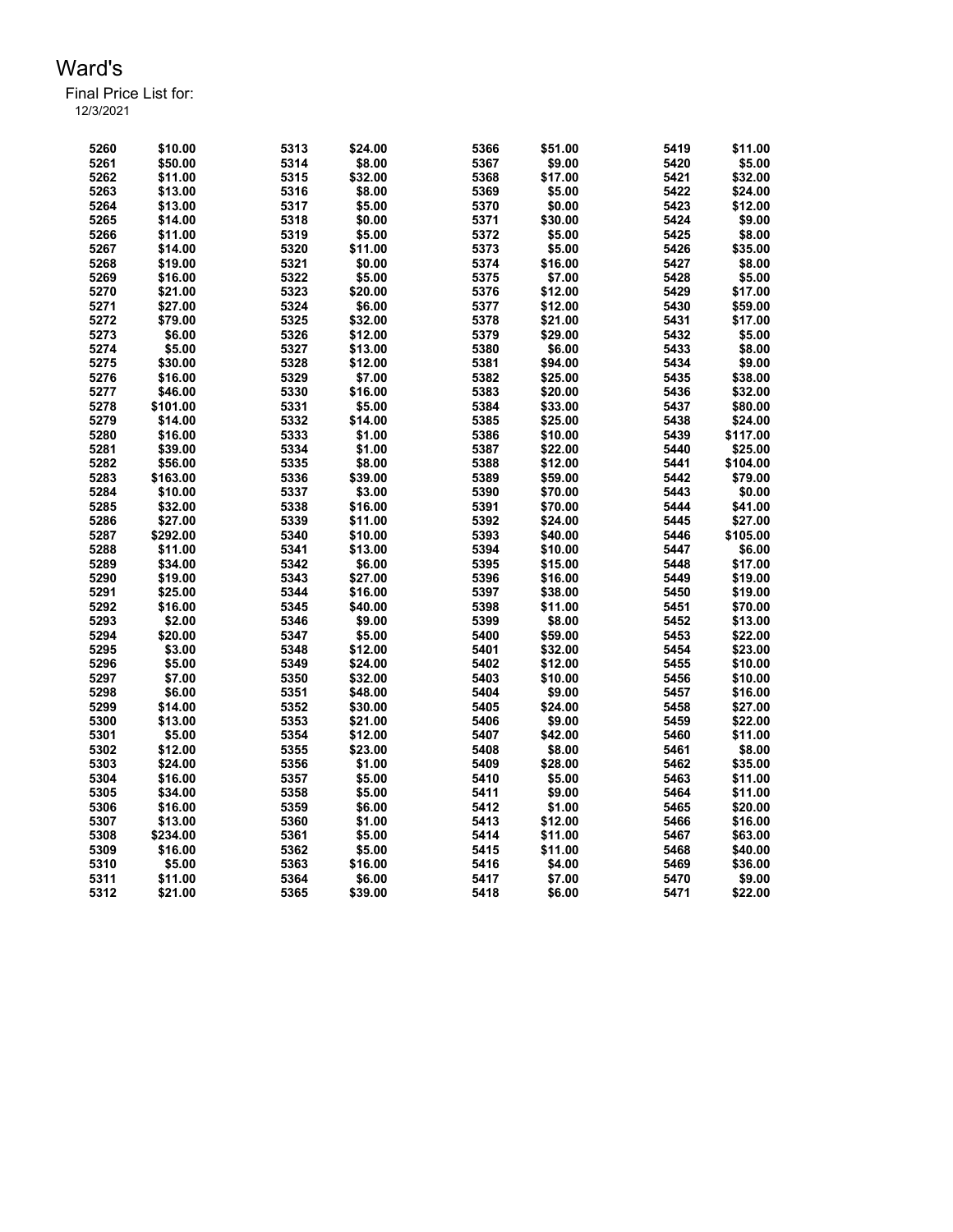| 5472 | \$10.00  | 5525 | \$44.00  | 5578 | \$44.00    | 5631 | \$61.00  |
|------|----------|------|----------|------|------------|------|----------|
| 5473 | \$10.00  | 5526 | \$63.00  | 5579 | \$32.00    | 5632 | \$29.00  |
| 5474 | \$9.00   | 5527 | \$16.00  | 5580 | \$79.00    | 5633 | \$15.00  |
| 5475 | \$14.00  | 5528 | \$15.00  | 5581 | \$39.00    | 5634 | \$44.00  |
| 5476 | \$44.00  | 5529 | \$38.00  | 5582 | \$122.00   | 5635 | \$36.00  |
| 5477 | \$9.00   | 5530 | \$16.00  | 5583 | \$65.00    | 5636 | \$32.00  |
| 5478 | \$7.00   | 5531 | \$28.00  | 5584 | \$32.00    | 5637 | \$26.00  |
| 5479 | \$28.00  | 5532 | \$34.00  | 5585 | \$47.00    | 5638 | \$14.00  |
| 5480 | \$42.00  | 5533 | \$34.00  | 5586 | \$49.00    | 5639 | \$4.00   |
| 5481 | \$115.00 | 5534 | \$69.00  | 5587 | \$56.00    | 5640 | \$10.00  |
| 5482 | \$45.00  | 5535 | \$17.00  | 5588 | \$16.00    | 5641 | \$4.00   |
| 5483 | \$27.00  | 5536 | \$36.00  | 5589 | \$12.00    | 5642 | \$56.00  |
| 5484 | \$26.00  | 5537 | \$5.00   | 5590 | \$12.00    | 5643 | \$37.00  |
| 5485 | \$16.00  | 5538 | \$8.00   | 5591 | \$12.00    | 5644 | \$11.00  |
| 5486 | \$33.00  | 5539 | \$8.00   | 5592 | \$13.00    | 5645 | \$50.00  |
| 5487 | \$10.00  | 5540 | \$10.00  | 5593 | \$6.00     | 5646 | \$51.00  |
| 5488 | \$104.00 | 5541 | \$16.00  | 5594 | \$30.00    | 5647 | \$104.00 |
| 5489 | \$42.00  | 5542 | \$32.00  | 5595 | \$2.00     | 5648 | \$13.00  |
| 5490 | \$28.00  | 5543 | \$28.00  | 5596 | \$9.00     | 5649 | \$39.00  |
| 5491 | \$23.00  | 5544 | \$16.00  | 5597 | \$10.00    | 5650 | \$55.00  |
| 5492 | \$38.00  | 5545 | \$34.00  | 5598 | \$5.00     | 5651 | \$67.00  |
| 5493 | \$117.00 | 5546 | \$66.00  | 5599 | \$3.00     | 5652 | \$54.00  |
| 5494 | \$17.00  | 5547 | \$34.00  | 5600 | \$37.00    | 5653 | \$48.00  |
| 5495 | \$19.00  | 5548 | \$16.00  | 5601 | \$5.00     | 5654 | \$80.00  |
| 5496 | \$6.00   | 5549 | \$7.00   | 5602 | \$8.00     | 5655 | \$16.00  |
| 5497 | \$21.00  | 5550 | \$336.00 | 5603 | \$21.00    | 5656 | \$15.00  |
| 5498 | \$0.00   | 5551 | \$9.00   | 5604 | \$17.00    | 5657 | \$135.00 |
| 5499 | \$16.00  | 5552 | \$21.00  | 5605 | \$3.00     | 5658 | \$37.00  |
| 5500 | \$6.00   | 5553 | \$12.00  | 5606 | \$58.00    | 5659 | \$9.00   |
| 5501 | \$65.00  | 5554 | \$1.00   | 5607 | \$23.00    | 5660 | \$30.00  |
| 5502 | \$17.00  | 5555 | \$23.00  | 5608 | \$211.00   | 5661 | \$26.00  |
| 5503 | \$19.00  | 5556 | \$7.00   | 5609 | \$18.00    | 5662 | \$32.00  |
| 5504 | \$11.00  | 5557 | \$27.00  | 5610 | \$84.00    | 5663 | \$57.00  |
| 5505 | \$16.00  | 5558 | \$32.00  | 5611 | \$47.00    | 5664 | \$10.00  |
| 5506 | \$101.00 | 5559 | \$27.00  | 5612 | \$134.00   | 5665 | \$60.00  |
| 5507 | \$12.00  | 5560 | \$21.00  | 5613 | \$90.00    | 5666 | \$3.00   |
| 5508 | \$6.00   | 5561 | \$15.00  | 5614 | \$165.00   | 5667 | \$5.00   |
| 5509 | \$66.00  | 5562 | \$35.00  | 5615 | \$71.00    | 5668 | \$5.00   |
| 5510 | \$12.00  | 5563 | \$13.00  | 5616 | \$18.00    | 5669 | \$10.00  |
| 5511 | \$81.00  | 5564 | \$18.00  | 5617 | \$221.00   | 5670 | \$5.00   |
| 5512 | \$11.00  | 5565 | \$174.00 | 5618 | \$25.00    | 5671 | \$6.00   |
| 5513 | \$29.00  | 5566 | \$29.00  | 5619 | \$17.00    | 5672 | \$195.00 |
| 5514 | \$8.00   | 5567 | \$107.00 | 5620 | \$100.00   | 5673 | \$12.00  |
| 5515 | \$30.00  | 5568 | \$80.00  | 5621 | \$21.00    | 5674 | \$10.00  |
| 5516 | \$14.00  | 5569 | \$29.00  | 5622 | \$1,094.00 | 5675 | \$21.00  |
| 5517 | \$16.00  | 5570 | \$7.00   | 5623 | \$62.00    | 5676 | \$7.00   |
| 5518 | \$5.00   | 5571 | \$46.00  | 5624 | \$241.00   | 5677 | \$17.00  |
| 5519 | \$28.00  | 5572 | \$18.00  | 5625 | \$210.00   | 5678 | \$24.00  |
| 5520 | \$12.00  | 5573 | \$5.00   | 5626 | \$250.00   | 5679 | \$8.00   |
| 5521 | \$16.00  | 5574 | \$37.00  | 5627 | \$300.00   | 5680 | \$13.00  |
| 5522 | \$23.00  | 5575 | \$45.00  | 5628 | \$186.00   | 5681 | \$37.00  |
| 5523 | \$17.00  | 5576 | \$16.00  | 5629 | \$246.00   | 5682 | \$23.00  |
| 5524 | \$158.00 | 5577 | \$86.00  | 5630 | \$81.00    | 5683 | \$1.00   |
|      |          |      |          |      |            |      |          |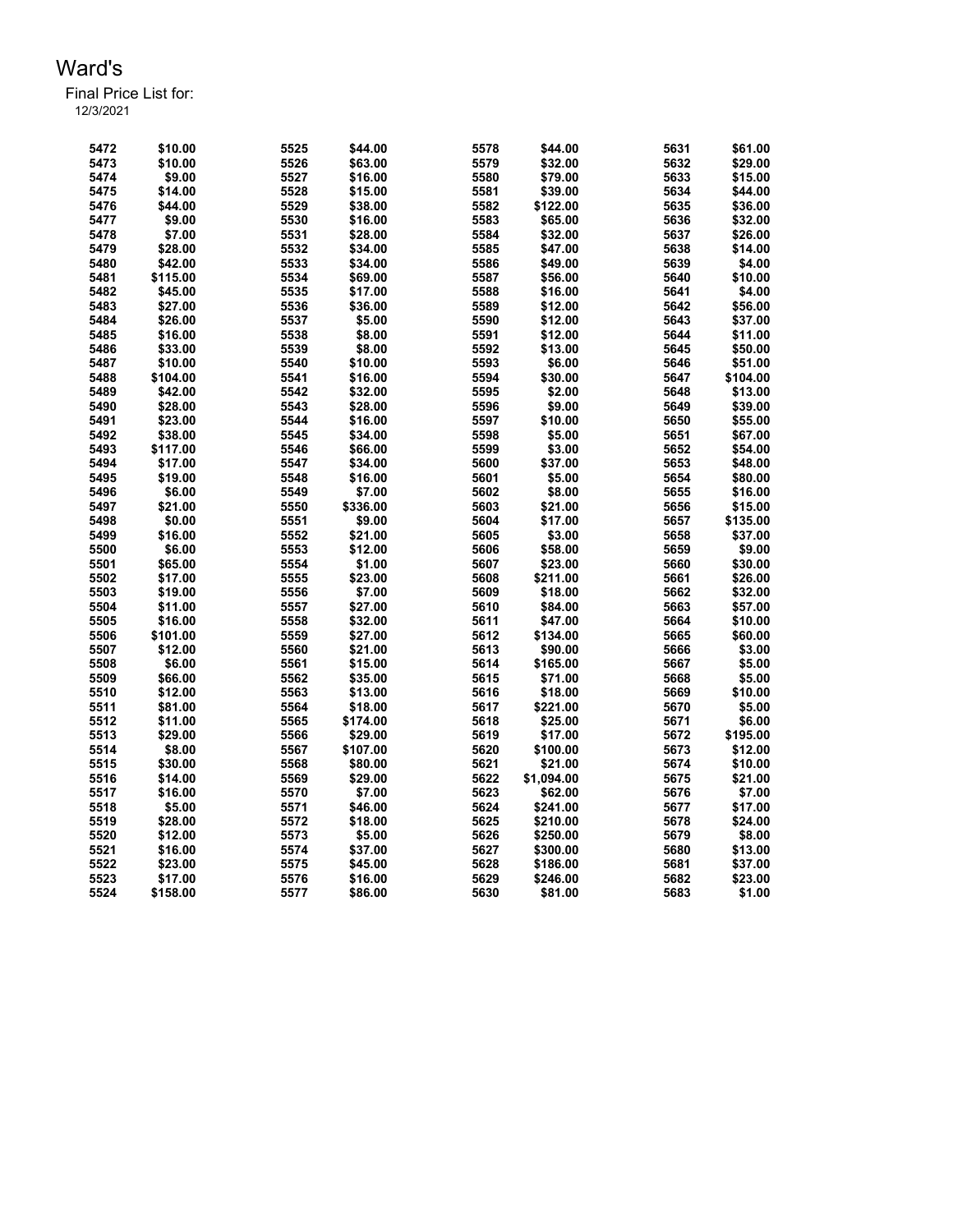Final Price List for:

| 5684 | \$35.00  | 5737 | \$24.00 | 5790 | \$8.00   | 6056 | \$258.00 |
|------|----------|------|---------|------|----------|------|----------|
| 5685 | \$11.00  | 5738 | \$16.00 | 5791 | \$19.00  | 6057 | \$105.00 |
| 5686 | \$111.00 | 5739 | \$39.00 | 5792 | \$16.00  | 6058 | \$321.00 |
| 5687 | \$6.00   | 5740 | \$6.00  | 5793 | \$19.00  | 6059 | \$137.00 |
| 5688 | \$45.00  | 5741 | \$21.00 | 5794 | \$11.00  | 6060 | \$67.00  |
| 5689 | \$30.00  | 5742 | \$18.00 | 5795 | \$15.00  | 6061 | \$158.00 |
| 5690 | \$900.00 | 5743 | \$37.00 | 5796 | \$21.00  | 6062 | \$123.00 |
| 5691 | \$15.00  | 5744 | \$13.00 | 6010 | \$500.00 | 6063 | \$368.00 |
| 5692 | \$23.00  | 5745 | \$27.00 | 6011 | \$500.00 | 6064 | \$180.00 |
| 5693 | \$42.00  | 5746 | \$13.00 | 6012 | \$655.00 | 6065 | \$158.00 |
| 5694 | \$24.00  | 5747 | \$14.00 | 6013 | \$656.00 | 6066 | \$237.00 |
| 5695 | \$25.00  | 5748 | \$13.00 | 6014 | \$500.00 | 6067 | \$0.00   |
| 5696 | \$10.00  | 5749 | \$12.00 | 6015 | \$400.00 | 6068 | \$158.00 |
| 5697 | \$24.00  | 5750 | \$13.00 | 6016 | \$30.00  | 6069 | \$122.00 |
| 5698 | \$5.00   | 5751 | \$5.00  | 6017 | \$0.00   | 6070 | \$187.00 |
| 5699 | \$28.00  | 5752 | \$12.00 | 6018 | \$30.00  | 6071 | \$111.00 |
| 5700 | \$4.00   | 5753 | \$18.00 | 6019 | \$225.00 | 6072 | \$0.00   |
| 5701 | \$2.00   | 5754 | \$13.00 | 6020 | \$195.00 | 6073 | \$100.00 |
| 5702 | \$22.00  | 5755 | \$5.00  | 6021 | \$189.00 | 6074 | \$179.00 |
|      | \$32.00  |      | \$5.00  | 6022 |          | 6075 |          |
| 5703 |          | 5756 |         | 6023 | \$378.00 |      | \$111.00 |
| 5704 | \$27.00  | 5757 | \$9.00  |      | \$846.00 | 6076 | \$174.00 |
| 5705 | \$26.00  | 5758 | \$1.00  | 6024 | \$279.00 | 6077 | \$0.00   |
| 5706 | \$3.00   | 5759 | \$7.00  | 6025 | \$221.00 | 6078 | \$53.00  |
| 5707 | \$8.00   | 5760 | \$2.00  | 6026 | \$184.00 | 6079 | \$134.00 |
| 5708 | \$9.00   | 5761 | \$12.00 | 6027 | \$33.00  | 6080 | \$137.00 |
| 5709 | \$5.00   | 5762 | \$4.00  | 6028 | \$47.00  | 6081 | \$179.00 |
| 5710 | \$7.00   | 5763 | \$38.00 | 6029 | \$294.00 | 6082 | \$62.00  |
| 5711 | \$12.00  | 5764 | \$1.00  | 6030 | \$344.00 | 6083 | \$84.00  |
| 5712 | \$2.00   | 5765 | \$13.00 | 6031 | \$291.00 | 6084 | \$59.00  |
| 5713 | \$24.00  | 5766 | \$17.00 | 6032 | \$87.00  | 6085 | \$105.00 |
| 5714 | \$0.00   | 5767 | \$2.00  | 6033 | \$336.00 | 6086 | \$42.00  |
| 5715 | \$11.00  | 5768 | \$6.00  | 6034 | \$216.00 | 6087 | \$0.00   |
| 5716 | \$11.00  | 5769 | \$24.00 | 6035 | \$197.00 | 6088 | \$100.00 |
| 5717 | \$8.00   | 5770 | \$8.00  | 6036 | \$539.00 | 6089 | \$84.00  |
| 5718 | \$4.00   | 5771 | \$6.00  | 6037 | \$0.00   | 6090 | \$95.00  |
| 5719 | \$63.00  | 5772 | \$1.00  | 6038 | \$129.00 | 6091 | \$75.00  |
| 5720 | \$5.00   | 5773 | \$8.00  | 6039 | \$315.00 | 6092 | \$290.00 |
| 5721 | \$15.00  | 5774 | \$18.00 | 6040 | \$234.00 | 6093 | \$74.00  |
| 5722 | \$4.00   | 5775 | \$6.00  | 6041 | \$75.00  | 6094 | \$139.00 |
| 5723 | \$14.00  | 5776 | \$1.00  | 6042 | \$125.00 | 6095 | \$0.00   |
| 5724 | \$29.00  | 5777 | \$15.00 | 6043 | \$189.00 | 6096 | \$45.00  |
| 5725 | \$30.00  | 5778 | \$8.00  | 6044 | \$92.00  | 6097 | \$63.00  |
| 5726 | \$14.00  | 5779 | \$18.00 | 6045 | \$40.00  | 6098 | \$39.00  |
| 5727 | \$11.00  | 5780 | \$27.00 | 6046 | \$82.00  | 6099 | \$132.00 |
| 5728 | \$7.00   | 5781 | \$56.00 | 6047 | \$158.00 | 6100 | \$50.00  |
| 5729 | \$9.00   | 5782 | \$15.00 | 6048 | \$158.00 | 6101 | \$147.00 |
| 5730 | \$7.00   | 5783 | \$1.00  | 6049 | \$0.00   | 6102 | \$116.00 |
| 5731 | \$29.00  | 5784 | \$19.00 | 6050 | \$53.00  | 6103 | \$100.00 |
| 5732 | \$23.00  | 5785 | \$8.00  | 6051 | \$121.00 | 6104 | \$20.00  |
| 5733 | \$27.00  | 5786 | \$12.00 | 6052 | \$94.00  | 6105 | \$0.00   |
| 5734 | \$79.00  | 5787 | \$16.00 | 6053 | \$455.00 | 6106 | \$158.00 |
| 5735 | \$42.00  | 5788 | \$12.00 | 6054 | \$90.00  | 6107 | \$126.00 |
| 5736 | \$29.00  | 5789 | \$10.00 | 6055 | \$126.00 | 6108 | \$50.00  |
|      |          |      |         |      |          |      |          |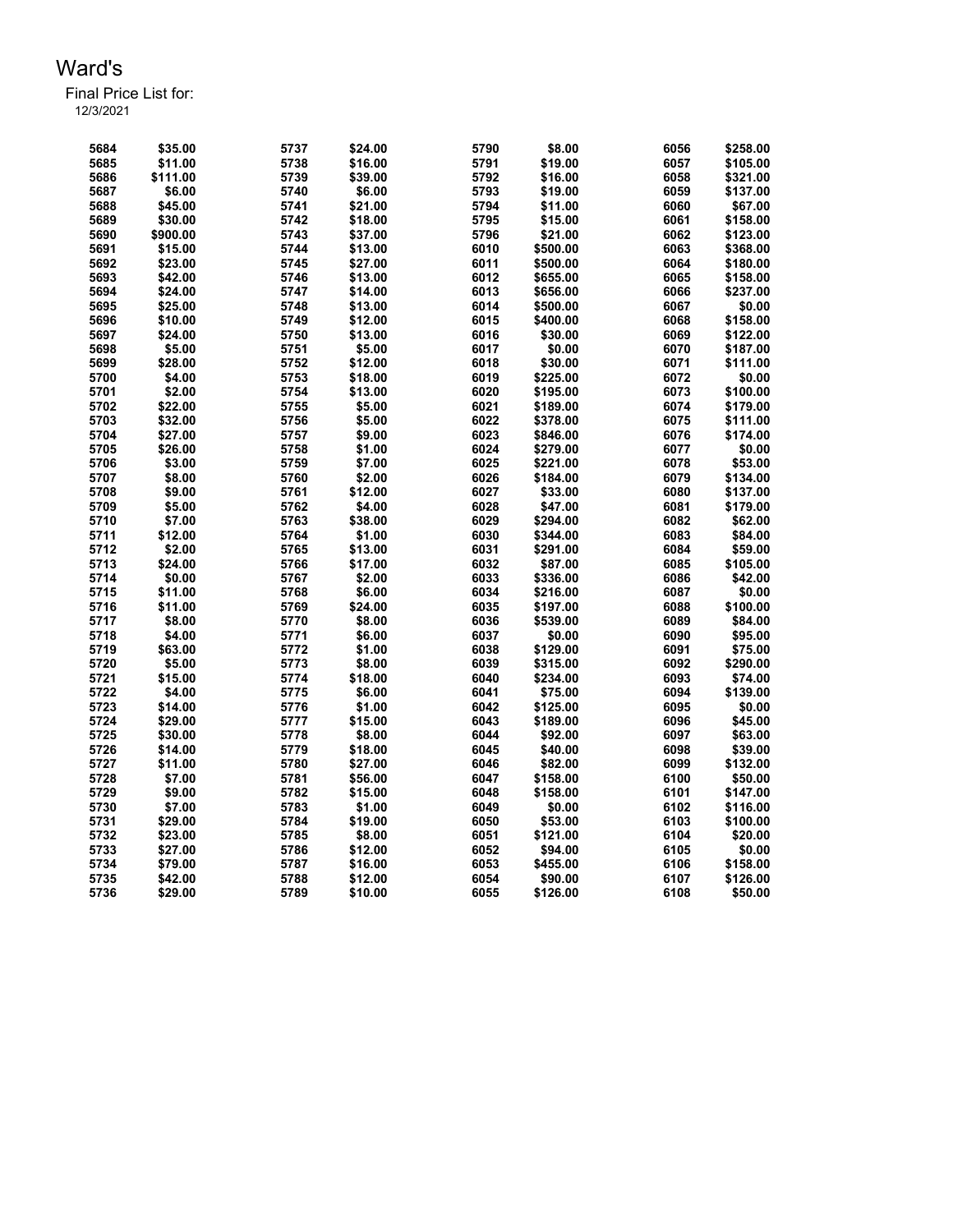| 6109 | \$158.00 | 6162 | \$46.00  | 6215 | \$0.00     | 6268 | \$11.00  |
|------|----------|------|----------|------|------------|------|----------|
| 6110 | \$50.00  | 6163 | \$83.00  | 6216 | \$20.00    | 6269 | \$27.00  |
| 6111 | \$132.00 | 6164 | \$44.00  | 6217 | \$65.00    | 6270 | \$7.00   |
| 6112 | \$59.00  | 6165 | \$54.00  | 6218 | \$30.00    | 6271 | \$16.00  |
| 6113 | \$50.00  | 6166 | \$108.00 | 6219 | \$2.00     | 6272 | \$18.00  |
| 6114 | \$0.00   | 6167 | \$212.00 | 6220 | \$32.00    | 6273 | \$20.00  |
| 6115 | \$126.00 | 6168 | \$315.00 | 6221 | \$9.00     | 6274 | \$10.00  |
| 6116 | \$17.00  | 6169 | \$325.00 | 6222 | \$42.00    | 6275 | \$16.00  |
| 6117 | \$13.00  | 6170 | \$234.00 | 6223 | \$74.00    | 6276 | \$17.00  |
| 6118 | \$63.00  | 6171 | \$258.00 | 6224 | \$42.00    | 6277 | \$48.00  |
| 6119 | \$5.00   | 6172 | \$37.00  | 6225 | \$483.00   | 6278 | \$15.00  |
| 6120 | \$9.00   | 6173 | \$61.00  | 6226 | \$53.00    | 6279 | \$13.00  |
| 6121 | \$146.00 | 6174 | \$150.00 | 6227 | \$58.00    | 6280 | \$5.00   |
| 6122 | \$30.00  | 6175 | \$70.00  | 6228 | \$1,003.00 | 6281 | \$10.00  |
| 6123 | \$6.00   | 6176 | \$69.00  | 6229 | \$234.00   | 6282 | \$41.00  |
| 6124 | \$40.00  | 6177 | \$30.00  | 6230 | \$58.00    | 6283 | \$16.00  |
| 6125 | \$38.00  | 6178 | \$269.00 | 6231 | \$15.00    | 6284 | \$25.00  |
| 6126 | \$53.00  | 6179 | \$262.00 | 6232 | \$10.00    | 6285 | \$32.00  |
| 6127 | \$123.00 | 6180 | \$70.00  | 6233 | \$35.00    | 6286 | \$27.00  |
| 6128 | \$12.00  | 6181 | \$142.00 | 6234 | \$42.00    | 6287 | \$8.00   |
| 6129 | \$30.00  | 6182 | \$21.00  | 6235 | \$7.00     | 6288 | \$11.00  |
| 6130 | \$42.00  | 6183 | \$0.00   | 6236 | \$25.00    | 6289 | \$6.00   |
| 6131 | \$17.00  | 6184 | \$21.00  | 6237 | \$30.00    | 6290 | \$32.00  |
| 6132 | \$20.00  | 6185 | \$32.00  | 6238 | \$42.00    | 6291 | \$13.00  |
| 6133 | \$4.00   | 6186 | \$32.00  | 6239 | \$54.00    | 6292 | \$10.00  |
| 6134 | \$95.00  | 6187 | \$24.00  | 6240 | \$39.00    | 6293 | \$105.00 |
| 6135 | \$184.00 | 6188 | \$79.00  | 6241 | \$84.00    | 6294 | \$16.00  |
| 6136 | \$117.00 | 6189 | \$53.00  | 6242 | \$37.00    | 6295 | \$4.00   |
| 6137 | \$9.00   | 6190 | \$27.00  | 6243 | \$95.00    | 6296 | \$44.00  |
| 6138 | \$50.00  | 6191 | \$32.00  | 6244 | \$7.00     | 6297 | \$6.00   |
| 6139 | \$9.00   | 6192 | \$105.00 | 6245 | \$16.00    | 6298 | \$35.00  |
| 6140 | \$486.00 | 6193 | \$100.00 | 6246 | \$16.00    | 6299 | \$19.00  |
| 6141 | \$525.00 | 6194 | \$15.00  | 6247 | \$79.00    | 6300 | \$32.00  |
| 6142 | \$80.00  | 6195 | \$142.00 | 6248 | \$105.00   | 6301 | \$13.00  |
| 6143 | \$132.00 | 6196 | \$221.00 | 6249 | \$11.00    | 6302 | \$45.00  |
| 6144 | \$75.00  | 6197 | \$103.00 | 6250 | \$10.00    | 6303 | \$40.00  |
| 6145 | \$30.00  | 6198 | \$60.00  | 6251 | \$13.00    | 6304 | \$27.00  |
| 6146 | \$10.00  | 6199 | \$30.00  | 6252 | \$8.00     | 6305 | \$32.00  |
| 6147 | \$147.00 | 6200 | \$116.00 | 6253 | \$6.00     | 6306 | \$10.00  |
| 6148 | \$42.00  | 6201 | \$399.00 | 6254 | \$11.00    | 6307 | \$14.00  |
| 6149 | \$189.00 | 6202 | \$17.00  | 6255 | \$11.00    | 6308 | \$32.00  |
| 6150 | \$42.00  | 6203 | \$23.00  | 6256 | \$5.00     | 6309 | \$5.00   |
| 6151 | \$31.00  | 6204 | \$0.00   | 6257 | \$14.00    | 6310 | \$27.00  |
| 6152 | \$45.00  | 6205 | \$7.00   | 6258 | \$31.00    | 6311 | \$8.00   |
| 6153 | \$158.00 | 6206 | \$8.00   | 6259 | \$44.00    | 6312 | \$27.00  |
| 6154 | \$27.00  | 6207 | \$0.00   | 6260 | \$21.00    | 6313 | \$7.00   |
| 6155 | \$163.00 | 6208 | \$16.00  | 6261 | \$14.00    | 6314 | \$6.00   |
| 6156 | \$212.00 | 6209 | \$5.00   | 6262 | \$4.00     | 6315 | \$32.00  |
| 6157 | \$63.00  | 6210 | \$17.00  | 6263 | \$75.00    | 6316 | \$8.00   |
| 6158 | \$27.00  | 6211 | \$16.00  | 6264 | \$186.00   | 6317 | \$8.00   |
| 6159 | \$212.00 | 6212 | \$35.00  | 6265 | \$16.00    | 6318 | \$17.00  |
| 6160 | \$30.00  | 6213 | \$105.00 | 6266 | \$12.00    | 6319 | \$11.00  |
| 6161 | \$5.00   | 6214 | \$61.00  | 6267 | \$3.00     | 6320 | \$7.00   |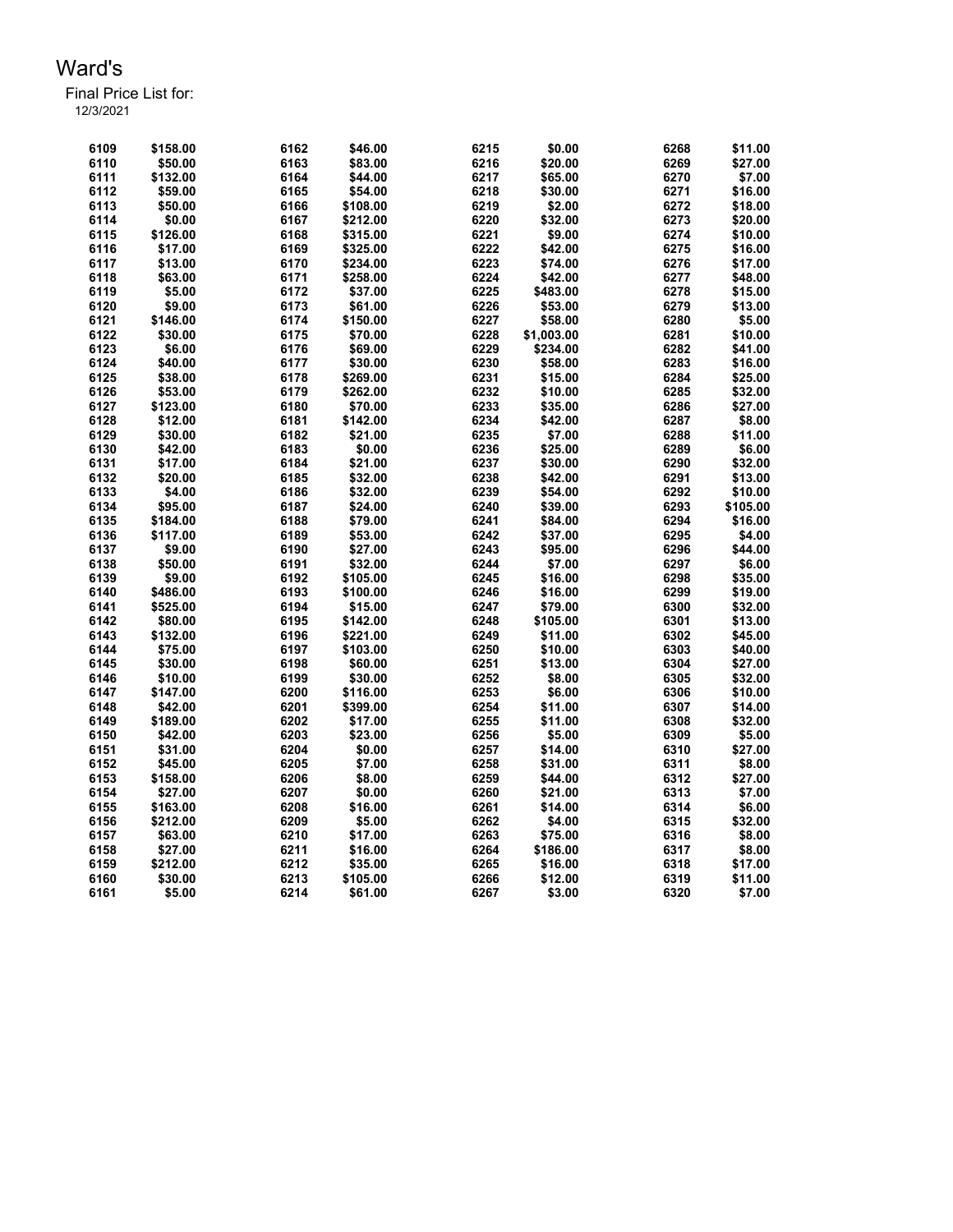Final Price List for: 12/3/2021

> \$17.00 6374 \$11.00 6427 \$24.00 6480 \$11.00 \$17.00 6375 \$10.00 6428 \$30.00 6481 \$9.00 \$53.00 6376 \$3.00 6429 \$30.00 6482 \$9.00 \$24.00 6377 \$23.00 6430 \$3.00 6483 \$11.00 \$48.00 6378 \$50.00 6431 \$0.00 6484 \$48.00 \$10.00 6379 \$14.00 6432 \$0.00 6485 \$21.00 \$9.00 6380 \$7.00 6433 \$6.00 6486 \$3.00 \$6.00 6381 \$0.00 6434 \$5.00 6487 \$3.00 \$21.00 6382 \$3.00 6435 \$0.00 6488 \$3.00 \$5.00 6383 \$4.00 6436 \$23.00 6489 \$9.00 \$10.00 6384 \$29.00 6437 \$27.00 6490 \$5.00 \$9.00 6385 \$19.00 6438 \$12.00 6491 \$79.00 \$5.00 6386 \$9.00 6439 \$17.00 6492 \$5.00 \$9.00 6387 \$2.00 6440 \$21.00 6493 \$8.00 \$12.00 6388 \$9.00 6441 \$25.00 6494 \$15.00 \$9.00 6389 \$6.00 6442 \$31.00 6495 \$13.00 \$27.00 6390 \$0.00 6443 \$11.00 6496 \$20.00 \$5.00 6391 \$12.00 6444 \$15.00 6497 \$11.00 \$5.00 6392 \$6.00 6445 \$47.00 6498 \$8.00 \$9.00 6393 \$42.00 6446 \$26.00 6499 \$79.00 \$5.00 6394 \$100.00 6447 \$195.00 6500 \$35.00 \$18.00 6395 \$9.00 6448 \$308.00 6501 \$47.00 \$5.00 6396 \$47.00 6449 \$74.00 6502 \$32.00 \$8.00 6397 \$15.00 6450 \$74.00 6503 \$6.00 \$11.00 6398 \$5.00 6451 \$74.00 6504 \$0.00 \$277.00 6399 \$11.00 6452 \$75.00 6505 \$26.00 \$368.00 6400 \$12.00 6453 \$75.00 6506 \$174.00 \$321.00 6401 \$11.00 6454 \$50.00 6507 \$10.00 \$180.00 6402 \$25.00 6455 \$75.00 6508 \$12.00 \$350.00 6403 \$10.00 6456 \$84.00 6509 \$21.00 \$58.00 6404 \$5.00 6457 \$50.00 6510 \$15.00 \$74.00 6405 \$10.00 6458 \$84.00 6511 \$4.00 \$90.00 6406 \$9.00 6459 \$75.00 6512 \$4.00 \$85.00 6407 \$0.00 6460 \$84.00 6513 \$0.00 \$199.00 6408 \$5.00 6461 \$73.00 6514 \$11.00 \$191.00 6409 \$5.00 6462 \$47.00 6515 \$8.00 \$105.00 6410 \$4.00 6463 \$74.00 6516 \$7.00 \$234.00 6411 \$4.00 6464 \$74.00 6517 \$0.00 \$0.00 6412 \$4.00 6465 \$84.00 6518 \$5.00 \$15.00 6413 \$3.00 6466 \$195.00 6519 \$4.00 \$108.00 6414 \$3.00 6467 \$84.00 6520 \$3.00 \$195.00 6415 \$40.00 6468 \$11.00 6521 \$4.00 \$50.00 6416 \$17.00 6469 \$16.00 6522 \$0.00 \$45.00 6417 \$10.00 6470 \$12.00 6523 \$4.00 \$15.00 6418 \$5.00 6471 \$25.00 6524 \$42.00 \$11.00 6419 \$3.00 6472 \$15.00 6525 \$179.00 \$6.00 6420 \$0.00 6473 \$32.00 6526 \$81.00 \$4.00 6421 \$21.00 6474 \$29.00 6527 \$32.00 \$50.00 6422 \$9.00 6475 \$11.00 6528 \$81.00 \$23.00 6423 \$9.00 6476 \$11.00 6529 \$65.00 \$0.00 6424 \$1.00 6477 \$10.00 6530 \$23.00 \$0.00 6425 \$21.00 6478 \$15.00 6531 \$6.00 \$49.00 6426 \$23.00 6479 \$11.00 6532 \$5.00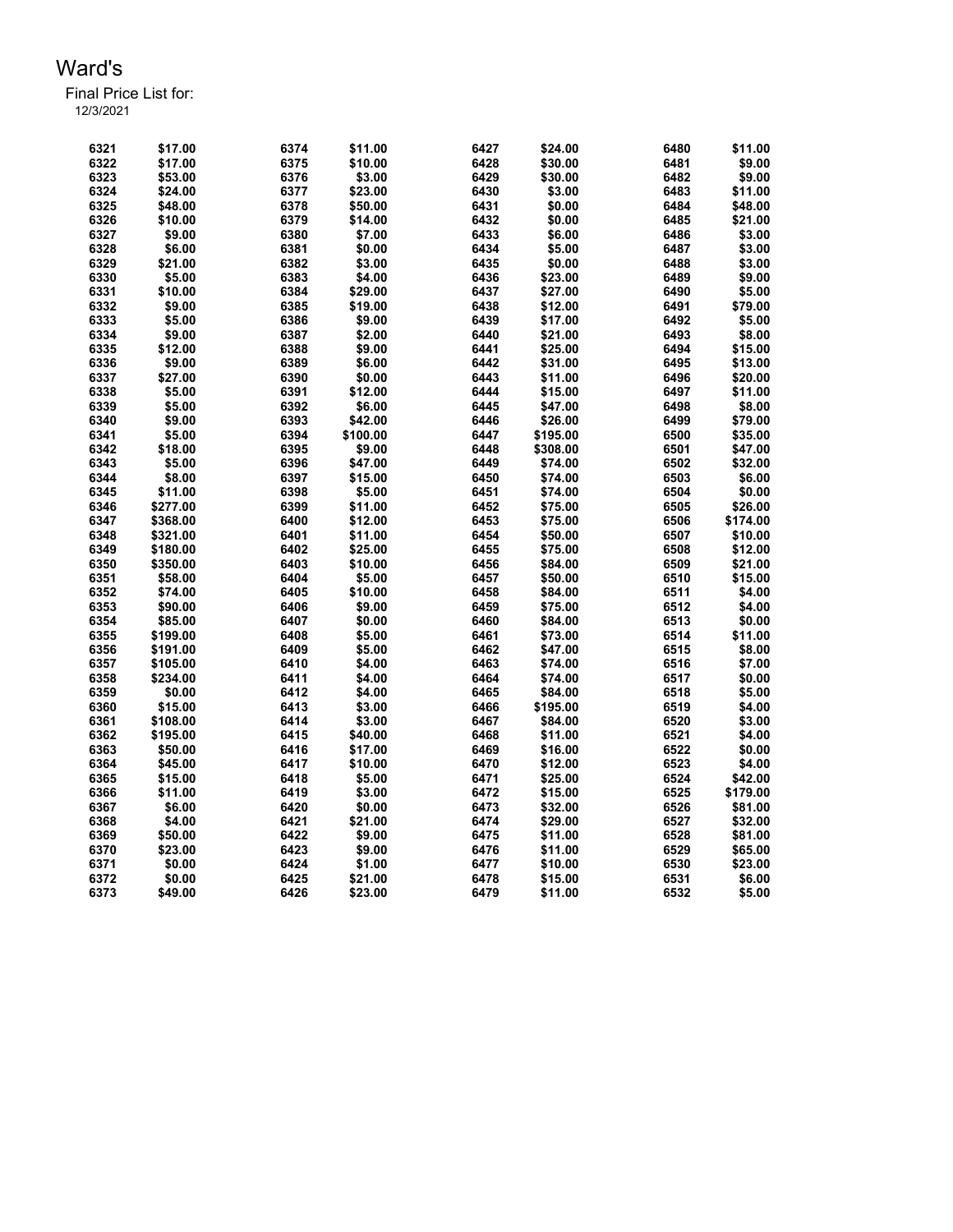Final Price List for: 12/3/2021

> \$16.00 6586 \$60.00 6639 \$31.00 6692 \$17.00 \$19.00 6587 \$24.00 6640 \$79.00 6693 \$37.00 \$27.00 6588 \$9.00 6641 \$75.00 6694 \$54.00 \$16.00 6589 \$27.00 6642 \$59.00 6695 \$48.00 \$9.00 6590 \$17.00 6643 \$315.00 6696 \$36.00 \$11.00 6591 \$9.00 6644 \$0.00 6697 \$84.00 \$5.00 6592 \$6.00 6645 \$40.00 6698 \$16.00 \$0.00 6593 \$8.00 6646 \$3.00 6699 \$16.00 \$0.00 6594 \$10.00 6647 \$6.00 6700 \$15.00 \$15.00 6595 \$7.00 6648 \$16.00 6701 \$37.00 \$5.00 6596 \$7.00 6649 \$12.00 6702 \$71.00 \$0.00 6597 \$7.00 6650 \$55.00 6703 \$242.00 \$3.00 6598 \$8.00 6651 \$56.00 6704 \$3.00 \$15.00 6599 \$8.00 6652 \$21.00 6705 \$3.00 \$0.00 6600 \$6.00 6653 \$4.00 6706 \$70.00 \$5.00 6601 \$6.00 6654 \$32.00 6707 \$46.00 \$163.00 6602 \$8.00 6655 \$24.00 6708 \$25.00 \$11.00 6603 \$7.00 6656 \$21.00 6709 \$4.00 \$42.00 6604 \$7.00 6657 \$27.00 6710 \$27.00 \$20.00 6605 \$6.00 6658 \$23.00 6711 \$45.00 \$45.00 6606 \$3.00 6659 \$17.00 6712 \$17.00 \$0.00 6607 \$2.00 6660 \$16.00 6713 \$31.00 \$21.00 6608 \$54.00 6661 \$17.00 6714 \$1.00 \$10.00 6609 \$21.00 6662 \$19.00 6715 \$3.00 \$13.00 6610 \$49.00 6663 \$10.00 6716 \$12.00 \$14.00 6611 \$38.00 6664 \$19.00 6717 \$40.00 \$0.00 6612 \$42.00 6665 \$19.00 6718 \$7.00 \$0.00 6613 \$9.00 6666 \$21.00 6719 \$5.00 \$60.00 6614 \$19.00 6667 \$4.00 6720 \$3.00 \$0.00 6615 \$19.00 6668 \$252.00 6721 \$3.00 \$0.00 6616 \$120.00 6669 \$17.00 6722 \$48.00 \$10.00 6617 \$237.00 6670 \$9.00 6723 \$68.00 \$9.00 6618 \$111.00 6671 \$23.00 6724 \$30.00 \$30.00 6619 \$111.00 6672 \$23.00 6725 \$5.00 \$0.00 6620 \$37.00 6673 \$23.00 6726 \$6.00 \$7.00 6621 \$40.00 6674 \$32.00 6727 \$18.00 \$3.00 6622 \$64.00 6675 \$42.00 6728 \$1.00 \$94.00 6623 \$79.00 6676 \$8.00 6729 \$16.00 \$94.00 6624 \$105.00 6677 \$7.00 6730 \$21.00 \$25.00 6625 \$63.00 6678 \$42.00 6731 \$88.00 \$5.00 6626 \$51.00 6679 \$6.00 6732 \$1.00 \$42.00 6627 \$32.00 6680 \$16.00 6733 \$11.00 \$5.00 6628 \$19.00 6681 \$7.00 6734 \$10.00 \$213.00 6629 \$75.00 6682 \$6.00 6735 \$13.00 \$7.00 6630 \$24.00 6683 \$55.00 6736 \$16.00 \$4.00 6631 \$27.00 6684 \$23.00 6737 \$14.00 \$5.00 6632 \$79.00 6685 \$30.00 6738 \$91.00 \$6.00 6633 \$998.00 6686 \$6.00 6739 \$10.00 \$11.00 6634 \$27.00 6687 \$12.00 6740 \$0.00 \$388.00 6635 \$32.00 6688 \$53.00 6741 \$42.00 \$65.00 6636 \$25.00 6689 \$87.00 6742 \$32.00 \$11.00 6637 \$32.00 6690 \$12.00 6743 \$74.00 \$9.00 6638 \$27.00 6691 \$32.00 6744 \$27.00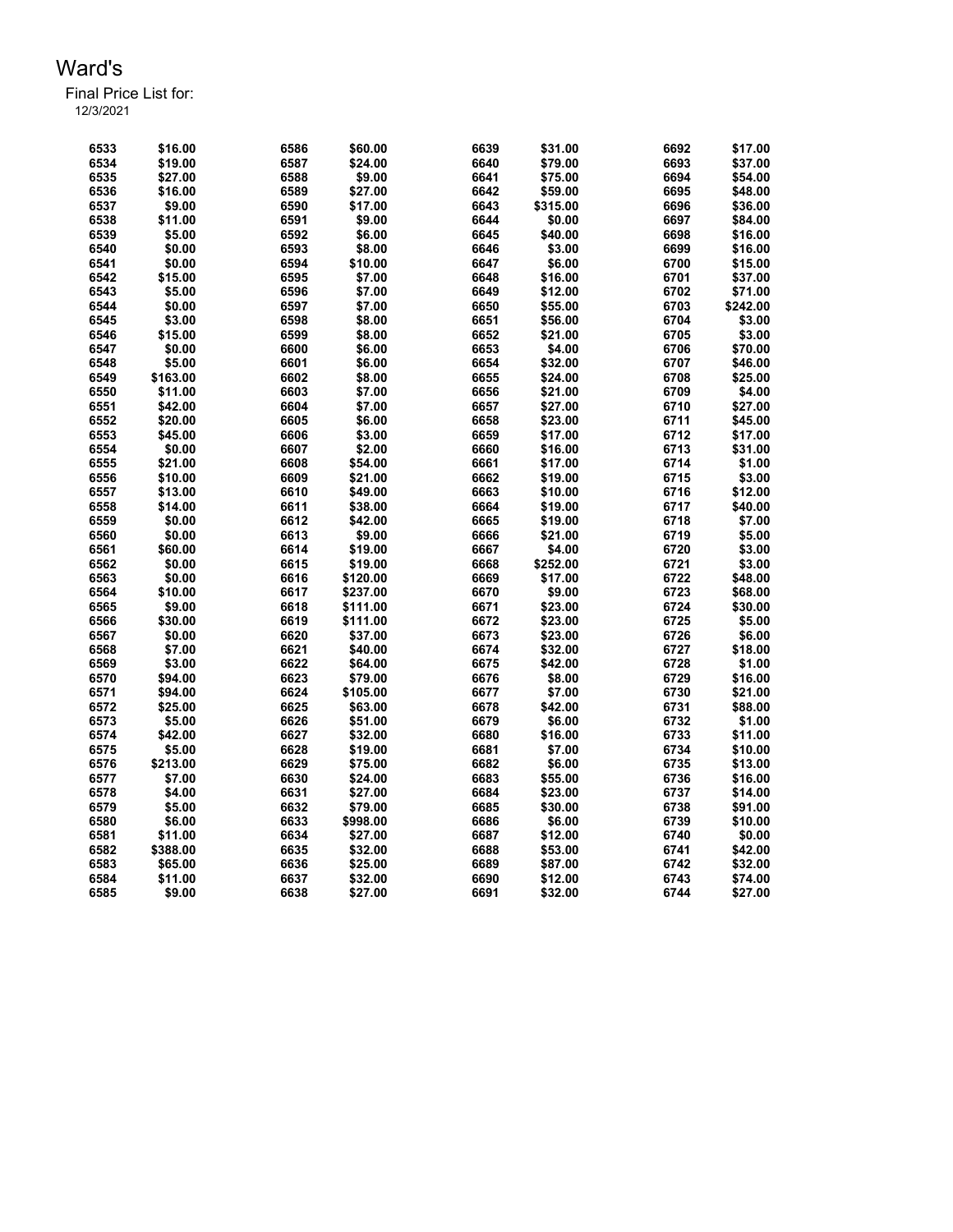Final Price List for: 12/3/2021

> \$23.00 6798 \$39.00 6851 \$4.00 6904 \$38.00 \$5.00 6799 \$75.00 6852 \$20.00 6905 \$11.00 \$0.00 6800 \$63.00 6853 \$1.00 6906 \$1.00 \$10.00 6801 \$105.00 6854 \$4.00 6907 \$3.00 \$11.00 6802 \$84.00 6855 \$21.00 6908 \$2.00 \$10.00 6803 \$3.00 6856 \$1.00 6909 \$17.00 \$58.00 6804 \$1.00 6857 \$77.00 6910 \$119.00 \$100.00 6805 \$21.00 6858 \$6.00 6911 \$17.00 \$10.00 6806 \$17.00 6859 \$28.00 6912 \$16.00 \$63.00 6807 \$109.00 6860 \$4.00 6913 \$97.00 \$27.00 6808 \$31.00 6861 \$16.00 6914 \$53.00 \$10.00 6809 \$42.00 6862 \$16.00 6915 \$29.00 \$10.00 6810 \$90.00 6863 \$3.00 6916 \$28.00 \$26.00 6811 \$93.00 6864 \$16.00 6917 \$21.00 \$16.00 6812 \$62.00 6865 \$4.00 6918 \$16.00 \$36.00 6813 \$100.00 6866 \$1.00 6919 \$32.00 \$16.00 6814 \$167.00 6867 \$21.00 6920 \$54.00 \$21.00 6815 \$48.00 6868 \$10.00 6921 \$21.00 \$0.00 6816 \$31.00 6869 \$16.00 6922 \$29.00 \$20.00 6817 \$20.00 6870 \$1.00 6923 \$4.00 \$34.00 6818 \$30.00 6871 \$35.00 6924 \$142.00 \$21.00 6819 \$21.00 6872 \$49.00 6925 \$272.00 \$126.00 6820 \$32.00 6873 \$8.00 6926 \$4.00 \$49.00 6821 \$54.00 6874 \$21.00 6927 \$2.00 \$147.00 6822 \$45.00 6875 \$6.00 6928 \$37.00 \$15.00 6823 \$28.00 6876 \$24.00 6929 \$1.00 \$39.00 6824 \$80.00 6877 \$2.00 6930 \$62.00 \$18.00 6825 \$29.00 6878 \$2.00 6931 \$10.00 \$19.00 6826 \$29.00 6879 \$525.00 6932 \$25.00 \$20.00 6827 \$54.00 6880 \$93.00 6933 \$32.00 \$21.00 6828 \$44.00 6881 \$275.00 6934 \$105.00 \$10.00 6829 \$44.00 6882 \$31.00 6935 \$4.00 \$27.00 6830 \$27.00 6883 \$7.00 6936 \$14.00 \$11.00 6831 \$2.00 6884 \$132.00 6937 \$4.00 \$12.00 6832 \$3.00 6885 \$42.00 6938 \$42.00 \$92.00 6833 \$11.00 6886 \$60.00 6939 \$28.00 \$38.00 6834 \$24.00 6887 \$12.00 6940 \$22.00 \$36.00 6835 \$163.00 6888 \$3.00 6941 \$11.00 \$42.00 6836 \$3.00 6889 \$14.00 6942 \$113.00 \$63.00 6837 \$312.00 6890 \$23.00 6943 \$19.00 \$32.00 6838 \$1,260.00 6891 \$58.00 6944 \$7.00 \$15.00 6839 \$80.00 6892 \$2.00 6945 \$20.00 \$79.00 6840 \$394.00 6893 \$3.00 6946 \$38.00 \$42.00 6841 \$41.00 6894 \$42.00 6947 \$68.00 \$19.00 6842 \$153.00 6895 \$50.00 6948 \$21.00 \$25.00 6843 \$179.00 6896 \$7.00 6949 \$25.00 \$52.00 6844 \$607.00 6897 \$1.00 6950 \$51.00 \$70.00 6845 \$8.00 6898 \$71.00 6951 \$72.00 \$9.00 6846 \$13.00 6899 \$33.00 6952 \$47.00 \$25.00 6847 \$12.00 6900 \$3.00 6953 \$73.00 \$25.00 6848 \$21.00 6901 \$37.00 6954 \$22.00 \$5.00 6849 \$27.00 6902 \$37.00 6955 \$44.00 \$53.00 6850 \$126.00 6903 \$6.00 7010 \$59.00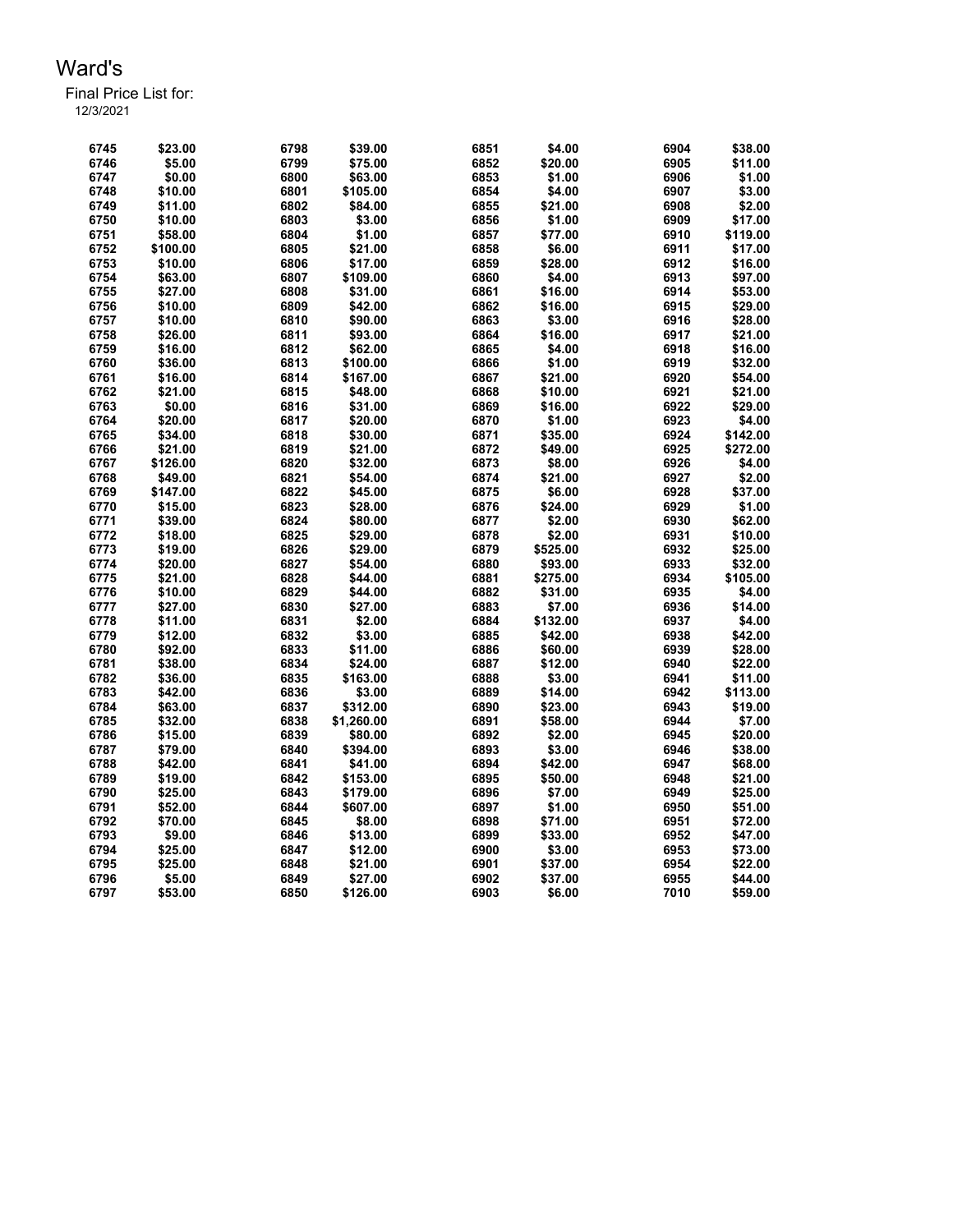| 7011 | \$27.00  | 7064 | \$36.00  | 7117 | \$42.00  | 7170 | \$16.00  |
|------|----------|------|----------|------|----------|------|----------|
| 7012 | \$25.00  | 7065 | \$24.00  | 7118 | \$6.00   | 7171 | \$18.00  |
| 7013 | \$100.00 | 7066 | \$23.00  | 7119 | \$69.00  | 7172 | \$11.00  |
| 7014 | \$79.00  | 7067 | \$32.00  | 7120 | \$27.00  | 7173 | \$31.00  |
| 7015 | \$116.00 | 7068 | \$16.00  | 7121 | \$75.00  | 7174 | \$13.00  |
| 7016 | \$116.00 | 7069 | \$16.00  | 7122 | \$1.00   | 7175 | \$70.00  |
| 7017 | \$51.00  | 7070 | \$4.00   | 7123 | \$31.00  | 7176 | \$37.00  |
| 7018 | \$37.00  | 7071 | \$21.00  | 7124 | \$21.00  | 7177 | \$21.00  |
| 7019 | \$89.00  | 7072 | \$8.00   | 7125 | \$23.00  | 7178 | \$28.00  |
| 7020 | \$300.00 | 7073 | \$21.00  | 7126 | \$6.00   | 7179 | \$34.00  |
| 7021 | \$32.00  | 7074 | \$35.00  | 7127 | \$1.00   | 7180 | \$5.00   |
| 7022 | \$137.00 | 7075 | \$45.00  | 7128 | \$36.00  | 7181 | \$7.00   |
| 7023 | \$53.00  | 7076 | \$21.00  | 7129 | \$0.00   | 7182 | \$2.00   |
| 7024 | \$58.00  | 7077 | \$1.00   | 7130 | \$2.00   | 7183 | \$54.00  |
| 7025 | \$35.00  | 7078 | \$11.00  | 7131 | \$61.00  | 7184 | \$233.00 |
| 7026 | \$0.00   | 7079 | \$24.00  | 7132 | \$0.00   | 7185 | \$23.00  |
| 7027 | \$21.00  | 7080 | \$130.00 | 7133 | \$20.00  | 7186 | \$60.00  |
| 7028 | \$13.00  | 7081 | \$18.00  | 7134 | \$1.00   | 7187 | \$7.00   |
| 7029 | \$42.00  | 7082 | \$21.00  | 7135 | \$26.00  | 7188 | \$2.00   |
| 7030 | \$41.00  | 7083 | \$38.00  | 7136 | \$11.00  | 7189 | \$21.00  |
| 7031 | \$10.00  | 7084 | \$3.00   | 7137 | \$17.00  | 7190 | \$84.00  |
| 7032 | \$12.00  | 7085 | \$20.00  | 7138 | \$16.00  | 7191 | \$6.00   |
| 7033 | \$48.00  | 7086 | \$6.00   | 7139 | \$4.00   | 7192 | \$19.00  |
| 7034 | \$32.00  | 7087 | \$11.00  | 7140 | \$27.00  | 7193 | \$3.00   |
| 7035 | \$10.00  | 7088 | \$32.00  | 7141 | \$10.00  | 7194 | \$0.00   |
| 7036 | \$34.00  | 7089 | \$8.00   | 7142 | \$4.00   | 7195 | \$23.00  |
| 7037 | \$22.00  | 7090 | \$27.00  | 7143 | \$1.00   | 7196 | \$46.00  |
| 7038 | \$11.00  | 7091 | \$69.00  | 7144 | \$29.00  | 7197 | \$11.00  |
| 7039 | \$176.00 | 7092 | \$53.00  | 7145 | \$40.00  | 7198 | \$5.00   |
| 7040 | \$39.00  | 7093 | \$35.00  | 7146 | \$19.00  | 7199 | \$21.00  |
| 7041 | \$50.00  | 7094 | \$21.00  | 7147 | \$12.00  | 7200 | \$1.00   |
| 7042 | \$136.00 | 7095 | \$20.00  | 7148 | \$40.00  | 7201 | \$3.00   |
| 7043 | \$42.00  | 7096 | \$16.00  | 7149 | \$6.00   | 7202 | \$3.00   |
| 7044 | \$2.00   | 7097 | \$70.00  | 7150 | \$6.00   | 7203 | \$1.00   |
| 7045 | \$3.00   | 7098 | \$20.00  | 7151 | \$40.00  | 7204 | \$10.00  |
| 7046 | \$5.00   | 7099 | \$10.00  | 7152 | \$29.00  | 7205 | \$1.00   |
| 7047 | \$1.00   | 7100 | \$32.00  | 7153 | \$4.00   | 7206 | \$0.00   |
| 7048 | \$5.00   | 7101 | \$27.00  | 7154 | \$1.00   | 7207 | \$1.00   |
| 7049 | \$16.00  | 7102 | \$42.00  | 7155 | \$36.00  | 7208 | \$1.00   |
| 7050 | \$79.00  | 7103 | \$32.00  | 7156 | \$3.00   | 7209 | \$1.00   |
| 7051 | \$50.00  | 7104 | \$45.00  | 7157 | \$13.00  | 7210 | \$0.00   |
| 7052 | \$34.00  | 7105 | \$142.00 | 7158 | \$11.00  | 7211 | \$0.00   |
| 7053 | \$229.00 | 7106 | \$5.00   | 7159 | \$3.00   | 7212 | \$0.00   |
| 7054 | \$21.00  | 7107 | \$2.00   | 7160 | \$41.00  | 7213 | \$5.00   |
| 7055 | \$62.00  | 7108 | \$1.00   | 7161 | \$41.00  | 7214 | \$6.00   |
| 7056 | \$25.00  | 7109 | \$135.00 | 7162 | \$41.00  | 7215 | \$1.00   |
| 7057 | \$11.00  | 7110 | \$37.00  | 7163 | \$58.00  | 7216 | \$3.00   |
| 7058 | \$32.00  | 7111 | \$1.00   | 7164 | \$162.00 | 7217 | \$3.00   |
| 7059 | \$3.00   | 7112 | \$21.00  | 7165 | \$27.00  | 7218 | \$0.00   |
| 7060 | \$41.00  | 7113 | \$11.00  | 7166 | \$38.00  | 7219 | \$48.00  |
| 7061 | \$11.00  | 7114 | \$27.00  | 7167 | \$260.00 | 7220 | \$74.00  |
| 7062 | \$53.00  | 7115 | \$144.00 | 7168 | \$12.00  | 7221 | \$12.00  |
|      |          |      |          |      |          |      |          |
| 7063 | \$45.00  | 7116 | \$16.00  | 7169 | \$16.00  | 7222 | \$40.00  |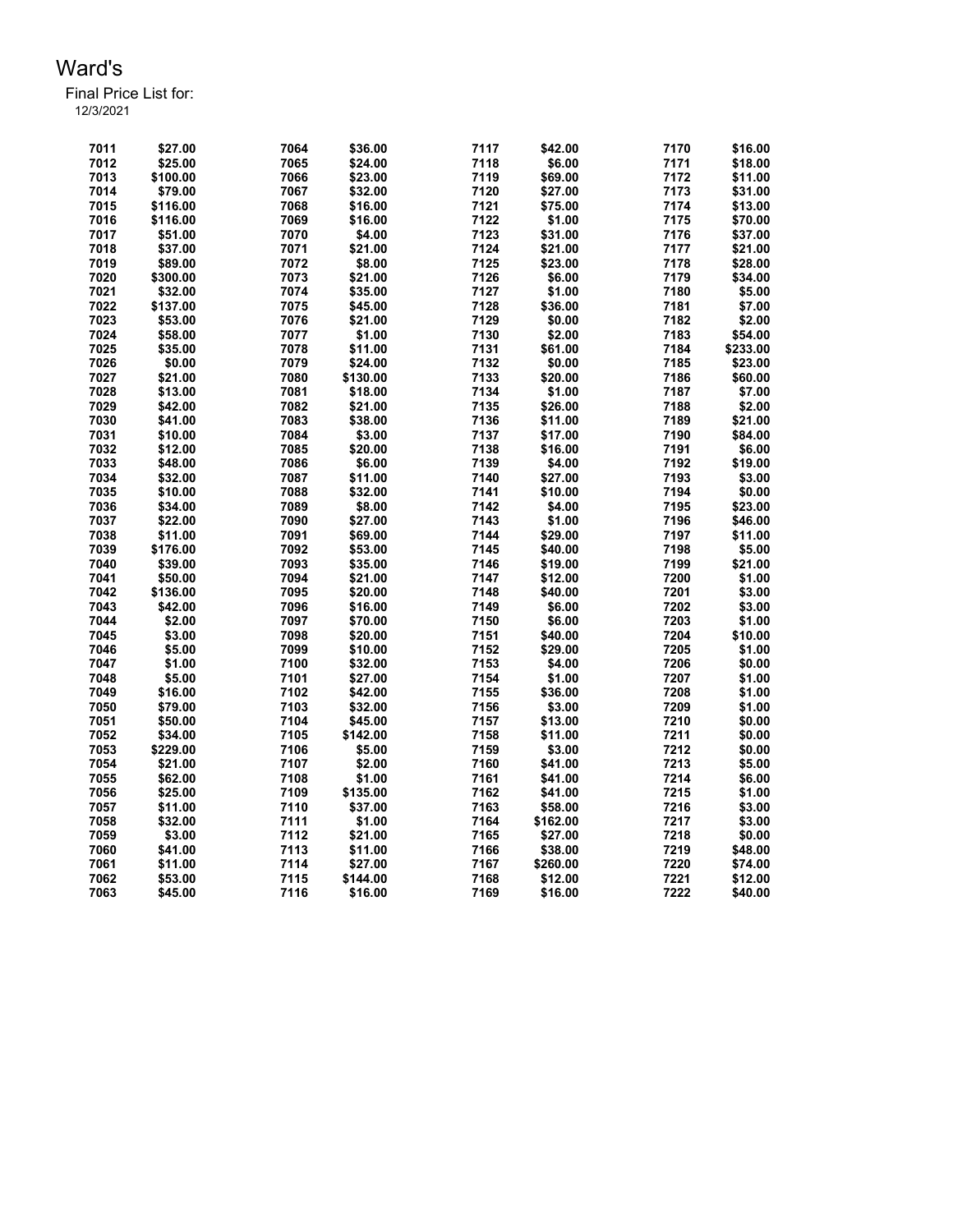Final Price List for:

| 7224<br>\$17.00<br>7277<br>\$45.00<br>7330<br>\$29.00<br>8038<br>\$105.00<br>7225<br>\$38.00<br>7331<br>8039<br>7278<br>\$4.00<br>\$37.00<br>\$3,150.00<br>7332<br>7226<br>\$0.00<br>7279<br>\$16.00<br>\$0.00<br>8040<br>\$2,783.00<br>7333<br>7227<br>\$7.00<br>7280<br>\$15.00<br>8041<br>\$11.00<br>\$793.00<br>7228<br>\$17.00<br>7281<br>7334<br>\$0.00<br>8042<br>\$1,418.00<br>\$77.00<br>7229<br>7335<br>\$1.00<br>\$28.00<br>7282<br>\$16.00<br>8043<br>\$620.00<br>7230<br>7336<br>\$2.00<br>\$2.00<br>7283<br>\$19.00<br>8044<br>\$6,505.00<br>7337<br>7231<br>\$1.00<br>7284<br>\$1.00<br>8045<br>\$94.00<br>\$4,168.00<br>7232<br>\$21.00<br>7285<br>\$1.00<br>7338<br>\$4.00<br>8046<br>\$1,733.00<br>7233<br>\$12.00<br>7286<br>\$0.00<br>7339<br>\$0.00<br>8047<br>\$693.00<br>7234<br>\$3.00<br>7287<br>\$1.00<br>7340<br>\$1.00<br>\$0.00<br>8048<br>7235<br>7341<br>\$1.00<br>\$12.00<br>7288<br>\$1.00<br>8049<br>\$1,003.00<br>7236<br>\$10.00<br>7289<br>\$4.00<br>7342<br>\$5.00<br>8050<br>\$2,636.00<br>7237<br>\$86.00<br>7290<br>\$19.00<br>7343<br>\$6.00<br>8051<br>\$525.00<br>7238<br>7291<br>7344<br>\$42.00<br>\$23.00<br>\$5.00<br>8052<br>\$373.00<br>7239<br>\$101.00<br>7292<br>\$12.00<br>7345<br>\$1.00<br>8053<br>\$1,575.00<br>7240<br>\$34.00<br>7293<br>\$32.00<br>7346<br>\$7.00<br>8054<br>\$40.00<br>7241<br>\$53.00<br>7294<br>7347<br>\$1.00<br>8055<br>\$273.00<br>\$33.00<br>7242<br>\$1.00<br>7295<br>\$44.00<br>7348<br>\$1.00<br>8056<br>\$221.00<br>7243<br>7296<br>7349<br>\$2.00<br>\$15.00<br>\$5.00<br>8057<br>\$260.00<br>7297<br>7350<br>7244<br>\$1.00<br>\$0.00<br>\$0.00<br>8058<br>\$378.00<br>7245<br>\$9.00<br>7298<br>\$9.00<br>7351<br>\$0.00<br>8059<br>\$35.00<br>7246<br>7299<br>\$1.00<br>7352<br>\$4.00<br>8060<br>\$12.00<br>\$189.00<br>7300<br>\$6.00<br>7353<br>\$1.00<br>8061<br>\$25.00<br>7247<br>\$8.00<br>7354<br>\$1.00<br>7248<br>\$12.00<br>7301<br>\$6.00<br>8062<br>\$48.00<br>7249<br>7302<br>8010<br>\$3,623.00<br>8063<br>\$315.00<br>\$1.00<br>\$5.00<br>7250<br>\$1.00<br>7303<br>\$5.00<br>8011<br>\$3,426.00<br>8064<br>\$245.00<br>7251<br>\$59.00<br>7304<br>\$42.00<br>8012<br>\$1,050.00<br>8065<br>\$184.00<br>8013<br>7252<br>\$1.00<br>7305<br>\$2.00<br>\$1,213.00<br>8066<br>\$184.00<br>7253<br>7306<br>8014<br>8067<br>\$1.00<br>\$12.00<br>\$2,048.00<br>\$250.00<br>7254<br>7307<br>8015<br>8068<br>\$12.00<br>\$8.00<br>\$0.00<br>\$10.00<br>7255<br>7308<br>\$12.00<br>\$27.00<br>\$30.00<br>8016<br>\$735.00<br>8069<br>7256<br>\$58.00<br>7309<br>\$3.00<br>8017<br>8070<br>\$940.00<br>\$3,150.00<br>7257<br>8018<br>\$1,498.00<br>\$16.00<br>7310<br>\$0.00<br>\$315.00<br>8071<br>7258<br>7311<br>8019<br>\$16.00<br>\$20.00<br>\$1,000.00<br>8072<br>\$487.00<br>7259<br>7312<br>8020<br>8073<br>\$300.00<br>\$23.00<br>\$1.00<br>\$853.00<br>7260<br>\$19.00<br>7313<br>\$0.00<br>8021<br>8074<br>\$0.00<br>\$2,090.00<br>8022<br>7261<br>\$75.00<br>7314<br>\$9.00<br>\$552.00<br>8075<br>\$37.00<br>7262<br>\$5.00<br>7315<br>\$0.00<br>8023<br>\$920.00<br>8076<br>\$25.00<br>7263<br>7316<br>8024<br>\$1.00<br>\$2.00<br>\$525.00<br>8077<br>\$387.00<br>7264<br>7317<br>\$11.00<br>\$16.00<br>8025<br>\$735.00<br>8078<br>\$2,100.00<br>7265<br>\$8.00<br>7318<br>\$4.00<br>8026<br>8079<br>\$1,049.00<br>\$640.00 | 7223 | \$0.00  | 7276 | \$0.00  | 7329 | \$35.00    | 8037 | \$100.00   |
|----------------------------------------------------------------------------------------------------------------------------------------------------------------------------------------------------------------------------------------------------------------------------------------------------------------------------------------------------------------------------------------------------------------------------------------------------------------------------------------------------------------------------------------------------------------------------------------------------------------------------------------------------------------------------------------------------------------------------------------------------------------------------------------------------------------------------------------------------------------------------------------------------------------------------------------------------------------------------------------------------------------------------------------------------------------------------------------------------------------------------------------------------------------------------------------------------------------------------------------------------------------------------------------------------------------------------------------------------------------------------------------------------------------------------------------------------------------------------------------------------------------------------------------------------------------------------------------------------------------------------------------------------------------------------------------------------------------------------------------------------------------------------------------------------------------------------------------------------------------------------------------------------------------------------------------------------------------------------------------------------------------------------------------------------------------------------------------------------------------------------------------------------------------------------------------------------------------------------------------------------------------------------------------------------------------------------------------------------------------------------------------------------------------------------------------------------------------------------------------------------------------------------------------------------------------------------------------------------------------------------------------------------------------------------------------------------------------------------------------------------------------------------------------------------------------------------------------------------------------------------------------------------------------------------------------------------------------------------------------------------------------------------------------------------------------------------------------------------------------------------------------------------------------------------------------------------------------------------------------------------------------------------------------------------------------------------------------------|------|---------|------|---------|------|------------|------|------------|
|                                                                                                                                                                                                                                                                                                                                                                                                                                                                                                                                                                                                                                                                                                                                                                                                                                                                                                                                                                                                                                                                                                                                                                                                                                                                                                                                                                                                                                                                                                                                                                                                                                                                                                                                                                                                                                                                                                                                                                                                                                                                                                                                                                                                                                                                                                                                                                                                                                                                                                                                                                                                                                                                                                                                                                                                                                                                                                                                                                                                                                                                                                                                                                                                                                                                                                                                              |      |         |      |         |      |            |      |            |
|                                                                                                                                                                                                                                                                                                                                                                                                                                                                                                                                                                                                                                                                                                                                                                                                                                                                                                                                                                                                                                                                                                                                                                                                                                                                                                                                                                                                                                                                                                                                                                                                                                                                                                                                                                                                                                                                                                                                                                                                                                                                                                                                                                                                                                                                                                                                                                                                                                                                                                                                                                                                                                                                                                                                                                                                                                                                                                                                                                                                                                                                                                                                                                                                                                                                                                                                              |      |         |      |         |      |            |      |            |
|                                                                                                                                                                                                                                                                                                                                                                                                                                                                                                                                                                                                                                                                                                                                                                                                                                                                                                                                                                                                                                                                                                                                                                                                                                                                                                                                                                                                                                                                                                                                                                                                                                                                                                                                                                                                                                                                                                                                                                                                                                                                                                                                                                                                                                                                                                                                                                                                                                                                                                                                                                                                                                                                                                                                                                                                                                                                                                                                                                                                                                                                                                                                                                                                                                                                                                                                              |      |         |      |         |      |            |      |            |
|                                                                                                                                                                                                                                                                                                                                                                                                                                                                                                                                                                                                                                                                                                                                                                                                                                                                                                                                                                                                                                                                                                                                                                                                                                                                                                                                                                                                                                                                                                                                                                                                                                                                                                                                                                                                                                                                                                                                                                                                                                                                                                                                                                                                                                                                                                                                                                                                                                                                                                                                                                                                                                                                                                                                                                                                                                                                                                                                                                                                                                                                                                                                                                                                                                                                                                                                              |      |         |      |         |      |            |      |            |
|                                                                                                                                                                                                                                                                                                                                                                                                                                                                                                                                                                                                                                                                                                                                                                                                                                                                                                                                                                                                                                                                                                                                                                                                                                                                                                                                                                                                                                                                                                                                                                                                                                                                                                                                                                                                                                                                                                                                                                                                                                                                                                                                                                                                                                                                                                                                                                                                                                                                                                                                                                                                                                                                                                                                                                                                                                                                                                                                                                                                                                                                                                                                                                                                                                                                                                                                              |      |         |      |         |      |            |      |            |
|                                                                                                                                                                                                                                                                                                                                                                                                                                                                                                                                                                                                                                                                                                                                                                                                                                                                                                                                                                                                                                                                                                                                                                                                                                                                                                                                                                                                                                                                                                                                                                                                                                                                                                                                                                                                                                                                                                                                                                                                                                                                                                                                                                                                                                                                                                                                                                                                                                                                                                                                                                                                                                                                                                                                                                                                                                                                                                                                                                                                                                                                                                                                                                                                                                                                                                                                              |      |         |      |         |      |            |      |            |
|                                                                                                                                                                                                                                                                                                                                                                                                                                                                                                                                                                                                                                                                                                                                                                                                                                                                                                                                                                                                                                                                                                                                                                                                                                                                                                                                                                                                                                                                                                                                                                                                                                                                                                                                                                                                                                                                                                                                                                                                                                                                                                                                                                                                                                                                                                                                                                                                                                                                                                                                                                                                                                                                                                                                                                                                                                                                                                                                                                                                                                                                                                                                                                                                                                                                                                                                              |      |         |      |         |      |            |      |            |
|                                                                                                                                                                                                                                                                                                                                                                                                                                                                                                                                                                                                                                                                                                                                                                                                                                                                                                                                                                                                                                                                                                                                                                                                                                                                                                                                                                                                                                                                                                                                                                                                                                                                                                                                                                                                                                                                                                                                                                                                                                                                                                                                                                                                                                                                                                                                                                                                                                                                                                                                                                                                                                                                                                                                                                                                                                                                                                                                                                                                                                                                                                                                                                                                                                                                                                                                              |      |         |      |         |      |            |      |            |
|                                                                                                                                                                                                                                                                                                                                                                                                                                                                                                                                                                                                                                                                                                                                                                                                                                                                                                                                                                                                                                                                                                                                                                                                                                                                                                                                                                                                                                                                                                                                                                                                                                                                                                                                                                                                                                                                                                                                                                                                                                                                                                                                                                                                                                                                                                                                                                                                                                                                                                                                                                                                                                                                                                                                                                                                                                                                                                                                                                                                                                                                                                                                                                                                                                                                                                                                              |      |         |      |         |      |            |      |            |
|                                                                                                                                                                                                                                                                                                                                                                                                                                                                                                                                                                                                                                                                                                                                                                                                                                                                                                                                                                                                                                                                                                                                                                                                                                                                                                                                                                                                                                                                                                                                                                                                                                                                                                                                                                                                                                                                                                                                                                                                                                                                                                                                                                                                                                                                                                                                                                                                                                                                                                                                                                                                                                                                                                                                                                                                                                                                                                                                                                                                                                                                                                                                                                                                                                                                                                                                              |      |         |      |         |      |            |      |            |
|                                                                                                                                                                                                                                                                                                                                                                                                                                                                                                                                                                                                                                                                                                                                                                                                                                                                                                                                                                                                                                                                                                                                                                                                                                                                                                                                                                                                                                                                                                                                                                                                                                                                                                                                                                                                                                                                                                                                                                                                                                                                                                                                                                                                                                                                                                                                                                                                                                                                                                                                                                                                                                                                                                                                                                                                                                                                                                                                                                                                                                                                                                                                                                                                                                                                                                                                              |      |         |      |         |      |            |      |            |
|                                                                                                                                                                                                                                                                                                                                                                                                                                                                                                                                                                                                                                                                                                                                                                                                                                                                                                                                                                                                                                                                                                                                                                                                                                                                                                                                                                                                                                                                                                                                                                                                                                                                                                                                                                                                                                                                                                                                                                                                                                                                                                                                                                                                                                                                                                                                                                                                                                                                                                                                                                                                                                                                                                                                                                                                                                                                                                                                                                                                                                                                                                                                                                                                                                                                                                                                              |      |         |      |         |      |            |      |            |
|                                                                                                                                                                                                                                                                                                                                                                                                                                                                                                                                                                                                                                                                                                                                                                                                                                                                                                                                                                                                                                                                                                                                                                                                                                                                                                                                                                                                                                                                                                                                                                                                                                                                                                                                                                                                                                                                                                                                                                                                                                                                                                                                                                                                                                                                                                                                                                                                                                                                                                                                                                                                                                                                                                                                                                                                                                                                                                                                                                                                                                                                                                                                                                                                                                                                                                                                              |      |         |      |         |      |            |      |            |
|                                                                                                                                                                                                                                                                                                                                                                                                                                                                                                                                                                                                                                                                                                                                                                                                                                                                                                                                                                                                                                                                                                                                                                                                                                                                                                                                                                                                                                                                                                                                                                                                                                                                                                                                                                                                                                                                                                                                                                                                                                                                                                                                                                                                                                                                                                                                                                                                                                                                                                                                                                                                                                                                                                                                                                                                                                                                                                                                                                                                                                                                                                                                                                                                                                                                                                                                              |      |         |      |         |      |            |      |            |
|                                                                                                                                                                                                                                                                                                                                                                                                                                                                                                                                                                                                                                                                                                                                                                                                                                                                                                                                                                                                                                                                                                                                                                                                                                                                                                                                                                                                                                                                                                                                                                                                                                                                                                                                                                                                                                                                                                                                                                                                                                                                                                                                                                                                                                                                                                                                                                                                                                                                                                                                                                                                                                                                                                                                                                                                                                                                                                                                                                                                                                                                                                                                                                                                                                                                                                                                              |      |         |      |         |      |            |      |            |
|                                                                                                                                                                                                                                                                                                                                                                                                                                                                                                                                                                                                                                                                                                                                                                                                                                                                                                                                                                                                                                                                                                                                                                                                                                                                                                                                                                                                                                                                                                                                                                                                                                                                                                                                                                                                                                                                                                                                                                                                                                                                                                                                                                                                                                                                                                                                                                                                                                                                                                                                                                                                                                                                                                                                                                                                                                                                                                                                                                                                                                                                                                                                                                                                                                                                                                                                              |      |         |      |         |      |            |      |            |
|                                                                                                                                                                                                                                                                                                                                                                                                                                                                                                                                                                                                                                                                                                                                                                                                                                                                                                                                                                                                                                                                                                                                                                                                                                                                                                                                                                                                                                                                                                                                                                                                                                                                                                                                                                                                                                                                                                                                                                                                                                                                                                                                                                                                                                                                                                                                                                                                                                                                                                                                                                                                                                                                                                                                                                                                                                                                                                                                                                                                                                                                                                                                                                                                                                                                                                                                              |      |         |      |         |      |            |      |            |
|                                                                                                                                                                                                                                                                                                                                                                                                                                                                                                                                                                                                                                                                                                                                                                                                                                                                                                                                                                                                                                                                                                                                                                                                                                                                                                                                                                                                                                                                                                                                                                                                                                                                                                                                                                                                                                                                                                                                                                                                                                                                                                                                                                                                                                                                                                                                                                                                                                                                                                                                                                                                                                                                                                                                                                                                                                                                                                                                                                                                                                                                                                                                                                                                                                                                                                                                              |      |         |      |         |      |            |      |            |
|                                                                                                                                                                                                                                                                                                                                                                                                                                                                                                                                                                                                                                                                                                                                                                                                                                                                                                                                                                                                                                                                                                                                                                                                                                                                                                                                                                                                                                                                                                                                                                                                                                                                                                                                                                                                                                                                                                                                                                                                                                                                                                                                                                                                                                                                                                                                                                                                                                                                                                                                                                                                                                                                                                                                                                                                                                                                                                                                                                                                                                                                                                                                                                                                                                                                                                                                              |      |         |      |         |      |            |      |            |
|                                                                                                                                                                                                                                                                                                                                                                                                                                                                                                                                                                                                                                                                                                                                                                                                                                                                                                                                                                                                                                                                                                                                                                                                                                                                                                                                                                                                                                                                                                                                                                                                                                                                                                                                                                                                                                                                                                                                                                                                                                                                                                                                                                                                                                                                                                                                                                                                                                                                                                                                                                                                                                                                                                                                                                                                                                                                                                                                                                                                                                                                                                                                                                                                                                                                                                                                              |      |         |      |         |      |            |      |            |
|                                                                                                                                                                                                                                                                                                                                                                                                                                                                                                                                                                                                                                                                                                                                                                                                                                                                                                                                                                                                                                                                                                                                                                                                                                                                                                                                                                                                                                                                                                                                                                                                                                                                                                                                                                                                                                                                                                                                                                                                                                                                                                                                                                                                                                                                                                                                                                                                                                                                                                                                                                                                                                                                                                                                                                                                                                                                                                                                                                                                                                                                                                                                                                                                                                                                                                                                              |      |         |      |         |      |            |      |            |
|                                                                                                                                                                                                                                                                                                                                                                                                                                                                                                                                                                                                                                                                                                                                                                                                                                                                                                                                                                                                                                                                                                                                                                                                                                                                                                                                                                                                                                                                                                                                                                                                                                                                                                                                                                                                                                                                                                                                                                                                                                                                                                                                                                                                                                                                                                                                                                                                                                                                                                                                                                                                                                                                                                                                                                                                                                                                                                                                                                                                                                                                                                                                                                                                                                                                                                                                              |      |         |      |         |      |            |      |            |
|                                                                                                                                                                                                                                                                                                                                                                                                                                                                                                                                                                                                                                                                                                                                                                                                                                                                                                                                                                                                                                                                                                                                                                                                                                                                                                                                                                                                                                                                                                                                                                                                                                                                                                                                                                                                                                                                                                                                                                                                                                                                                                                                                                                                                                                                                                                                                                                                                                                                                                                                                                                                                                                                                                                                                                                                                                                                                                                                                                                                                                                                                                                                                                                                                                                                                                                                              |      |         |      |         |      |            |      |            |
|                                                                                                                                                                                                                                                                                                                                                                                                                                                                                                                                                                                                                                                                                                                                                                                                                                                                                                                                                                                                                                                                                                                                                                                                                                                                                                                                                                                                                                                                                                                                                                                                                                                                                                                                                                                                                                                                                                                                                                                                                                                                                                                                                                                                                                                                                                                                                                                                                                                                                                                                                                                                                                                                                                                                                                                                                                                                                                                                                                                                                                                                                                                                                                                                                                                                                                                                              |      |         |      |         |      |            |      |            |
|                                                                                                                                                                                                                                                                                                                                                                                                                                                                                                                                                                                                                                                                                                                                                                                                                                                                                                                                                                                                                                                                                                                                                                                                                                                                                                                                                                                                                                                                                                                                                                                                                                                                                                                                                                                                                                                                                                                                                                                                                                                                                                                                                                                                                                                                                                                                                                                                                                                                                                                                                                                                                                                                                                                                                                                                                                                                                                                                                                                                                                                                                                                                                                                                                                                                                                                                              |      |         |      |         |      |            |      |            |
|                                                                                                                                                                                                                                                                                                                                                                                                                                                                                                                                                                                                                                                                                                                                                                                                                                                                                                                                                                                                                                                                                                                                                                                                                                                                                                                                                                                                                                                                                                                                                                                                                                                                                                                                                                                                                                                                                                                                                                                                                                                                                                                                                                                                                                                                                                                                                                                                                                                                                                                                                                                                                                                                                                                                                                                                                                                                                                                                                                                                                                                                                                                                                                                                                                                                                                                                              |      |         |      |         |      |            |      |            |
|                                                                                                                                                                                                                                                                                                                                                                                                                                                                                                                                                                                                                                                                                                                                                                                                                                                                                                                                                                                                                                                                                                                                                                                                                                                                                                                                                                                                                                                                                                                                                                                                                                                                                                                                                                                                                                                                                                                                                                                                                                                                                                                                                                                                                                                                                                                                                                                                                                                                                                                                                                                                                                                                                                                                                                                                                                                                                                                                                                                                                                                                                                                                                                                                                                                                                                                                              |      |         |      |         |      |            |      |            |
|                                                                                                                                                                                                                                                                                                                                                                                                                                                                                                                                                                                                                                                                                                                                                                                                                                                                                                                                                                                                                                                                                                                                                                                                                                                                                                                                                                                                                                                                                                                                                                                                                                                                                                                                                                                                                                                                                                                                                                                                                                                                                                                                                                                                                                                                                                                                                                                                                                                                                                                                                                                                                                                                                                                                                                                                                                                                                                                                                                                                                                                                                                                                                                                                                                                                                                                                              |      |         |      |         |      |            |      |            |
|                                                                                                                                                                                                                                                                                                                                                                                                                                                                                                                                                                                                                                                                                                                                                                                                                                                                                                                                                                                                                                                                                                                                                                                                                                                                                                                                                                                                                                                                                                                                                                                                                                                                                                                                                                                                                                                                                                                                                                                                                                                                                                                                                                                                                                                                                                                                                                                                                                                                                                                                                                                                                                                                                                                                                                                                                                                                                                                                                                                                                                                                                                                                                                                                                                                                                                                                              |      |         |      |         |      |            |      |            |
|                                                                                                                                                                                                                                                                                                                                                                                                                                                                                                                                                                                                                                                                                                                                                                                                                                                                                                                                                                                                                                                                                                                                                                                                                                                                                                                                                                                                                                                                                                                                                                                                                                                                                                                                                                                                                                                                                                                                                                                                                                                                                                                                                                                                                                                                                                                                                                                                                                                                                                                                                                                                                                                                                                                                                                                                                                                                                                                                                                                                                                                                                                                                                                                                                                                                                                                                              |      |         |      |         |      |            |      |            |
|                                                                                                                                                                                                                                                                                                                                                                                                                                                                                                                                                                                                                                                                                                                                                                                                                                                                                                                                                                                                                                                                                                                                                                                                                                                                                                                                                                                                                                                                                                                                                                                                                                                                                                                                                                                                                                                                                                                                                                                                                                                                                                                                                                                                                                                                                                                                                                                                                                                                                                                                                                                                                                                                                                                                                                                                                                                                                                                                                                                                                                                                                                                                                                                                                                                                                                                                              |      |         |      |         |      |            |      |            |
|                                                                                                                                                                                                                                                                                                                                                                                                                                                                                                                                                                                                                                                                                                                                                                                                                                                                                                                                                                                                                                                                                                                                                                                                                                                                                                                                                                                                                                                                                                                                                                                                                                                                                                                                                                                                                                                                                                                                                                                                                                                                                                                                                                                                                                                                                                                                                                                                                                                                                                                                                                                                                                                                                                                                                                                                                                                                                                                                                                                                                                                                                                                                                                                                                                                                                                                                              |      |         |      |         |      |            |      |            |
|                                                                                                                                                                                                                                                                                                                                                                                                                                                                                                                                                                                                                                                                                                                                                                                                                                                                                                                                                                                                                                                                                                                                                                                                                                                                                                                                                                                                                                                                                                                                                                                                                                                                                                                                                                                                                                                                                                                                                                                                                                                                                                                                                                                                                                                                                                                                                                                                                                                                                                                                                                                                                                                                                                                                                                                                                                                                                                                                                                                                                                                                                                                                                                                                                                                                                                                                              |      |         |      |         |      |            |      |            |
|                                                                                                                                                                                                                                                                                                                                                                                                                                                                                                                                                                                                                                                                                                                                                                                                                                                                                                                                                                                                                                                                                                                                                                                                                                                                                                                                                                                                                                                                                                                                                                                                                                                                                                                                                                                                                                                                                                                                                                                                                                                                                                                                                                                                                                                                                                                                                                                                                                                                                                                                                                                                                                                                                                                                                                                                                                                                                                                                                                                                                                                                                                                                                                                                                                                                                                                                              |      |         |      |         |      |            |      |            |
|                                                                                                                                                                                                                                                                                                                                                                                                                                                                                                                                                                                                                                                                                                                                                                                                                                                                                                                                                                                                                                                                                                                                                                                                                                                                                                                                                                                                                                                                                                                                                                                                                                                                                                                                                                                                                                                                                                                                                                                                                                                                                                                                                                                                                                                                                                                                                                                                                                                                                                                                                                                                                                                                                                                                                                                                                                                                                                                                                                                                                                                                                                                                                                                                                                                                                                                                              |      |         |      |         |      |            |      |            |
|                                                                                                                                                                                                                                                                                                                                                                                                                                                                                                                                                                                                                                                                                                                                                                                                                                                                                                                                                                                                                                                                                                                                                                                                                                                                                                                                                                                                                                                                                                                                                                                                                                                                                                                                                                                                                                                                                                                                                                                                                                                                                                                                                                                                                                                                                                                                                                                                                                                                                                                                                                                                                                                                                                                                                                                                                                                                                                                                                                                                                                                                                                                                                                                                                                                                                                                                              |      |         |      |         |      |            |      |            |
|                                                                                                                                                                                                                                                                                                                                                                                                                                                                                                                                                                                                                                                                                                                                                                                                                                                                                                                                                                                                                                                                                                                                                                                                                                                                                                                                                                                                                                                                                                                                                                                                                                                                                                                                                                                                                                                                                                                                                                                                                                                                                                                                                                                                                                                                                                                                                                                                                                                                                                                                                                                                                                                                                                                                                                                                                                                                                                                                                                                                                                                                                                                                                                                                                                                                                                                                              |      |         |      |         |      |            |      |            |
|                                                                                                                                                                                                                                                                                                                                                                                                                                                                                                                                                                                                                                                                                                                                                                                                                                                                                                                                                                                                                                                                                                                                                                                                                                                                                                                                                                                                                                                                                                                                                                                                                                                                                                                                                                                                                                                                                                                                                                                                                                                                                                                                                                                                                                                                                                                                                                                                                                                                                                                                                                                                                                                                                                                                                                                                                                                                                                                                                                                                                                                                                                                                                                                                                                                                                                                                              |      |         |      |         |      |            |      |            |
|                                                                                                                                                                                                                                                                                                                                                                                                                                                                                                                                                                                                                                                                                                                                                                                                                                                                                                                                                                                                                                                                                                                                                                                                                                                                                                                                                                                                                                                                                                                                                                                                                                                                                                                                                                                                                                                                                                                                                                                                                                                                                                                                                                                                                                                                                                                                                                                                                                                                                                                                                                                                                                                                                                                                                                                                                                                                                                                                                                                                                                                                                                                                                                                                                                                                                                                                              |      |         |      |         |      |            |      |            |
|                                                                                                                                                                                                                                                                                                                                                                                                                                                                                                                                                                                                                                                                                                                                                                                                                                                                                                                                                                                                                                                                                                                                                                                                                                                                                                                                                                                                                                                                                                                                                                                                                                                                                                                                                                                                                                                                                                                                                                                                                                                                                                                                                                                                                                                                                                                                                                                                                                                                                                                                                                                                                                                                                                                                                                                                                                                                                                                                                                                                                                                                                                                                                                                                                                                                                                                                              |      |         |      |         |      |            |      |            |
|                                                                                                                                                                                                                                                                                                                                                                                                                                                                                                                                                                                                                                                                                                                                                                                                                                                                                                                                                                                                                                                                                                                                                                                                                                                                                                                                                                                                                                                                                                                                                                                                                                                                                                                                                                                                                                                                                                                                                                                                                                                                                                                                                                                                                                                                                                                                                                                                                                                                                                                                                                                                                                                                                                                                                                                                                                                                                                                                                                                                                                                                                                                                                                                                                                                                                                                                              |      |         |      |         |      |            |      |            |
|                                                                                                                                                                                                                                                                                                                                                                                                                                                                                                                                                                                                                                                                                                                                                                                                                                                                                                                                                                                                                                                                                                                                                                                                                                                                                                                                                                                                                                                                                                                                                                                                                                                                                                                                                                                                                                                                                                                                                                                                                                                                                                                                                                                                                                                                                                                                                                                                                                                                                                                                                                                                                                                                                                                                                                                                                                                                                                                                                                                                                                                                                                                                                                                                                                                                                                                                              |      |         |      |         |      |            |      |            |
|                                                                                                                                                                                                                                                                                                                                                                                                                                                                                                                                                                                                                                                                                                                                                                                                                                                                                                                                                                                                                                                                                                                                                                                                                                                                                                                                                                                                                                                                                                                                                                                                                                                                                                                                                                                                                                                                                                                                                                                                                                                                                                                                                                                                                                                                                                                                                                                                                                                                                                                                                                                                                                                                                                                                                                                                                                                                                                                                                                                                                                                                                                                                                                                                                                                                                                                                              | 7266 | \$24.00 | 7319 | \$12.00 | 8027 | \$4,321.00 | 8080 | \$221.00   |
| 8028<br>7267<br>\$17.00<br>7320<br>\$1.00<br>8081<br>\$2,200.00                                                                                                                                                                                                                                                                                                                                                                                                                                                                                                                                                                                                                                                                                                                                                                                                                                                                                                                                                                                                                                                                                                                                                                                                                                                                                                                                                                                                                                                                                                                                                                                                                                                                                                                                                                                                                                                                                                                                                                                                                                                                                                                                                                                                                                                                                                                                                                                                                                                                                                                                                                                                                                                                                                                                                                                                                                                                                                                                                                                                                                                                                                                                                                                                                                                                              |      |         |      |         |      |            |      | \$1,774.00 |
| 7268<br>7321<br>8029<br>\$10.00<br>\$5.00<br>\$470.00<br>8082                                                                                                                                                                                                                                                                                                                                                                                                                                                                                                                                                                                                                                                                                                                                                                                                                                                                                                                                                                                                                                                                                                                                                                                                                                                                                                                                                                                                                                                                                                                                                                                                                                                                                                                                                                                                                                                                                                                                                                                                                                                                                                                                                                                                                                                                                                                                                                                                                                                                                                                                                                                                                                                                                                                                                                                                                                                                                                                                                                                                                                                                                                                                                                                                                                                                                |      |         |      |         |      |            |      | \$1,733.00 |
| 8030<br>7269<br>\$50.00<br>7322<br>\$0.00<br>\$210.00<br>8083                                                                                                                                                                                                                                                                                                                                                                                                                                                                                                                                                                                                                                                                                                                                                                                                                                                                                                                                                                                                                                                                                                                                                                                                                                                                                                                                                                                                                                                                                                                                                                                                                                                                                                                                                                                                                                                                                                                                                                                                                                                                                                                                                                                                                                                                                                                                                                                                                                                                                                                                                                                                                                                                                                                                                                                                                                                                                                                                                                                                                                                                                                                                                                                                                                                                                |      |         |      |         |      |            |      | \$154.00   |
| 7323<br>7270<br>\$79.00<br>8031<br>\$153.00<br>8084<br>\$13.00                                                                                                                                                                                                                                                                                                                                                                                                                                                                                                                                                                                                                                                                                                                                                                                                                                                                                                                                                                                                                                                                                                                                                                                                                                                                                                                                                                                                                                                                                                                                                                                                                                                                                                                                                                                                                                                                                                                                                                                                                                                                                                                                                                                                                                                                                                                                                                                                                                                                                                                                                                                                                                                                                                                                                                                                                                                                                                                                                                                                                                                                                                                                                                                                                                                                               |      |         |      |         |      |            |      | \$342.00   |
| 7271<br>\$21.00<br>7324<br>8032<br>\$21.00<br>\$65.00<br>8085                                                                                                                                                                                                                                                                                                                                                                                                                                                                                                                                                                                                                                                                                                                                                                                                                                                                                                                                                                                                                                                                                                                                                                                                                                                                                                                                                                                                                                                                                                                                                                                                                                                                                                                                                                                                                                                                                                                                                                                                                                                                                                                                                                                                                                                                                                                                                                                                                                                                                                                                                                                                                                                                                                                                                                                                                                                                                                                                                                                                                                                                                                                                                                                                                                                                                |      |         |      |         |      |            |      | \$363.00   |
| 8033<br>7272<br>\$13.00<br>7325<br>\$48.00<br>\$360.00<br>8086                                                                                                                                                                                                                                                                                                                                                                                                                                                                                                                                                                                                                                                                                                                                                                                                                                                                                                                                                                                                                                                                                                                                                                                                                                                                                                                                                                                                                                                                                                                                                                                                                                                                                                                                                                                                                                                                                                                                                                                                                                                                                                                                                                                                                                                                                                                                                                                                                                                                                                                                                                                                                                                                                                                                                                                                                                                                                                                                                                                                                                                                                                                                                                                                                                                                               |      |         |      |         |      |            |      | \$120.00   |
| 7326<br>8034<br>7273<br>\$1.00<br>\$1.00<br>8087<br>\$657.00                                                                                                                                                                                                                                                                                                                                                                                                                                                                                                                                                                                                                                                                                                                                                                                                                                                                                                                                                                                                                                                                                                                                                                                                                                                                                                                                                                                                                                                                                                                                                                                                                                                                                                                                                                                                                                                                                                                                                                                                                                                                                                                                                                                                                                                                                                                                                                                                                                                                                                                                                                                                                                                                                                                                                                                                                                                                                                                                                                                                                                                                                                                                                                                                                                                                                 |      |         |      |         |      |            |      | \$378.00   |
| 7274<br>\$13.00<br>7327<br>\$48.00<br>8035<br>\$221.00<br>8088                                                                                                                                                                                                                                                                                                                                                                                                                                                                                                                                                                                                                                                                                                                                                                                                                                                                                                                                                                                                                                                                                                                                                                                                                                                                                                                                                                                                                                                                                                                                                                                                                                                                                                                                                                                                                                                                                                                                                                                                                                                                                                                                                                                                                                                                                                                                                                                                                                                                                                                                                                                                                                                                                                                                                                                                                                                                                                                                                                                                                                                                                                                                                                                                                                                                               |      |         |      |         |      |            |      | \$464.00   |
| 7275<br>7328<br>\$7.00<br>8036<br>\$59.00<br>8089<br>\$12.00                                                                                                                                                                                                                                                                                                                                                                                                                                                                                                                                                                                                                                                                                                                                                                                                                                                                                                                                                                                                                                                                                                                                                                                                                                                                                                                                                                                                                                                                                                                                                                                                                                                                                                                                                                                                                                                                                                                                                                                                                                                                                                                                                                                                                                                                                                                                                                                                                                                                                                                                                                                                                                                                                                                                                                                                                                                                                                                                                                                                                                                                                                                                                                                                                                                                                 |      |         |      |         |      |            |      | \$18.00    |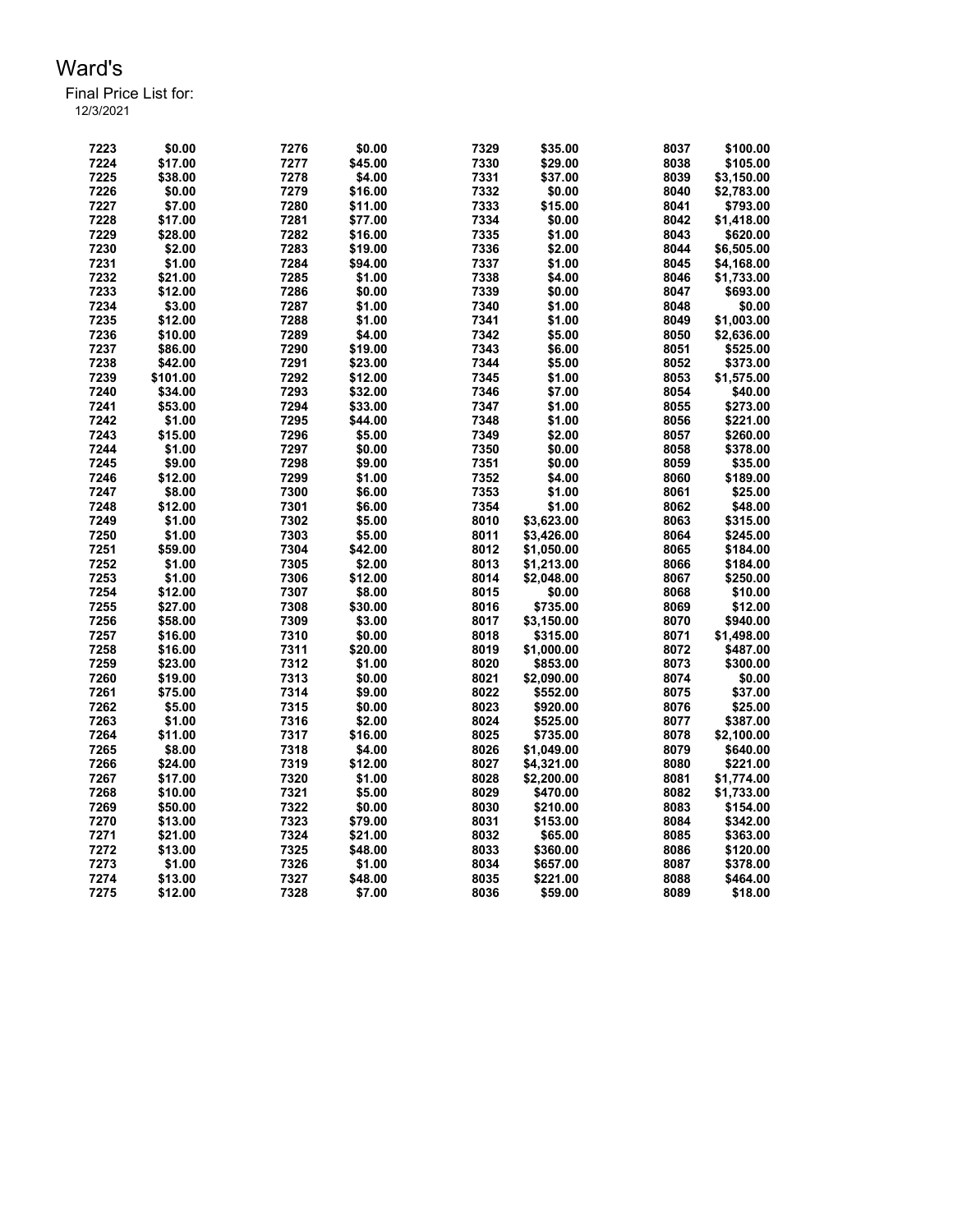Final Price List for:

| 8090 | \$231.00   | 8143 | \$105.00 | 8196 | \$483.00 | 8249 | \$4,305.00 |
|------|------------|------|----------|------|----------|------|------------|
| 8091 | \$100.00   | 8144 | \$105.00 | 8197 | \$66.00  | 9000 | \$199.00   |
| 8092 | \$175.00   | 8145 | \$117.00 | 8198 | \$79.00  | 9001 | \$150.00   |
| 8093 | \$62.00    | 8146 | \$12.00  | 8199 | \$226.00 | 9002 | \$168.00   |
| 8094 | \$117.00   | 8147 | \$117.00 | 8200 | \$135.00 | 9003 | \$350.00   |
| 8095 | \$20.00    | 8148 | \$13.00  | 8201 | \$40.00  | 9004 | \$263.00   |
| 8096 | \$420.00   | 8149 | \$336.00 | 8202 | \$27.00  | 9005 | \$209.00   |
| 8097 | \$53.00    | 8150 | \$294.00 | 8203 | \$31.00  | 9006 | \$114.00   |
| 8098 | \$0.00     | 8151 | \$78.00  | 8204 | \$14.00  | 9007 | \$657.00   |
| 8099 | \$3,474.00 | 8152 | \$79.00  | 8205 | \$12.00  | 9008 | \$174.00   |
| 8100 | \$73.00    | 8153 | \$133.00 | 8206 | \$42.00  | 9009 | \$99.00    |
| 8101 | \$53.00    | 8154 | \$37.00  | 8207 | \$4.00   | 9010 | \$300.00   |
| 8102 | \$11.00    | 8155 | \$19.00  | 8208 | \$6.00   | 9011 | \$447.00   |
| 8103 | \$176.00   | 8156 | \$210.00 | 8209 | \$0.00   | 9012 | \$275.00   |
| 8104 | \$45.00    | 8157 | \$42.00  | 8210 | \$9.00   | 9013 | \$75.00    |
| 8105 | \$70.00    | 8158 | \$321.00 | 8211 | \$11.00  | 9014 | \$105.00   |
| 8106 | \$449.00   | 8159 | \$63.00  | 8212 | \$7.00   | 9015 | \$185.00   |
| 8107 | \$394.00   | 8160 | \$36.00  | 8213 | \$16.00  | 9016 | \$132.00   |
| 8108 | \$407.00   | 8161 | \$180.00 | 8214 | \$36.00  | 9017 | \$25.00    |
| 8109 | \$368.00   | 8162 | \$144.00 | 8215 | \$32.00  | 9018 | \$135.00   |
| 8110 | \$121.00   | 8163 | \$300.00 | 8216 | \$11.00  | 9019 | \$105.00   |
| 8111 | \$184.00   | 8164 | \$45.00  | 8217 | \$28.00  | 9020 | \$300.00   |
| 8112 | \$53.00    | 8165 | \$130.00 | 8218 | \$53.00  | 9021 | \$20.00    |
| 8113 | \$116.00   | 8166 | \$45.00  | 8219 | \$25.00  | 9022 | \$81.00    |
| 8114 | \$577.00   | 8167 | \$42.00  | 8220 | \$32.00  | 9023 | \$74.00    |
| 8115 | \$26.00    | 8168 | \$23.00  | 8221 | \$6.00   | 9024 | \$33.00    |
| 8116 | \$250.00   | 8169 | \$20.00  | 8222 | \$48.00  | 9025 | \$27.00    |
| 8117 | \$250.00   | 8170 | \$45.00  | 8223 | \$93.00  | 9026 | \$16.00    |
|      |            |      |          |      |          |      |            |
| 8118 | \$315.00   | 8171 | \$0.00   | 8224 | \$11.00  | 9027 | \$47.00    |
| 8119 | \$336.00   | 8172 | \$79.00  | 8225 | \$34.00  | 9028 | \$38.00    |
| 8120 | \$150.00   | 8173 | \$249.00 | 8226 | \$7.00   | 9029 | \$67.00    |
| 8121 | \$184.00   | 8174 | \$29.00  | 8227 | \$5.00   | 9030 | \$25.00    |
| 8122 | \$175.00   | 8175 | \$28.00  | 8228 | \$11.00  | 9031 | \$25.00    |
| 8123 | \$125.00   | 8176 | \$96.00  | 8229 | \$35.00  | 9032 | \$17.00    |
| 8124 | \$116.00   | 8177 | \$29.00  | 8230 | \$32.00  | 9033 | \$39.00    |
| 8125 | \$268.00   | 8178 | \$32.00  | 8231 | \$12.00  | 9034 | \$24.00    |
| 8126 | \$105.00   | 8179 | \$268.00 | 8232 | \$6.00   | 9035 | \$19.00    |
| 8127 | \$105.00   | 8180 | \$237.00 | 8233 | \$38.00  | 9036 | \$100.00   |
| 8128 | \$100.00   | 8181 | \$137.00 | 8234 | \$13.00  | 9037 | \$165.00   |
| 8129 | \$42.00    | 8182 | \$67.00  | 8235 | \$9.00   | 9038 | \$91.00    |
| 8130 | \$50.00    | 8183 | \$21.00  | 8236 | \$7.00   | 9039 | \$38.00    |
| 8131 | \$93.00    | 8184 | \$23.00  | 8237 | \$76.00  | 9040 | \$49.00    |
| 8132 | \$641.00   | 8185 | \$18.00  | 8238 | \$37.00  | 9041 | \$47.00    |
| 8133 | \$427.00   | 8186 | \$27.00  | 8239 | \$79.00  | 9042 | \$32.00    |
| 8134 | \$90.00    | 8187 | \$5.00   | 8240 | \$72.00  | 9043 | \$47.00    |
| 8135 | \$84.00    | 8188 | \$11.00  | 8241 | \$74.00  | 9044 | \$35.00    |
| 8136 | \$69.00    | 8189 | \$12.00  | 8242 | \$12.00  | 9045 | \$41.00    |
| 8137 | \$315.00   | 8190 | \$9.00   | 8243 | \$6.00   | 9046 | \$26.00    |
| 8138 | \$429.00   | 8191 | \$9.00   | 8244 | \$179.00 | 9047 | \$67.00    |
| 8139 | \$132.00   | 8192 | \$27.00  | 8245 | \$30.00  | 9048 | \$23.00    |
| 8140 | \$26.00    | 8193 | \$15.00  | 8246 | \$0.00   | 9049 | \$24.00    |
| 8141 | \$10.00    | 8194 | \$217.00 | 8247 | \$24.00  | 9050 | \$16.00    |
| 8142 | \$11.00    | 8195 | \$483.00 | 8248 | \$1.00   | 9051 | \$32.00    |
|      |            |      |          |      |          |      |            |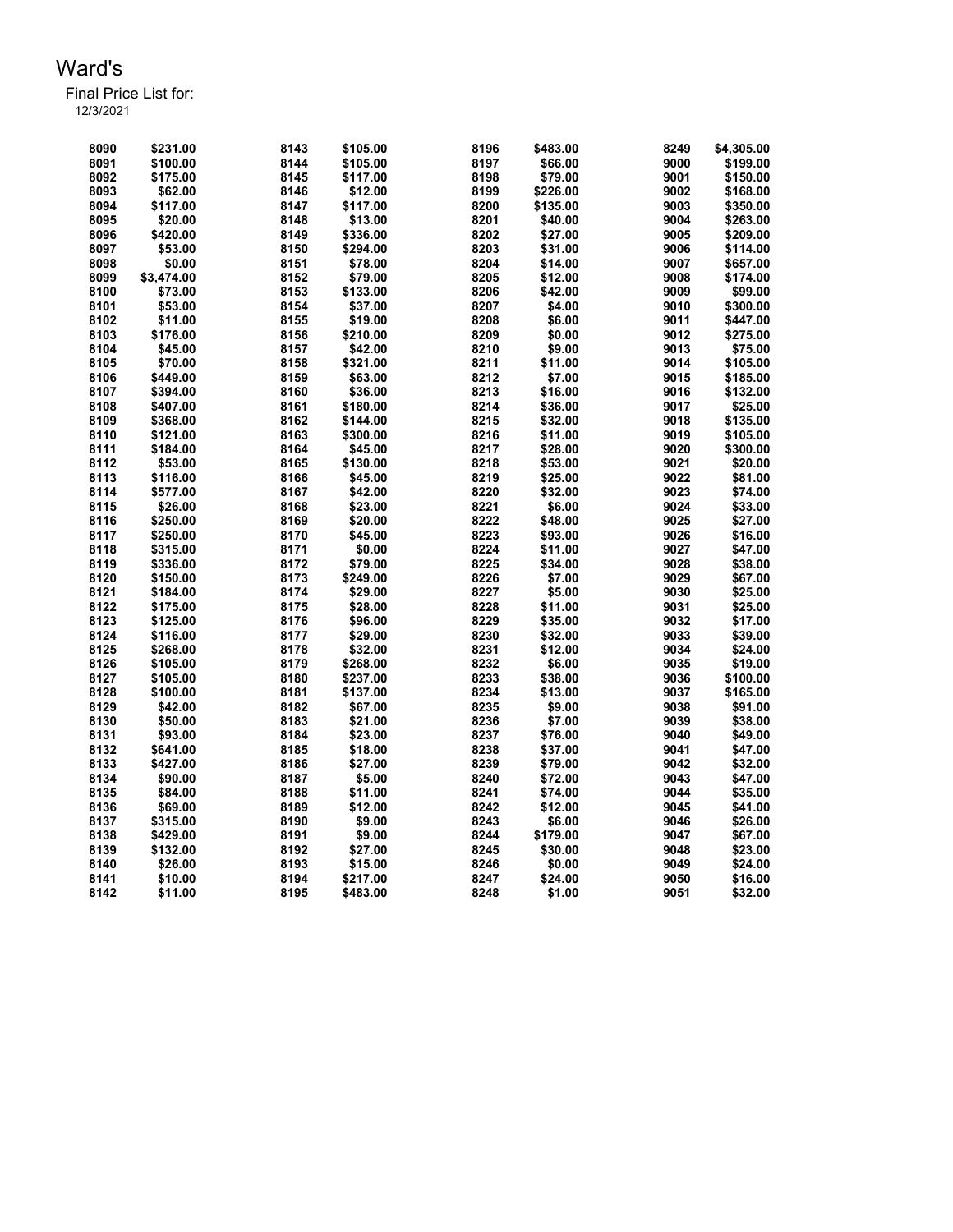Final Price List for:

| 9052 | \$60.00  | 9105 | \$32.00  | 9158 | \$95.00  | 9211 | \$11.00  |
|------|----------|------|----------|------|----------|------|----------|
|      |          |      |          |      |          |      |          |
| 9053 | \$37.00  | 9106 | \$42.00  | 9159 | \$69.00  | 9212 | \$32.00  |
| 9054 | \$21.00  | 9107 | \$23.00  | 9160 | \$95.00  | 9213 | \$133.00 |
| 9055 | \$40.00  | 9108 | \$13.00  | 9161 | \$100.00 | 9214 | \$36.00  |
| 9056 | \$16.00  | 9109 | \$346.00 | 9162 | \$69.00  | 9215 | \$400.00 |
| 9057 | \$15.00  | 9110 | \$58.00  | 9163 | \$21.00  | 9216 | \$342.00 |
| 9058 | \$93.00  | 9111 | \$83.00  | 9164 | \$69.00  | 9217 | \$420.00 |
| 9059 | \$16.00  | 9112 | \$15.00  | 9165 | \$24.00  | 9218 | \$79.00  |
| 9060 | \$15.00  | 9113 | \$105.00 | 9166 | \$105.00 | 9219 | \$37.00  |
| 9061 | \$69.00  | 9114 | \$30.00  | 9167 | \$23.00  | 9220 | \$50.00  |
| 9062 | \$22.00  | 9115 | \$168.00 | 9168 | \$16.00  | 9221 | \$19.00  |
| 9063 | \$24.00  | 9116 | \$63.00  | 9169 | \$27.00  | 9222 | \$27.00  |
| 9064 | \$33.00  | 9117 | \$19.00  | 9170 | \$37.00  | 9223 | \$21.00  |
| 9065 | \$13.00  | 9118 | \$8.00   | 9171 | \$21.00  | 9224 | \$37.00  |
| 9066 | \$19.00  | 9119 |          | 9172 |          | 9225 |          |
|      |          |      | \$53.00  |      | \$21.00  |      | \$32.00  |
| 9067 | \$27.00  | 9120 | \$11.00  | 9173 | \$24.00  | 9226 | \$63.00  |
| 9068 | \$25.00  | 9121 | \$0.00   | 9174 | \$12.00  | 9227 | \$63.00  |
| 9069 | \$10.00  | 9122 | \$32.00  | 9175 | \$27.00  | 9228 | \$93.00  |
| 9070 | \$56.00  | 9123 | \$58.00  | 9176 | \$13.00  | 9229 | \$150.00 |
| 9071 | \$259.00 | 9124 | \$85.00  | 9177 | \$13.00  | 9230 | \$53.00  |
| 9072 | \$0.00   | 9125 | \$11.00  | 9178 | \$23.00  | 9231 | \$83.00  |
| 9073 | \$44.00  | 9126 | \$13.00  | 9179 | \$26.00  | 9232 | \$168.00 |
| 9074 | \$66.00  | 9127 | \$4.00   | 9180 | \$40.00  | 9233 | \$83.00  |
| 9075 | \$83.00  | 9128 | \$25.00  | 9181 | \$35.00  | 9234 | \$27.00  |
| 9076 | \$39.00  | 9129 | \$53.00  | 9182 | \$115.00 | 9235 | \$26.00  |
| 9077 | \$422.00 | 9130 | \$29.00  | 9183 | \$27.00  | 9236 | \$20.00  |
| 9078 | \$115.00 | 9131 | \$27.00  | 9184 | \$16.00  | 9237 | \$21.00  |
| 9079 | \$33.00  | 9132 | \$46.00  | 9185 | \$6.00   | 9238 | \$147.00 |
| 9080 | \$86.00  | 9133 | \$56.00  | 9186 | \$163.00 | 9239 | \$24.00  |
| 9081 | \$65.00  | 9134 | \$63.00  | 9187 | \$63.00  | 9240 | \$24.00  |
| 9082 | \$15.00  | 9135 | \$32.00  | 9188 | \$117.00 | 9241 | \$33.00  |
| 9083 | \$13.00  | 9136 | \$2.00   | 9189 | \$525.00 | 9242 | \$24.00  |
| 9084 | \$5.00   | 9137 | \$22.00  | 9190 | \$100.00 | 9243 | \$13.00  |
| 9085 | \$8.00   | 9138 |          | 9191 |          | 9244 |          |
|      |          |      | \$12.00  |      | \$50.00  |      | \$0.00   |
| 9086 | \$1.00   | 9139 | \$17.00  | 9192 | \$45.00  | 9245 | \$3.00   |
| 9087 | \$16.00  | 9140 | \$53.00  | 9193 | \$0.00   | 9246 | \$27.00  |
| 9088 | \$35.00  | 9141 | \$34.00  | 9194 | \$25.00  | 9247 | \$16.00  |
| 9089 | \$53.00  | 9142 | \$5.00   | 9195 | \$48.00  | 9248 | \$11.00  |
| 9090 | \$16.00  | 9143 | \$10.00  | 9196 | \$120.00 | 9249 | \$14.00  |
| 9091 | \$27.00  | 9144 | \$58.00  | 9197 | \$200.00 | 9250 | \$3.00   |
| 9092 | \$14.00  | 9145 | \$150.00 | 9198 | \$38.00  | 9251 | \$5.00   |
| 9093 | \$11.00  | 9146 | \$69.00  | 9199 | \$95.00  | 9252 | \$53.00  |
| 9094 | \$6.00   | 9147 | \$137.00 | 9200 | \$105.00 | 9253 | \$8.00   |
| 9095 | \$11.00  | 9148 | \$10.00  | 9201 | \$47.00  | 9254 | \$37.00  |
| 9096 | \$27.00  | 9149 | \$38.00  | 9202 | \$53.00  | 9255 | \$24.00  |
| 9097 | \$7.00   | 9150 | \$25.00  | 9203 | \$76.00  | 9256 | \$27.00  |
| 9098 | \$24.00  | 9151 | \$417.00 | 9204 | \$63.00  | 9257 | \$12.00  |
| 9099 | \$28.00  | 9152 | \$58.00  | 9205 | \$27.00  | 9258 | \$27.00  |
| 9100 | \$20.00  | 9153 | \$117.00 | 9206 | \$45.00  | 9259 | \$15.00  |
| 9101 | \$21.00  | 9154 | \$7.00   | 9207 | \$28.00  | 9260 | \$52.00  |
| 9102 | \$1.00   | 9155 | \$16.00  | 9208 | \$11.00  | 9261 | \$5.00   |
| 9103 | \$19.00  | 9156 | \$202.00 | 9209 | \$5.00   | 9262 | \$350.00 |
| 9104 | \$52.00  | 9157 | \$525.00 | 9210 | \$4.00   | 9263 | \$3.00   |
|      |          |      |          |      |          |      |          |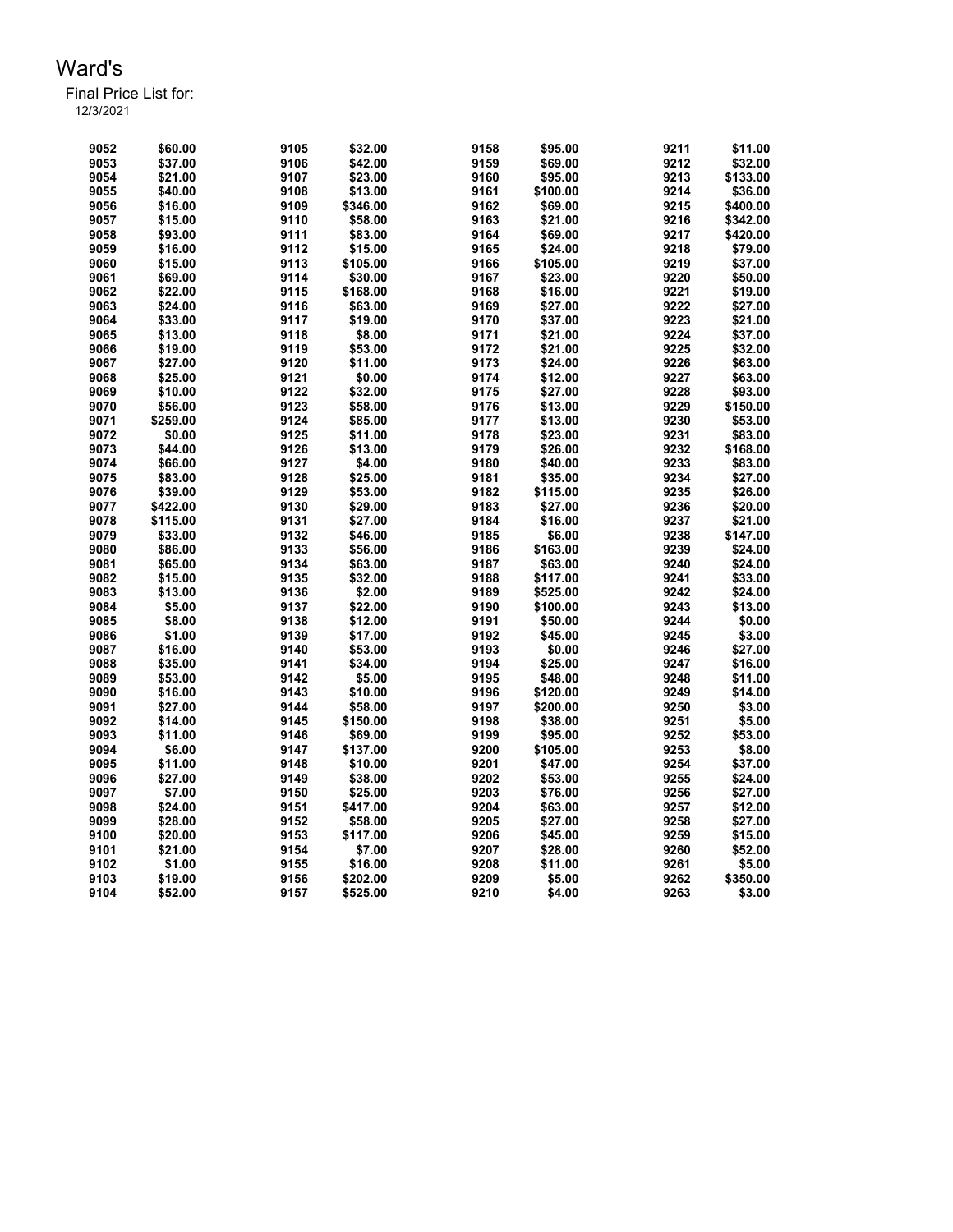Final Price List for:

| 9264 | \$16.00  | 9317 | \$17.00  | 9370 | \$41.00    | 9423 | \$4.00   |
|------|----------|------|----------|------|------------|------|----------|
| 9265 | \$23.00  | 9318 | \$55.00  | 9371 | \$35.00    | 9424 | \$19.00  |
| 9266 | \$19.00  | 9319 | \$23.00  | 9372 | \$21.00    | 9425 | \$28.00  |
| 9267 | \$37.00  | 9320 | \$22.00  | 9373 | \$33.00    | 9426 | \$41.00  |
| 9268 | \$46.00  | 9321 | \$52.00  | 9374 | \$12.00    | 9427 | \$73.00  |
| 9269 | \$20.00  | 9322 | \$35.00  | 9375 | \$27.00    | 9428 | \$5.00   |
| 9270 | \$58.00  | 9323 | \$166.00 | 9376 | \$44.00    | 9429 | \$7.00   |
| 9271 | \$8.00   | 9324 | \$49.00  | 9377 | \$90.00    | 9430 | \$76.00  |
| 9272 | \$50.00  | 9325 | \$35.00  | 9378 | \$18.00    | 9431 | \$5.00   |
| 9273 |          | 9326 | \$35.00  | 9379 | \$44.00    | 9432 | \$32.00  |
| 9274 | \$184.00 |      |          | 9380 |            | 9433 | \$21.00  |
|      | \$27.00  | 9327 | \$41.00  |      | \$46.00    |      |          |
| 9275 | \$45.00  | 9328 | \$54.00  | 9381 | \$38.00    | 9434 | \$17.00  |
| 9276 | \$23.00  | 9329 | \$24.00  | 9382 | \$15.00    | 9435 | \$32.00  |
| 9277 | \$28.00  | 9330 | \$29.00  | 9383 | \$0.00     | 9436 | \$34.00  |
| 9278 | \$6.00   | 9331 | \$422.00 | 9384 | \$24.00    | 9437 | \$26.00  |
| 9279 | \$15.00  | 9332 | \$269.00 | 9385 | \$11.00    | 9438 | \$14.00  |
| 9280 | \$0.00   | 9333 | \$100.00 | 9386 | \$16.00    | 9439 | \$5.00   |
| 9281 | \$0.00   | 9334 | \$6.00   | 9387 | \$5.00     | 9440 | \$190.00 |
| 9282 | \$6.00   | 9335 | \$69.00  | 9388 | \$171.00   | 9441 | \$344.00 |
| 9283 | \$7.00   | 9336 | \$49.00  | 9389 | \$1,103.00 | 9442 | \$200.00 |
| 9284 | \$25.00  | 9337 | \$48.00  | 9390 | \$0.00     | 9443 | \$16.00  |
| 9285 | \$25.00  | 9338 | \$85.00  | 9391 | \$17.00    | 9444 | \$23.00  |
| 9286 | \$6.00   | 9339 | \$83.00  | 9392 | \$15.00    | 9445 | \$81.00  |
| 9287 | \$39.00  | 9340 | \$75.00  | 9393 | \$0.00     | 9446 | \$13.00  |
| 9288 | \$15.00  | 9341 | \$42.00  | 9394 | \$30.00    | 9447 | \$79.00  |
| 9289 | \$36.00  | 9342 | \$79.00  | 9395 | \$112.00   | 9448 | \$16.00  |
| 9290 | \$24.00  | 9343 | \$90.00  | 9396 | \$10.00    | 9449 | \$27.00  |
| 9291 | \$38.00  | 9344 | \$74.00  | 9397 | \$16.00    | 9450 | \$27.00  |
| 9292 | \$122.00 | 9345 | \$32.00  | 9398 | \$5.00     | 9451 | \$23.00  |
| 9293 | \$14.00  | 9346 | \$10.00  | 9399 | \$71.00    | 9452 | \$25.00  |
| 9294 | \$619.00 | 9347 | \$6.00   | 9400 | \$23.00    | 9453 | \$25.00  |
| 9295 | \$552.00 | 9348 | \$120.00 | 9401 | \$0.00     | 9454 | \$75.00  |
| 9296 | \$210.00 | 9349 | \$7.00   | 9402 | \$26.00    | 9455 | \$420.00 |
| 9297 |          |      |          | 9403 | \$23.00    |      |          |
|      | \$79.00  | 9350 | \$11.00  |      |            | 9456 | \$315.00 |
| 9298 | \$69.00  | 9351 | \$32.00  | 9404 | \$8.00     | 9457 | \$18.00  |
| 9299 | \$163.00 | 9352 | \$48.00  | 9405 | \$90.00    | 9458 | \$73.00  |
| 9300 | \$70.00  | 9353 | \$24.00  | 9406 | \$28.00    | 9459 | \$49.00  |
| 9301 | \$6.00   | 9354 | \$17.00  | 9407 | \$17.00    | 9460 | \$15.00  |
| 9302 | \$29.00  | 9355 | \$19.00  | 9408 | \$40.00    | 9461 | \$16.00  |
| 9303 | \$10.00  | 9356 | \$70.00  | 9409 | \$184.00   | 9462 | \$0.00   |
| 9304 | \$37.00  | 9357 | \$19.00  | 9410 | \$27.00    | 9463 | \$6.00   |
| 9305 | \$44.00  | 9358 | \$8.00   | 9411 | \$108.00   | 9464 | \$13.00  |
| 9306 | \$50.00  | 9359 | \$56.00  | 9412 | \$14.00    | 9465 | \$10.00  |
| 9307 | \$40.00  | 9360 | \$32.00  | 9413 | \$17.00    | 9466 | \$6.00   |
| 9308 | \$37.00  | 9361 | \$25.00  | 9414 | \$185.00   | 9467 | \$16.00  |
| 9309 | \$32.00  | 9362 | \$11.00  | 9415 | \$18.00    | 9468 | \$32.00  |
| 9310 | \$37.00  | 9363 | \$3.00   | 9416 | \$12.00    | 9469 | \$11.00  |
| 9311 | \$42.00  | 9364 | \$17.00  | 9417 | \$21.00    | 9470 | \$70.00  |
| 9312 | \$49.00  | 9365 | \$30.00  | 9418 | \$175.00   | 9471 | \$10.00  |
| 9313 | \$32.00  | 9366 | \$25.00  | 9419 | \$25.00    | 9472 | \$46.00  |
| 9314 | \$53.00  | 9367 | \$27.00  | 9420 | \$27.00    | 9473 | \$40.00  |
| 9315 | \$65.00  | 9368 | \$44.00  | 9421 | \$6.00     | 9474 | \$41.00  |
| 9316 | \$84.00  | 9369 | \$21.00  | 9422 | \$10.00    | 9475 | \$9.00   |
|      |          |      |          |      |            |      |          |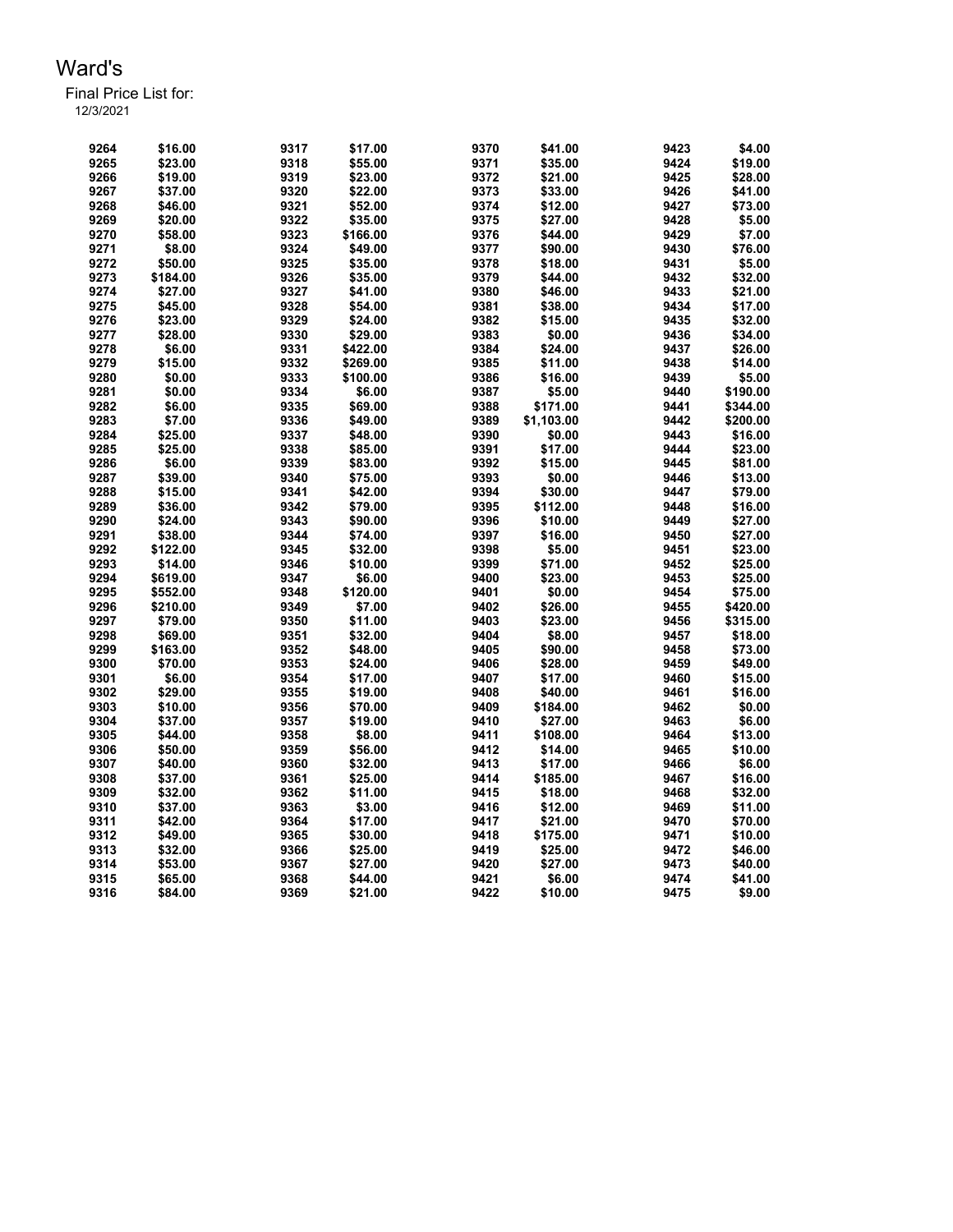| 9476 | \$47.00  | 9529 | \$8.00   | 9582 | \$0.00   | 9635 | \$38.00  |
|------|----------|------|----------|------|----------|------|----------|
| 9477 | \$10.00  | 9530 | \$79.00  | 9583 | \$20.00  | 9636 | \$37.00  |
| 9478 | \$74.00  | 9531 | \$270.00 | 9584 | \$21.00  | 9637 | \$60.00  |
| 9479 | \$1.00   | 9532 | \$42.00  | 9585 | \$20.00  | 9638 | \$11.00  |
| 9480 | \$19.00  | 9533 | \$0.00   | 9586 | \$21.00  | 9639 | \$13.00  |
| 9481 | \$10.00  | 9534 | \$27.00  | 9587 | \$15.00  | 9640 | \$18.00  |
| 9482 | \$179.00 | 9535 | \$11.00  | 9588 | \$7.00   | 9641 | \$16.00  |
| 9483 | \$35.00  | 9536 | \$0.00   | 9589 | \$52.00  | 9642 | \$12.00  |
| 9484 | \$32.00  | 9537 | \$34.00  | 9590 | \$12.00  | 9643 | \$13.00  |
| 9485 | \$14.00  | 9538 | \$86.00  | 9591 | \$14.00  | 9644 | \$37.00  |
| 9486 | \$21.00  | 9539 | \$79.00  | 9592 | \$18.00  | 9645 | \$7.00   |
| 9487 | \$32.00  | 9540 | \$54.00  | 9593 | \$70.00  | 9646 | \$9.00   |
| 9488 | \$9.00   | 9541 | \$54.00  | 9594 | \$32.00  | 9647 | \$11.00  |
| 9489 | \$70.00  | 9542 | \$30.00  | 9595 | \$35.00  | 9648 | \$81.00  |
| 9490 | \$72.00  | 9543 | \$32.00  | 9596 | \$158.00 | 9649 | \$10.00  |
| 9491 | \$167.00 | 9544 | \$30.00  | 9597 | \$52.00  | 9650 | \$18.00  |
| 9492 | \$47.00  | 9545 | \$30.00  | 9598 | \$82.00  | 9651 | \$8.00   |
| 9493 | \$79.00  | 9546 | \$126.00 | 9599 | \$48.00  | 9652 | \$221.00 |
| 9494 | \$40.00  | 9547 | \$27.00  | 9600 | \$138.00 | 9653 | \$210.00 |
| 9495 | \$24.00  | 9548 | \$125.00 | 9601 | \$15.00  | 9654 | \$5.00   |
| 9496 | \$90.00  | 9549 | \$23.00  | 9602 | \$53.00  | 9655 | \$11.00  |
| 9497 | \$84.00  | 9550 | \$15.00  | 9603 | \$79.00  | 9656 | \$24.00  |
| 9498 | \$32.00  | 9551 | \$41.00  | 9604 | \$21.00  | 9657 | \$10.00  |
| 9499 | \$48.00  | 9552 | \$15.00  | 9605 | \$42.00  | 9658 | \$79.00  |
| 9500 | \$14.00  | 9553 | \$15.00  | 9606 | \$121.00 | 9659 | \$79.00  |
| 9501 | \$7.00   | 9554 | \$79.00  | 9607 | \$1.00   | 9660 | \$13.00  |
| 9502 | \$18.00  | 9555 | \$150.00 | 9608 | \$54.00  | 9661 | \$6.00   |
| 9503 | \$9.00   | 9556 | \$300.00 | 9609 | \$24.00  | 9662 | \$16.00  |
| 9504 | \$53.00  | 9557 | \$79.00  | 9610 | \$53.00  | 9663 | \$59.00  |
| 9505 | \$23.00  | 9558 | \$32.00  | 9611 | \$128.00 | 9664 | \$16.00  |
| 9506 | \$11.00  | 9559 | \$6.00   | 9612 | \$24.00  | 9665 | \$21.00  |
| 9507 | \$53.00  | 9560 | \$0.00   | 9613 | \$28.00  | 9666 | \$47.00  |
| 9508 | \$62.00  | 9561 | \$24.00  | 9614 | \$14.00  | 9667 | \$32.00  |
| 9509 | \$40.00  | 9562 | \$400.00 | 9615 | \$32.00  | 9668 | \$5.00   |
| 9510 | \$10.00  | 9563 | \$139.00 | 9616 | \$5.00   | 9669 | \$3.00   |
| 9511 | \$30.00  | 9564 | \$6.00   | 9617 | \$10.00  | 9670 | \$42.00  |
| 9512 | \$84.00  | 9565 | \$58.00  | 9618 | \$17.00  | 9671 | \$11.00  |
| 9513 | \$58.00  | 9566 | \$70.00  | 9619 | \$18.00  | 9672 | \$6.00   |
| 9514 | \$32.00  | 9567 | \$142.00 | 9620 | \$11.00  | 9673 | \$11.00  |
| 9515 | \$343.00 | 9568 | \$84.00  | 9621 | \$14.00  | 9674 | \$14.00  |
| 9516 | \$68.00  | 9569 | \$90.00  | 9622 | \$5.00   | 9675 | \$2.00   |
| 9517 | \$69.00  | 9570 | \$357.00 | 9623 | \$16.00  | 9676 | \$27.00  |
| 9518 | \$13.00  | 9571 | \$189.00 | 9624 | \$11.00  | 9677 | \$30.00  |
| 9519 | \$25.00  | 9572 | \$105.00 | 9625 | \$9.00   | 9678 | \$76.00  |
| 9520 | \$12.00  | 9573 | \$25.00  | 9626 | \$184.00 | 9679 | \$47.00  |
| 9521 | \$21.00  | 9574 | \$24.00  | 9627 | \$4.00   | 9680 | \$106.00 |
| 9522 | \$48.00  | 9575 | \$32.00  | 9628 | \$10.00  | 9681 | \$51.00  |
| 9523 | \$51.00  | 9576 | \$8.00   | 9629 | \$5.00   | 9682 | \$62.00  |
| 9524 | \$45.00  | 9577 | \$27.00  | 9630 | \$3.00   | 9683 | \$21.00  |
| 9525 | \$51.00  | 9578 | \$22.00  | 9631 | \$1.00   | 9684 | \$75.00  |
| 9526 | \$103.00 | 9579 | \$24.00  | 9632 | \$38.00  | 9685 | \$15.00  |
| 9527 | \$8.00   | 9580 | \$63.00  | 9633 | \$55.00  | 9686 | \$10.00  |
| 9528 | \$4.00   | 9581 | \$91.00  | 9634 | \$42.00  | 9687 | \$52.00  |
|      |          |      |          |      |          |      |          |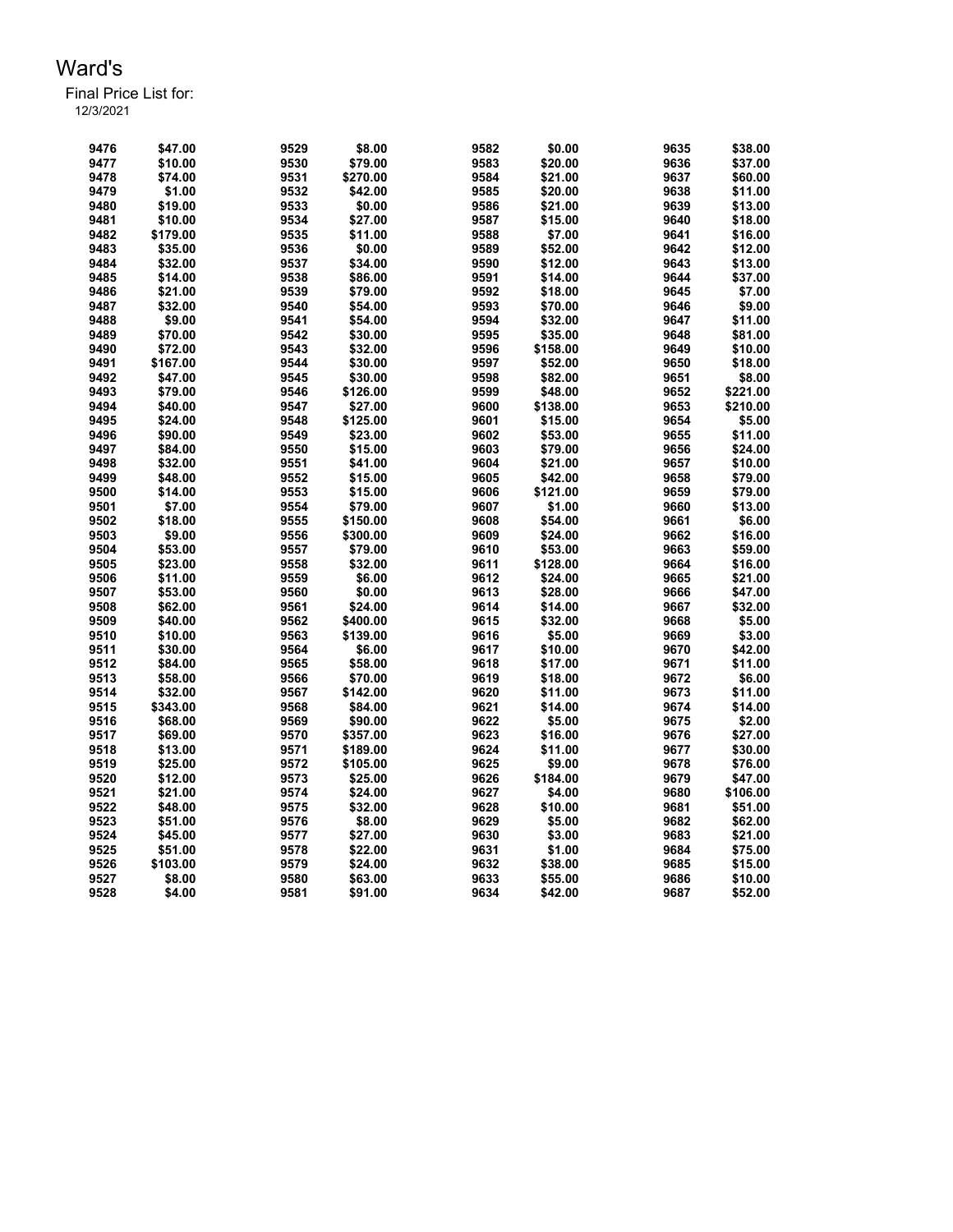| 9688 | \$53.00    | 9741 | \$741.00 | 9794 | \$121.00 | 9847 | \$10.00  |
|------|------------|------|----------|------|----------|------|----------|
| 9689 | \$2,358.00 | 9742 | \$54.00  | 9795 | \$84.00  | 9848 | \$8.00   |
| 9690 | \$279.00   | 9743 | \$35.00  | 9796 | \$98.00  | 9849 | \$7.00   |
| 9691 | \$74.00    | 9744 | \$57.00  | 9797 | \$58.00  | 9850 | \$37.00  |
| 9692 | \$74.00    | 9745 | \$42.00  | 9798 | \$54.00  | 9851 | \$6.00   |
| 9693 | \$19.00    | 9746 | \$35.00  | 9799 | \$15.00  | 9852 | \$12.00  |
| 9694 | \$226.00   | 9747 | \$42.00  | 9800 | \$90.00  | 9853 | \$9.00   |
| 9695 | \$13.00    | 9748 | \$116.00 | 9801 | \$86.00  | 9854 | \$41.00  |
| 9696 | \$92.00    | 9749 | \$237.00 | 9802 | \$289.00 | 9855 | \$24.00  |
| 9697 | \$116.00   | 9750 | \$16.00  | 9803 | \$105.00 | 9856 | \$24.00  |
| 9698 | \$394.00   | 9751 | \$0.00   | 9804 | \$315.00 | 9857 | \$21.00  |
| 9699 | \$525.00   | 9752 | \$35.00  | 9805 | \$20.00  | 9858 | \$90.00  |
| 9700 | \$27.00    | 9753 | \$15.00  | 9806 | \$26.00  | 9859 | \$10.00  |
| 9701 | \$21.00    | 9754 | \$45.00  | 9807 | \$12.00  | 9860 | \$45.00  |
| 9702 | \$79.00    | 9755 | \$0.00   | 9808 | \$24.00  | 9861 | \$42.00  |
| 9703 | \$163.00   | 9756 | \$58.00  | 9809 | \$31.00  | 9862 | \$81.00  |
| 9704 | \$100.00   | 9757 | \$205.00 | 9810 | \$4.00   | 9863 | \$662.00 |
| 9705 | \$90.00    | 9758 | \$93.00  | 9811 | \$26.00  | 9864 | \$53.00  |
| 9706 | \$57.00    | 9759 | \$893.00 | 9812 | \$20.00  | 9865 | \$35.00  |
| 9707 | \$16.00    | 9760 | \$420.00 | 9813 | \$25.00  | 9866 | \$18.00  |
| 9708 | \$19.00    | 9761 | \$375.00 | 9814 | \$250.00 | 9867 | \$33.00  |
| 9709 | \$32.00    | 9762 | \$15.00  | 9815 | \$70.00  | 9868 | \$32.00  |
| 9710 | \$25.00    | 9763 | \$6.00   | 9816 | \$47.00  | 9869 | \$39.00  |
| 9711 | \$6.00     | 9764 | \$6.00   | 9817 | \$24.00  | 9870 | \$331.00 |
| 9712 | \$69.00    | 9765 | \$6.00   | 9818 | \$43.00  | 9871 | \$105.00 |
| 9713 | \$32.00    | 9766 | \$5.00   | 9819 | \$35.00  | 9872 | \$79.00  |
| 9714 | \$51.00    | 9767 | \$5.00   | 9820 | \$50.00  | 9873 | \$115.00 |
| 9715 | \$25.00    | 9768 | \$4.00   | 9821 | \$35.00  | 9874 | \$16.00  |
| 9716 | \$35.00    | 9769 | \$5.00   | 9822 | \$35.00  | 9875 | \$32.00  |
| 9717 | \$28.00    | 9770 | \$6.00   | 9823 | \$53.00  | 9876 | \$10.00  |
| 9718 | \$63.00    | 9771 | \$4.00   | 9824 | \$87.00  | 9877 | \$16.00  |
| 9719 | \$12.00    | 9772 | \$2.00   | 9825 | \$99.00  | 9878 | \$16.00  |
| 9720 | \$24.00    | 9773 | \$5.00   | 9826 | \$27.00  | 9879 | \$11.00  |
| 9721 | \$11.00    | 9774 | \$5.00   | 9827 | \$263.00 | 9880 | \$63.00  |
| 9722 | \$24.00    | 9775 | \$5.00   | 9828 | \$80.00  | 9881 | \$242.00 |
| 9723 | \$2.00     | 9776 | \$6.00   | 9829 | \$150.00 | 9882 | \$17.00  |
| 9724 | \$150.00   | 9777 | \$6.00   | 9830 | \$21.00  | 9883 | \$12.00  |
| 9725 | \$69.00    | 9778 | \$4.00   | 9831 | \$20.00  | 9884 | \$26.00  |
| 9726 | \$125.00   | 9779 | \$40.00  | 9832 | \$18.00  | 9885 | \$132.00 |
| 9727 | \$144.00   | 9780 | \$6.00   | 9833 | \$18.00  | 9886 | \$24.00  |
| 9728 | \$13.00    | 9781 | \$4.00   | 9834 | \$19.00  | 9887 | \$10.00  |
| 9729 | \$62.00    | 9782 | \$4.00   | 9835 | \$20.00  | 9888 | \$45.00  |
| 9730 | \$153.00   | 9783 | \$6.00   | 9836 | \$8.00   | 9889 | \$140.00 |
| 9731 | \$5.00     | 9784 | \$6.00   | 9837 | \$31.00  | 9890 | \$105.00 |
| 9732 | \$31.00    | 9785 | \$9.00   | 9838 | \$10.00  | 9891 | \$70.00  |
| 9733 | \$38.00    | 9786 | \$4.00   | 9839 | \$25.00  | 9892 | \$35.00  |
| 9734 | \$30.00    | 9787 | \$6.00   | 9840 | \$20.00  | 9893 | \$28.00  |
| 9735 | \$1.00     | 9788 | \$4.00   | 9841 | \$16.00  | 9894 | \$60.00  |
| 9736 | \$3.00     | 9789 | \$4.00   | 9842 | \$21.00  | 9895 | \$32.00  |
| 9737 | \$16.00    | 9790 | \$21.00  | 9843 | \$11.00  | 9896 | \$80.00  |
| 9738 | \$81.00    | 9791 | \$50.00  | 9844 | \$48.00  | 9897 | \$100.00 |
| 9739 | \$31.00    | 9792 | \$28.00  | 9845 | \$0.00   | 9898 | \$24.00  |
| 9740 | \$525.00   | 9793 | \$62.00  | 9846 | \$2.00   | 9899 | \$24.00  |
|      |            |      |          |      |          |      |          |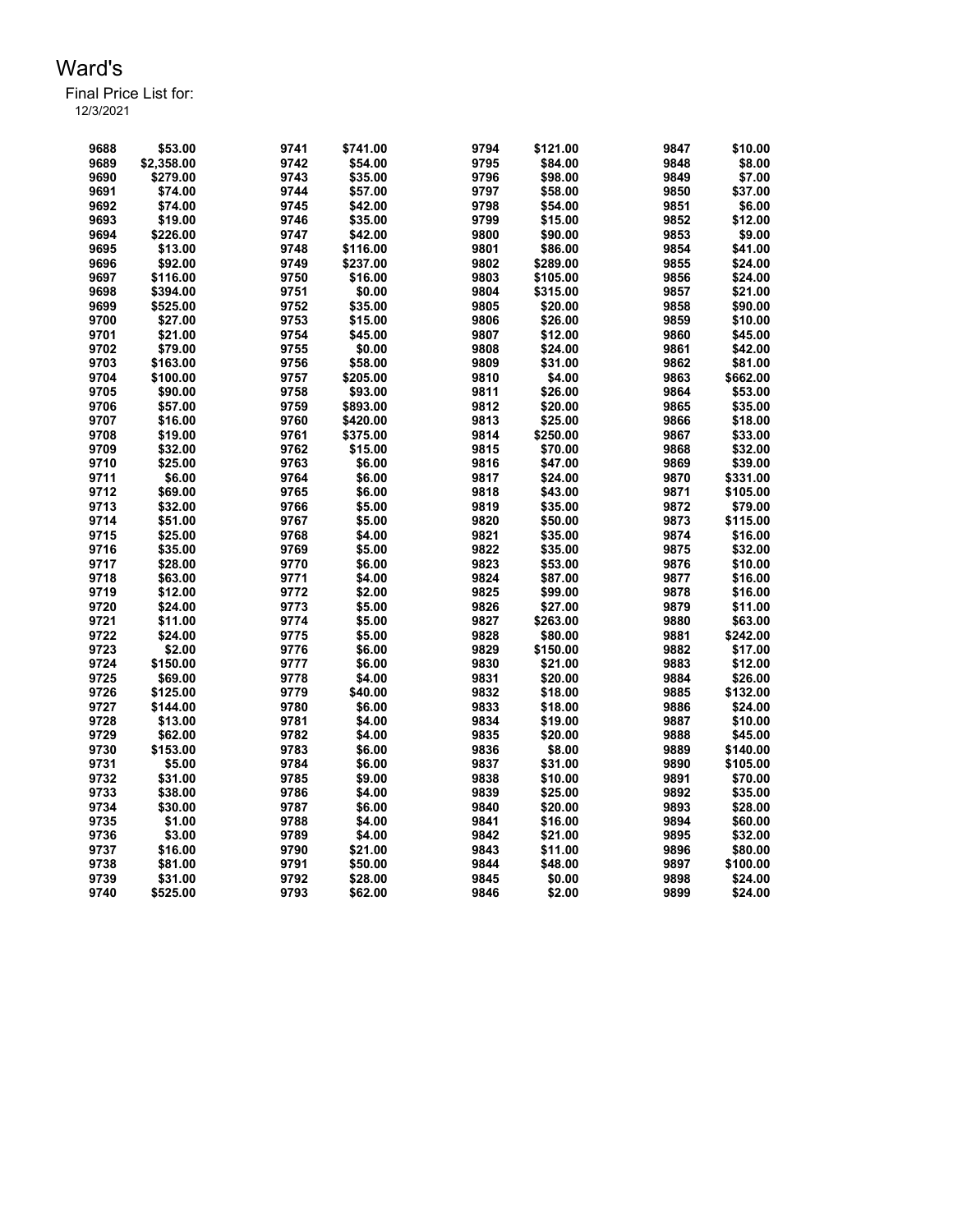Final Price List for:

| 9900 | \$102.00 | 9953  | \$44.00     | 10062          | \$334.00   | 10115 | \$12.00    |
|------|----------|-------|-------------|----------------|------------|-------|------------|
| 9901 | \$24.00  | 10010 | \$896.00    | 10063          | \$365.00   | 10116 | \$32.00    |
| 9902 | \$142.00 | 10011 | \$1,155.00  | 10064          | \$192.00   | 10117 | \$32.00    |
| 9903 | \$102.00 | 10012 | \$898.00    | 10065          | \$1,050.00 | 10118 | \$231.00   |
| 9904 | \$86.00  | 10013 | \$95.00     | 10066          | \$125.00   | 10119 | \$116.00   |
| 9905 | \$117.00 | 10014 | \$1,108.00  | 10067          | \$280.00   | 10120 | \$6,300.00 |
| 9906 | \$63.00  | 10015 | \$657.00    | 10068          | \$28.00    | 10121 | \$126.00   |
| 9907 | \$35.00  | 10016 | \$432.00    | 10069          | \$65.00    | 10122 | \$144.00   |
| 9908 | \$0.00   | 10017 | \$12,081.00 | 10070          | \$39.00    | 10123 | \$2,520.00 |
| 9909 | \$7.00   | 10018 | \$208.00    | 10071          | \$149.00   | 10124 | \$303.00   |
| 9910 | \$24.00  | 10019 | \$5,250.00  | 10072          | \$79.00    | 10125 | \$794.00   |
| 9911 | \$12.00  | 10020 | \$1,733.00  | 10073          | \$158.00   | 10126 | \$364.00   |
| 9912 | \$23.00  | 10021 | \$47.00     | 10074          | \$48.00    | 10127 | \$95.00    |
| 9913 | \$30.00  | 10022 | \$1,361.00  | 10075          | \$368.00   | 10128 | \$93.00    |
| 9914 | \$3.00   | 10023 | \$473.00    | 10076          | \$69.00    | 10129 | \$65.00    |
| 9915 | \$75.00  | 10024 | \$24.675.00 | 10077          | \$37.00    | 10130 | \$210.00   |
| 9916 | \$9.00   | 10025 | \$0.00      | 10078          | \$15.00    | 10131 | \$90.00    |
| 9917 | \$22.00  | 10026 | \$6.135.00  | 10079          | \$84.00    | 10132 | \$79.00    |
| 9918 | \$5.00   | 10027 | \$20,369.00 |                | \$84.00    | 10133 | \$21.00    |
|      |          |       |             | 10080          |            |       |            |
| 9919 | \$11.00  | 10028 | \$7,022.00  | 10081          | \$17.00    | 10134 | \$117.00   |
| 9920 | \$9.00   | 10029 | \$6,300.00  | 10082          | \$63.00    | 10135 | \$212.00   |
| 9921 | \$31.00  | 10030 | \$3,418.00  | 10083          | \$26.00    | 10136 | \$162.00   |
| 9922 | \$16.00  | 10031 | \$657.00    | 10084          | \$63.00    | 10137 | \$134.00   |
| 9923 | \$16.00  | 10032 | \$1,129.00  | 10085          | \$105.00   | 10138 | \$376.00   |
| 9924 | \$44.00  | 10033 | \$2,730.00  | 10086          | \$110.00   | 10139 | \$39.00    |
| 9925 | \$13.00  | 10034 | \$303.00    | 10087          | \$33.00    | 10140 | \$28.00    |
| 9926 | \$39.00  | 10035 | \$260.00    | 10088          | \$14.00    | 10141 | \$34.00    |
| 9927 | \$34.00  | 10036 | \$183.00    | 10089          | \$27.00    | 10142 | \$77.00    |
| 9928 | \$27.00  | 10037 | \$132.00    | 10090          | \$16.00    | 10143 | \$350.00   |
| 9929 | \$33.00  | 10038 | \$264.00    | 10091          | \$12.00    | 10144 | \$281.00   |
| 9930 | \$21.00  | 10039 | \$95.00     | 10092          | \$32.00    | 10145 | \$59.00    |
| 9931 | \$21.00  | 10040 | \$125.00    | 10093          | \$25.00    | 10146 | \$61.00    |
| 9932 | \$40.00  | 10041 | \$90.00     | 10094          | \$16.00    | 10147 | \$29.00    |
| 9933 | \$15.00  | 10042 | \$90.00     | 10095          | \$14.00    | 10148 | \$21.00    |
| 9934 | \$27.00  | 10043 | \$90.00     | 10096          | \$71.00    | 10149 | \$74.00    |
| 9935 | \$15.00  | 10044 | \$132.00    | 10097          | \$93.00    | 10150 | \$184.00   |
| 9936 | \$21.00  | 10045 | \$363.00    | 10098          | \$657.00   | 10151 | \$42.00    |
| 9937 | \$27.00  | 10046 | \$473.00    | 10099          | \$3,255.00 | 10152 | \$105.00   |
| 9938 | \$4.00   | 10047 | \$420.00    | 10100          | \$27.00    | 10153 | \$48.00    |
| 9939 | \$19.00  | 10048 | \$185.00    | 10101          | \$32.00    | 10154 | \$129.00   |
| 9940 | \$51.00  | 10049 | \$210.00    | 10102          | \$18.00    | 10155 | \$10.00    |
| 9941 | \$5.00   | 10050 | \$322.00    | 10103          | \$21.00    | 10156 | \$154.00   |
| 9942 | \$32.00  | 10051 | \$1,035.00  | 10104          | \$78.00    | 10157 | \$289.00   |
| 9943 | \$32.00  | 10052 | \$322.00    | 10105          | \$25.00    | 10158 | \$33.00    |
| 9944 | \$17.00  | 10053 | \$368.00    | 10106          | \$13.00    | 10159 | \$302.00   |
|      |          |       |             |                |            |       |            |
| 9945 | \$27.00  | 10054 | \$609.00    | 10107<br>10108 | \$21.00    | 10160 | \$26.00    |
| 9946 | \$10.00  | 10055 | \$269.00    |                | \$15.00    | 10161 | \$392.00   |
| 9947 | \$28.00  | 10056 | \$935.00    | 10109          | \$34.00    | 10162 | \$100.00   |
| 9948 | \$10.00  | 10057 | \$7,455.00  | 10110          | \$13.00    | 10163 | \$22.00    |
| 9949 | \$13.00  | 10058 | \$85.00     | 10111          | \$16.00    | 10164 | \$11.00    |
| 9950 | \$24.00  | 10059 | \$268.00    | 10112          | \$41.00    | 10165 | \$29.00    |
| 9951 | \$214.00 | 10060 | \$165.00    | 10113          | \$76.00    | 10166 | \$29.00    |
| 9952 | \$90.00  | 10061 | \$315.00    | 10114          | \$84.00    | 10167 | \$29.00    |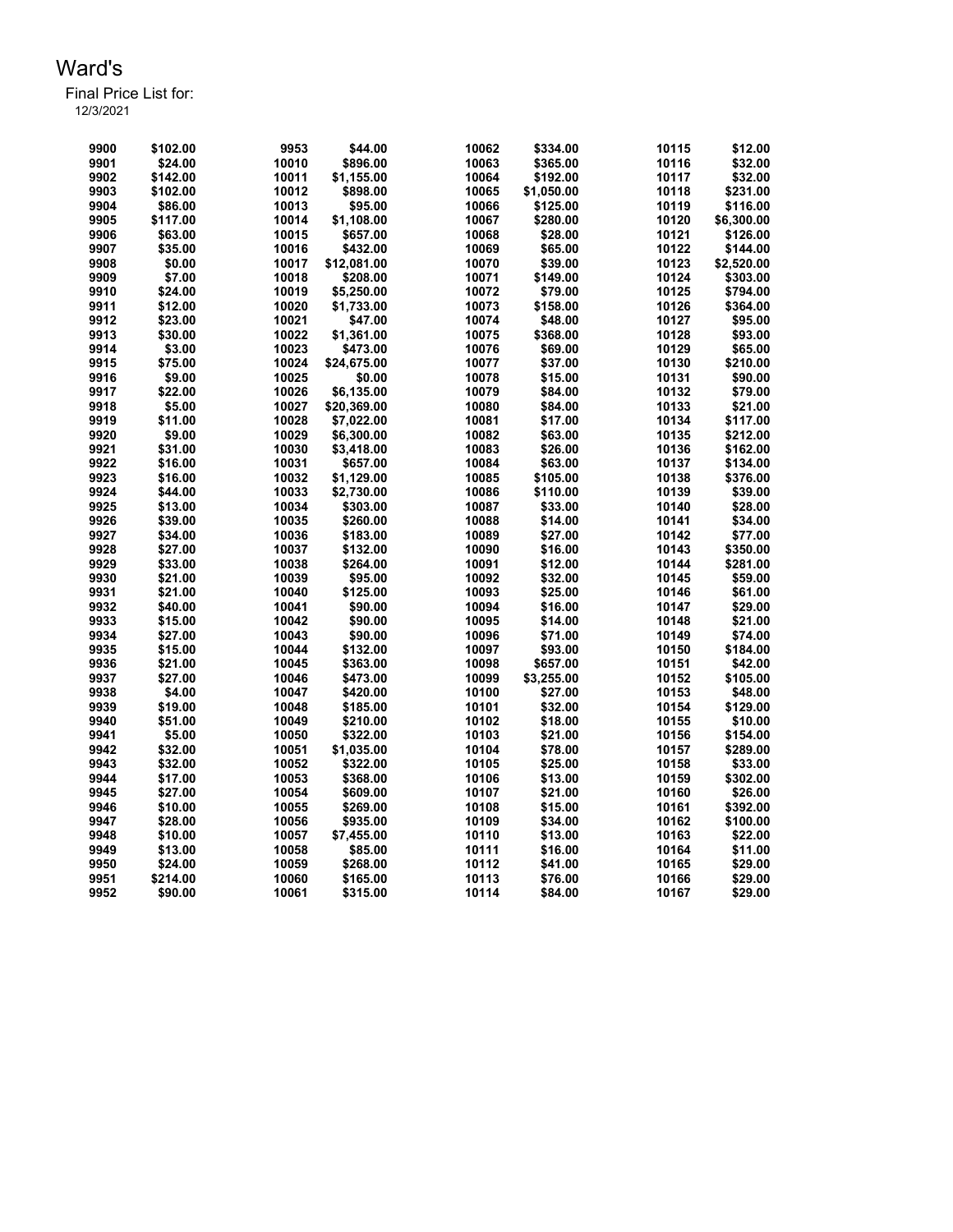| 10168 | \$15.00  | 10221 | \$11.00             | 10274          | \$32.00  | 10327 | \$37.00    |
|-------|----------|-------|---------------------|----------------|----------|-------|------------|
| 10169 | \$15.00  | 10222 | \$26.00             | 10275          | \$34.00  | 10328 | \$48.00    |
| 10170 | \$311.00 | 10223 | \$25.00             | 10276          | \$32.00  | 10329 | \$8.00     |
| 10171 | \$368.00 | 10224 | \$10.00             | 10277          | \$37.00  | 10330 | \$33.00    |
| 10172 | \$331.00 | 10225 | \$38.00             | 10278          | \$23.00  | 10331 | \$35.00    |
| 10173 | \$66.00  | 10226 | \$38.00             | 10279          | \$157.00 | 10332 | \$27.00    |
| 10174 | \$126.00 | 10227 | \$10.00             | 10280          | \$116.00 | 10333 | \$12.00    |
| 10175 | \$0.00   | 10228 | \$8.00              | 10281          | \$255.00 | 10334 | \$13.00    |
| 10176 | \$111.00 | 10229 | \$11.00             | 10282          | \$71.00  | 10335 | \$32.00    |
| 10177 | \$198.00 | 10230 | \$79.00             | 10283          | \$32.00  | 10336 | \$12.00    |
| 10178 | \$583.00 | 10231 | \$150.00            | 10284          | \$79.00  | 10337 | \$16.00    |
| 10179 | \$191.00 | 10232 | \$168.00            | 10285          | \$71.00  | 10338 | \$9.00     |
| 10180 | \$369.00 | 10233 | \$61.00             | 10286          | \$81.00  | 10339 | \$16.00    |
| 10181 | \$151.00 | 10234 | \$12.00             | 10287          | \$33.00  | 10340 | \$16.00    |
| 10182 | \$92.00  | 10235 | \$19.00             | 10288          | \$81.00  | 10341 | \$13.00    |
| 10183 | \$35.00  | 10236 | \$15.00             | 10289          | \$15.00  | 10342 | \$27.00    |
| 10184 | \$47.00  | 10237 | \$8.00              | 10290          | \$21.00  | 10343 | \$16.00    |
| 10185 | \$70.00  | 10238 | \$11.00             | 10291          | \$32.00  | 10344 | \$21.00    |
| 10186 | \$19.00  | 10239 | \$48.00             | 10292          | \$122.00 | 10345 | \$72.00    |
| 10187 | \$430.00 | 10240 | \$8.00              | 10293          | \$12.00  | 10346 | \$68.00    |
| 10188 | \$50.00  | 10241 | \$12.00             | 10294          | \$16.00  | 10347 | \$2,100.00 |
| 10189 | \$18.00  | 10242 | \$13.00             | 10295          | \$74.00  | 10348 | \$4,803.00 |
| 10190 | \$47.00  | 10243 | \$21.00             | 10296          | \$32.00  | 10349 | \$83.00    |
| 10191 | \$37.00  | 10244 | \$37.00             | 10297          | \$36.00  | 10350 | \$221.00   |
| 10192 | \$14.00  | 10245 | \$38.00             | 10298          | \$58.00  | 10351 | \$89.00    |
| 10193 | \$15.00  | 10246 | \$9.00              | 10299          | \$16.00  | 10352 | \$84.00    |
| 10194 | \$13.00  | 10247 | \$12.00             | 10300          | \$23.00  | 10353 | \$158.00   |
| 10195 | \$23.00  | 10248 | \$30.00             | 10301          | \$27.00  | 10354 | \$25.00    |
| 10196 | \$8.00   | 10249 | \$39.00             | 10302          | \$7.00   | 10355 | \$95.00    |
| 10197 | \$12.00  | 10250 | \$9.00              | 10303          | \$13.00  | 10356 | \$105.00   |
| 10198 | \$11.00  | 10251 | \$105.00            | 10304          | \$6.00   | 10357 | \$186.00   |
| 10199 | \$16.00  | 10252 | \$53.00             | 10305          | \$9.00   | 10358 | \$56.00    |
| 10200 | \$27.00  | 10253 | \$600.00            | 10306          | \$13.00  | 10359 | \$212.00   |
| 10201 | \$42.00  | 10254 | \$116.00            | 10307          | \$19.00  | 10360 | \$31.00    |
| 10202 | \$34.00  | 10255 | \$105.00            | 10308          | \$16.00  | 10361 | \$209.00   |
| 10203 | \$45.00  | 10256 | \$550.00            | 10309          | \$12.00  | 10362 | \$58.00    |
| 10204 | \$20.00  | 10257 | \$59.00             | 10310          | \$25.00  | 10363 | \$179.00   |
| 10205 | \$100.00 | 10258 | \$79.00             | 10311          | \$13.00  | 10364 | \$121.00   |
| 10206 | \$63.00  | 10259 | \$102.00            | 10312          | \$13.00  | 10365 | \$152.00   |
| 10207 | \$65.00  | 10260 | \$40.00             | 10313          | \$30.00  | 10366 | \$408.00   |
| 10208 | \$11.00  | 10261 | \$60.00             | 10314          | \$16.00  | 10367 | \$348.00   |
| 10209 | \$32.00  | 10262 | \$96.00             | 10315          | \$13.00  | 10368 | \$32.00    |
| 10210 | \$14.00  | 10263 | \$50.00             | 10316          | \$10.00  | 10369 | \$42.00    |
| 10211 | \$4.00   | 10264 | \$84.00             | 10317          | \$11.00  | 10370 | \$128.00   |
| 10212 | \$9.00   |       | \$5,093.00          | 10318          | \$17.00  | 10371 | \$315.00   |
|       |          | 10265 |                     |                |          |       |            |
| 10213 | \$9.00   | 10266 | \$69.00             | 10319          | \$39.00  | 10372 | \$553.00   |
| 10214 | \$5.00   | 10267 | \$30.00             | 10320          | \$38.00  | 10373 | \$36.00    |
| 10215 | \$14.00  | 10268 | \$69.00             | 10321          | \$45.00  | 10374 | \$37.00    |
| 10216 | \$12.00  | 10269 | \$66.00             | 10322          | \$27.00  | 10375 | \$12.00    |
| 10217 | \$12.00  | 10270 | \$29.00<br>\$223.00 | 10323<br>10324 | \$35.00  | 10376 | \$39.00    |
| 10218 | \$11.00  | 10271 |                     |                | \$35.00  | 10377 | \$121.00   |
| 10219 | \$21.00  | 10272 | \$19.00             | 10325          | \$44.00  | 10378 | \$117.00   |
| 10220 | \$32.00  | 10273 | \$27.00             | 10326          | \$41.00  | 10379 | \$32.00    |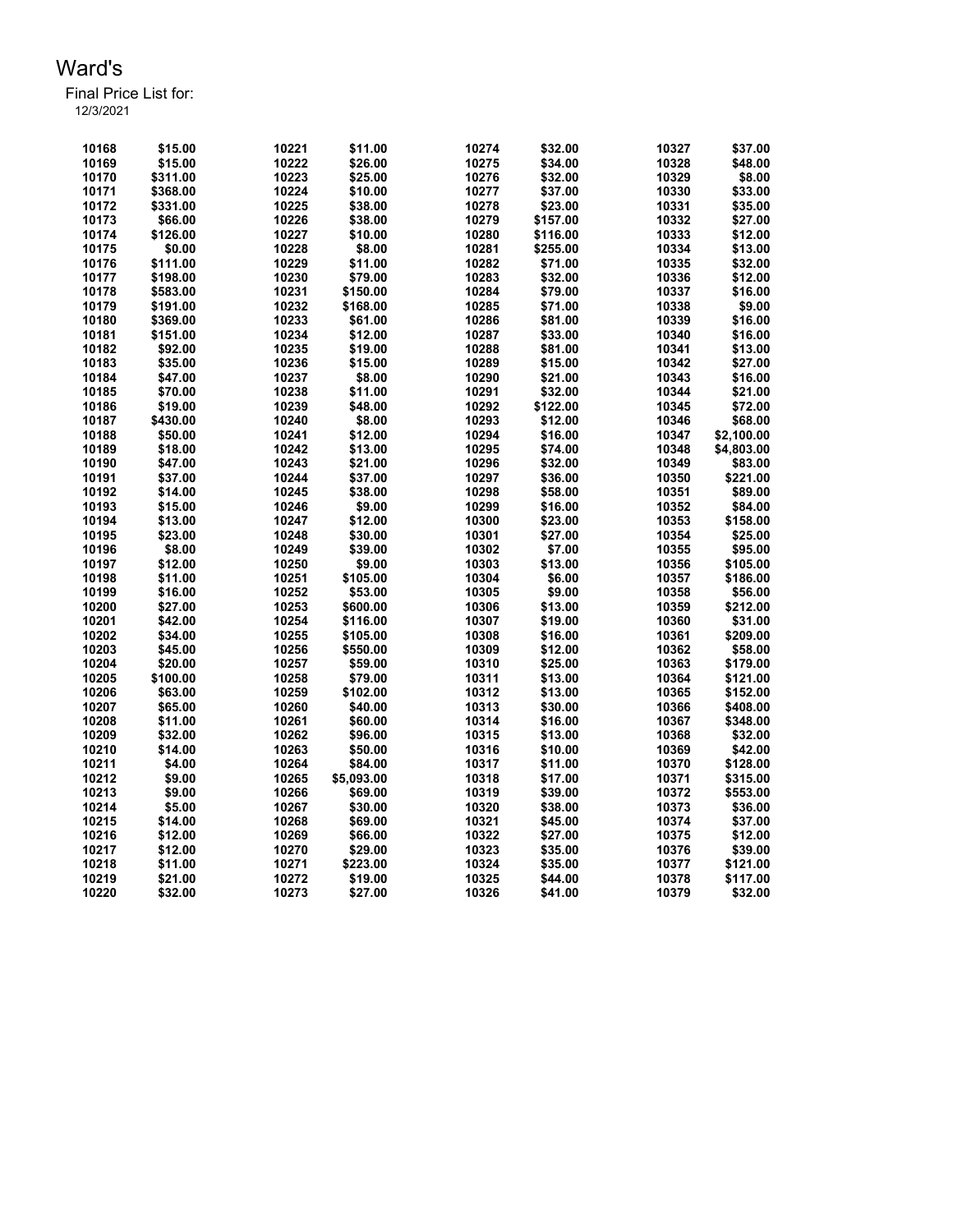Final Price List for: 12/3/2021

> \$40.00 10433 \$20.00 10486 \$10.00 10539 \$27.00 \$27.00 10434 \$19.00 10487 \$12.00 10540 \$11.00 \$31.00 10435 \$10.00 10488 \$17.00 10541 \$13.00 \$121.00 10436 \$16.00 10489 \$19.00 10542 \$36.00 \$30.00 10437 \$3.00 10490 \$6.00 10543 \$18.00 \$13.00 10438 \$3.00 10491 \$20.00 10544 \$32.00 \$101.00 10439 \$12.00 10492 \$11.00 10545 \$11.00 \$242.00 10440 \$7.00 10493 \$23.00 10546 \$7.00 \$19.00 10441 \$9.00 10494 \$21.00 10547 \$16.00 \$83.00 10442 \$17.00 10495 \$23.00 10548 \$11.00 \$0.00 10443 \$42.00 10496 \$21.00 10549 \$7.00 \$350.00 10444 \$27.00 10497 \$600.00 10550 \$20.00 \$44.00 10445 \$9.00 10498 \$211.00 10551 \$13.00 \$126.00 10446 \$9.00 10499 \$158.00 10552 \$23.00 \$128.00 10447 \$21.00 10500 \$600.00 10553 \$6.00 \$90.00 10448 \$42.00 10501 \$42.00 10554 \$8.00 \$33.00 10449 \$20.00 10502 \$16.00 10555 \$14.00 \$73.00 10450 \$48.00 10503 \$11.00 10556 \$8.00 \$22.00 10451 \$12.00 10504 \$23.00 10557 \$4.00 \$407.00 10452 \$27.00 10505 \$40.00 10558 \$23.00 \$281.00 10453 \$29.00 10506 \$54.00 10559 \$13.00 \$139.00 10454 \$23.00 10507 \$26.00 10560 \$34.00 \$40.00 10455 \$12.00 10508 \$22.00 10561 \$15.00 \$273.00 10456 \$11.00 10509 \$35.00 10562 \$13.00 \$132.00 10457 \$16.00 10510 \$17.00 10563 \$11.00 \$59.00 10458 \$13.00 10511 \$31.00 10564 \$65.00 \$51.00 10459 \$25.00 10512 \$31.00 10565 \$42.00 \$51.00 10460 \$60.00 10513 \$30.00 10566 \$27.00 \$59.00 10461 \$18.00 10514 \$9.00 10567 \$223.00 \$37.00 10462 \$9.00 10515 \$11.00 10568 \$35.00 \$56.00 10463 \$17.00 10516 \$50.00 10569 \$117.00 \$30.00 10464 \$11.00 10517 \$51.00 10570 \$137.00 \$21.00 10465 \$8.00 10518 \$81.00 10571 \$6.00 \$21.00 10466 \$5.00 10519 \$23.00 10572 \$117.00 \$18.00 10467 \$7.00 10520 \$37.00 10573 \$117.00 \$20.00 10468 \$130.00 10521 \$23.00 10574 \$125.00 \$8.00 10469 \$14.00 10522 \$40.00 10575 \$19.00 \$13.00 10470 \$18.00 10523 \$51.00 10576 \$12.00 \$13.00 10471 \$6.00 10524 \$53.00 10577 \$17.00 \$11.00 10472 \$12.00 10525 \$12.00 10578 \$93.00 \$18.00 10473 \$13.00 10526 \$109.00 10579 \$42.00 \$13.00 10474 \$14.00 10527 \$21.00 10580 \$37.00 \$11.00 10475 \$13.00 10528 \$36.00 10581 \$27.00 \$103.00 10476 \$9.00 10529 \$58.00 10582 \$15.00 \$27.00 10477 \$13.00 10530 \$42.00 10583 \$105.00 \$85.00 10478 \$13.00 10531 \$12.00 10584 \$206.00 \$23.00 10479 \$13.00 10532 \$12.00 10585 \$112.00 \$23.00 10480 \$13.00 10533 \$9.00 10586 \$32.00 \$42.00 10481 \$23.00 10534 \$16.00 10587 \$32.00 \$12.00 10482 \$18.00 10535 \$9.00 10588 \$42.00 \$21.00 10483 \$19.00 10536 \$11.00 10589 \$50.00 \$9.00 10484 \$16.00 10537 \$57.00 10590 \$385.00 \$12.00 10485 \$27.00 10538 \$8.00 10591 \$63.00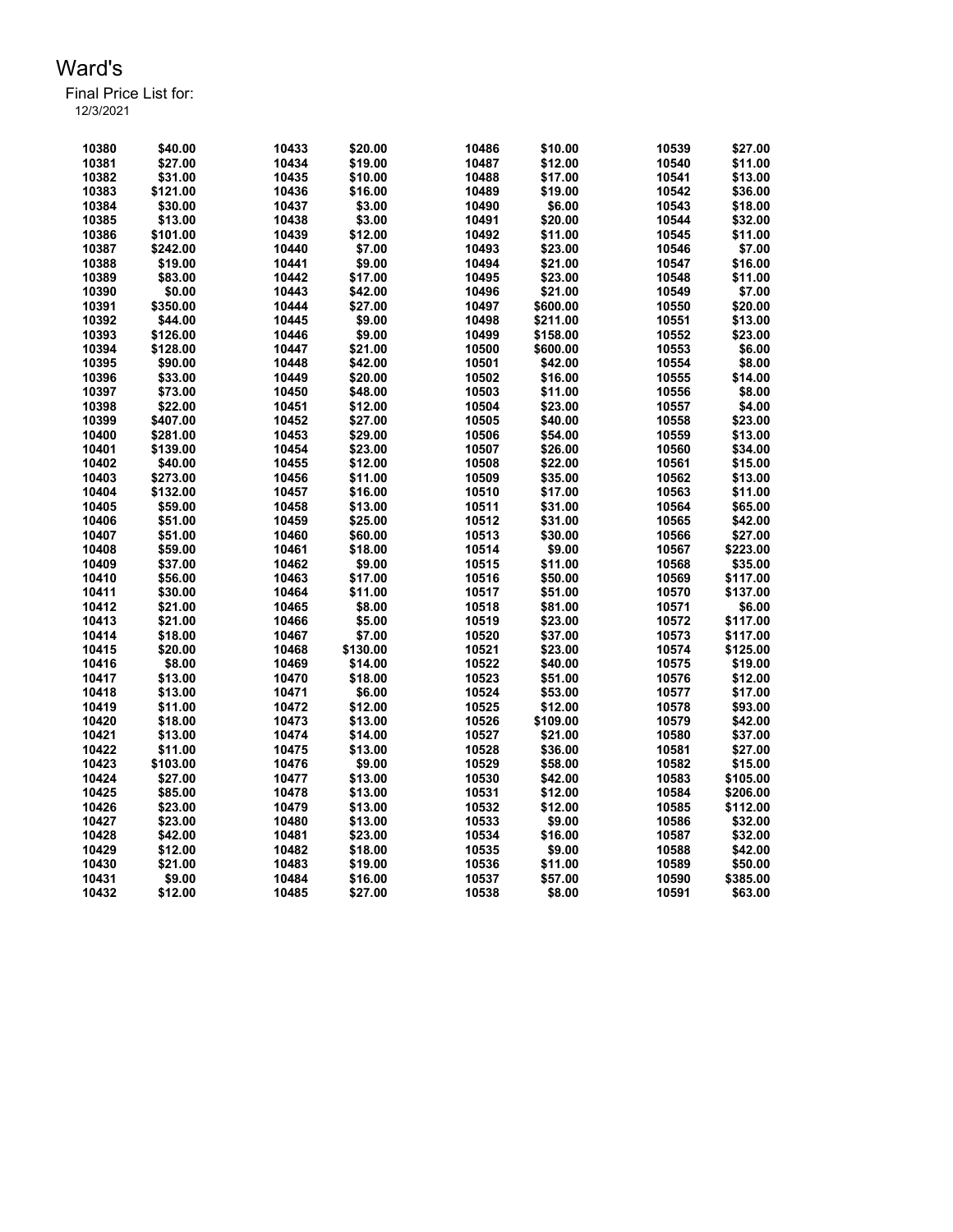| 10592 | \$50.00  | 10645 | \$14.00  | 10698 | \$12.00    | 10751 | \$9.00   |
|-------|----------|-------|----------|-------|------------|-------|----------|
| 10593 | \$158.00 | 10646 | \$6.00   | 10699 | \$102.00   | 10752 | \$40.00  |
| 10594 | \$214.00 | 10647 | \$8.00   | 10700 | \$16.00    | 10753 | \$111.00 |
| 10595 | \$247.00 | 10648 | \$147.00 | 10701 | \$24.00    | 10754 | \$21.00  |
| 10596 | \$200.00 | 10649 | \$5.00   | 10702 | \$23.00    | 10755 | \$47.00  |
| 10597 | \$210.00 | 10650 | \$107.00 | 10703 | \$27.00    | 10756 | \$26.00  |
| 10598 | \$14.00  | 10651 | \$23.00  | 10704 | \$32.00    | 10757 | \$44.00  |
| 10599 | \$48.00  | 10652 | \$45.00  | 10705 | \$17.00    | 10758 | \$12.00  |
| 10600 | \$8.00   | 10653 | \$84.00  | 10706 | \$9.00     | 10759 | \$18.00  |
| 10601 | \$23.00  | 10654 | \$14.00  | 10707 | \$24.00    | 10760 | \$10.00  |
| 10602 | \$19.00  | 10655 | \$29.00  | 10708 | \$28.00    | 10761 | \$18.00  |
| 10603 | \$14.00  | 10656 | \$32.00  | 10709 | \$50.00    | 10762 | \$6.00   |
| 10604 | \$29.00  | 10657 | \$42.00  | 10710 | \$5,833.00 | 10763 | \$14.00  |
| 10605 | \$40.00  | 10658 | \$32.00  | 10711 | \$245.00   | 10764 | \$6.00   |
| 10606 | \$24.00  | 10659 | \$10.00  | 10712 | \$420.00   | 10765 | \$23.00  |
| 10607 | \$15.00  | 10660 | \$23.00  | 10713 | \$208.00   | 10766 | \$6.00   |
| 10608 | \$12.00  | 10661 | \$12.00  | 10714 | \$90.00    | 10767 | \$16.00  |
| 10609 | \$11.00  | 10662 | \$25.00  | 10715 | \$37.00    | 10768 | \$18.00  |
| 10610 | \$15.00  | 10663 | \$14.00  | 10716 | \$35.00    | 10769 | \$33.00  |
| 10611 | \$13.00  | 10664 | \$11.00  | 10717 | \$17.00    | 10770 | \$20.00  |
| 10612 | \$40.00  | 10665 | \$11.00  | 10718 | \$17.00    | 10771 | \$27.00  |
| 10613 | \$13.00  | 10666 | \$9.00   | 10719 | \$21.00    | 10772 | \$20.00  |
| 10614 | \$32.00  | 10667 | \$10.00  | 10720 | \$27.00    | 10773 | \$11.00  |
| 10615 | \$34.00  | 10668 | \$30.00  | 10721 | \$19.00    | 10774 | \$12.00  |
| 10616 | \$45.00  | 10669 | \$21.00  | 10722 | \$16.00    | 10775 | \$7.00   |
| 10617 | \$25.00  | 10670 | \$24.00  | 10723 | \$15.00    | 10776 | \$16.00  |
| 10618 | \$42.00  | 10671 | \$42.00  | 10724 | \$25.00    | 10777 | \$16.00  |
| 10619 | \$27.00  | 10672 | \$24.00  | 10725 | \$26.00    | 10778 | \$19.00  |
| 10620 | \$27.00  | 10673 | \$9.00   | 10726 | \$30.00    | 10779 | \$27.00  |
| 10621 | \$26.00  | 10674 | \$24.00  | 10727 | \$36.00    | 10780 | \$30.00  |
| 10622 | \$28.00  | 10675 | \$113.00 | 10728 | \$5.00     | 10781 | \$13.00  |
| 10623 | \$23.00  | 10676 | \$88.00  | 10729 | \$16.00    | 10782 | \$42.00  |
| 10624 | \$27.00  | 10677 | \$37.00  | 10730 | \$32.00    | 10783 | \$17.00  |
| 10625 | \$17.00  | 10678 | \$48.00  | 10731 | \$16.00    | 10784 | \$23.00  |
| 10626 | \$17.00  | 10679 | \$47.00  | 10732 | \$16.00    | 10785 | \$20.00  |
| 10627 | \$21.00  | 10680 | \$13.00  | 10733 | \$8.00     | 10786 | \$12.00  |
| 10628 | \$27.00  | 10681 | \$27.00  | 10734 | \$9.00     | 10787 | \$5.00   |
| 10629 | \$23.00  | 10682 | \$16.00  | 10735 | \$21.00    | 10788 | \$11.00  |
| 10630 | \$278.00 | 10683 | \$13.00  | 10736 | \$35.00    | 10789 | \$25.00  |
| 10631 | \$23.00  | 10684 | \$16.00  | 10737 | \$29.00    | 10790 | \$11.00  |
| 10632 | \$20.00  | 10685 | \$13.00  | 10738 | \$15.00    | 10791 | \$15.00  |
| 10633 | \$47.00  | 10686 | \$16.00  | 10739 | \$11.00    | 10792 | \$20.00  |
| 10634 | \$69.00  | 10687 | \$34.00  | 10740 | \$25.00    | 10793 | \$10.00  |
| 10635 | \$17.00  | 10688 | \$15.00  | 10741 | \$12.00    | 10794 | \$5.00   |
| 10636 | \$24.00  | 10689 | \$21.00  | 10742 | \$10.00    | 10795 | \$21.00  |
| 10637 | \$13.00  | 10690 | \$29.00  | 10743 | \$18.00    | 10796 | \$15.00  |
| 10638 | \$14.00  | 10691 | \$14.00  | 10744 | \$21.00    | 10797 | \$8.00   |
| 10639 | \$39.00  | 10692 | \$15.00  | 10745 | \$18.00    | 10798 | \$8.00   |
| 10640 | \$11.00  | 10693 | \$60.00  | 10746 | \$13.00    | 10799 | \$21.00  |
| 10641 | \$19.00  | 10694 | \$195.00 | 10747 | \$8.00     | 10800 | \$5.00   |
| 10642 | \$14.00  | 10695 | \$158.00 | 10748 | \$13.00    | 10801 | \$8.00   |
| 10643 | \$34.00  | 10696 | \$27.00  | 10749 | \$10.00    | 10802 | \$8.00   |
| 10644 | \$42.00  | 10697 | \$147.00 | 10750 | \$15.00    | 10803 | \$23.00  |
|       |          |       |          |       |            |       |          |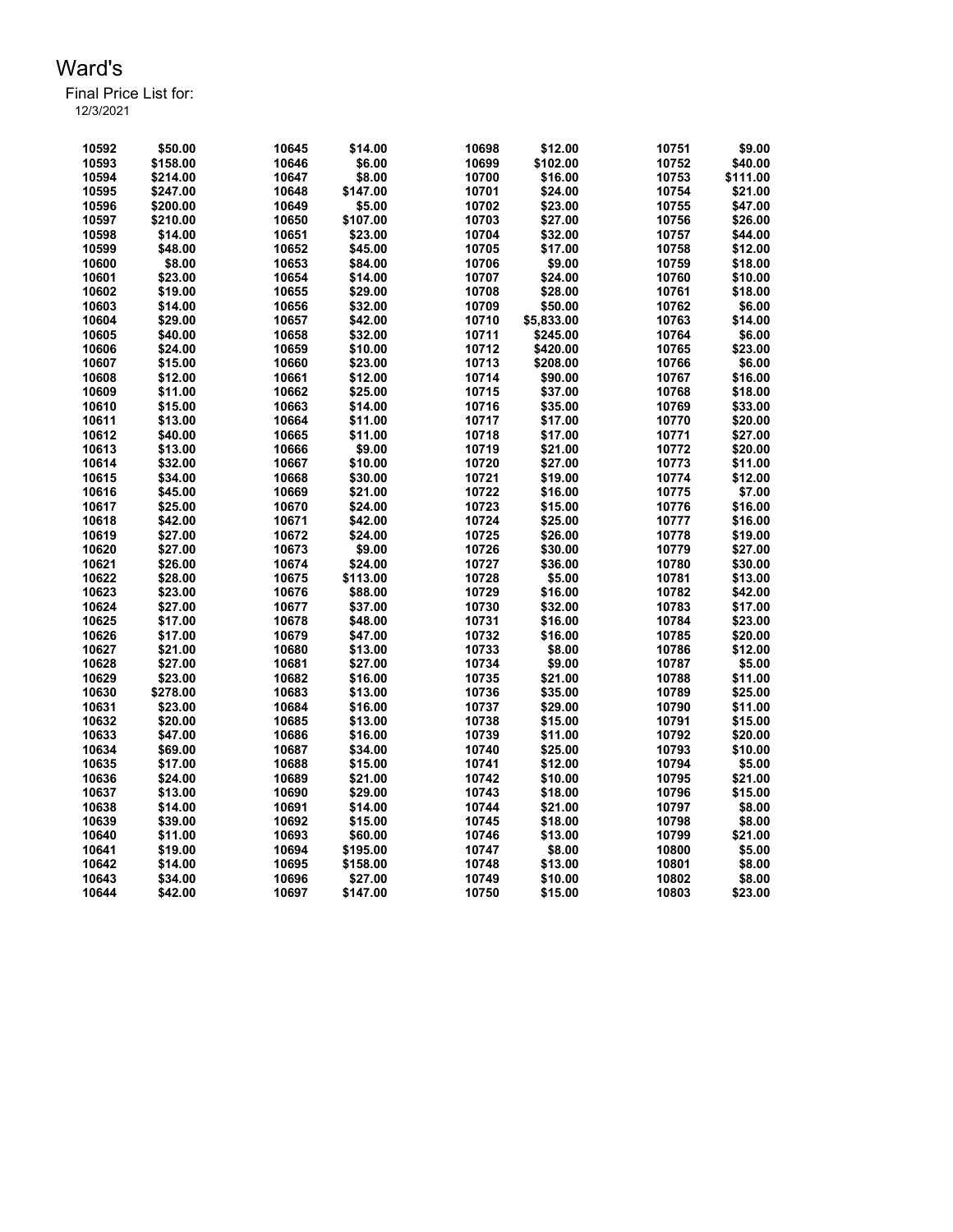Final Price List for: 12/3/2021

> \$20.00 20030 \$134.00 20083 \$65.00 20136 \$117.00 \$25.00 20031 \$0.00 20084 \$180.00 20137 \$95.00 \$52.00 20032 \$90.00 20085 \$185.00 20138 \$140.00 \$14.00 20033 \$315.00 20086 \$39.00 20139 \$210.00 \$6.00 20034 \$141.00 20087 \$242.00 20140 \$23.00 \$8.00 20035 \$73.00 20088 \$66.00 20141 \$153.00 \$7.00 20036 \$50.00 20089 \$205.00 20142 \$15.00 \$5.00 20037 \$74.00 20090 \$94.00 20143 \$11.00 \$10.00 20038 \$30.00 20091 \$142.00 20144 \$9.00 \$8.00 20039 \$84.00 20092 \$66.00 20145 \$23.00 \$10.00 20040 \$300.00 20093 \$32.00 20146 \$17.00 \$0.00 20041 \$38.00 20094 \$420.00 20147 \$59.00 \$23.00 20042 \$300.00 20095 \$299.00 20148 \$27.00 \$0.00 20043 \$147.00 20096 \$16.00 20149 \$10.00 \$10.00 20044 \$93.00 20097 \$25.00 20150 \$29.00 \$35.00 20045 \$53.00 20098 \$105.00 20151 \$10.00 \$0.00 20046 \$142.00 20099 \$134.00 20152 \$48.00 \$23.00 20047 \$139.00 20100 \$30.00 20153 \$6.00 \$0.00 20048 \$269.00 20101 \$47.00 20154 \$24.00 \$17.00 20049 \$62.00 20102 \$31.00 20155 \$10.00 \$23.00 20050 \$336.00 20103 \$41.00 20156 \$10.00 \$21.00 20051 \$233.00 20104 \$279.00 20157 \$33.00 \$33.00 20052 \$25.00 20105 \$87.00 20158 \$79.00 \$24.00 20053 \$141.00 20106 \$54.00 20159 \$27.00 \$29.00 20054 \$58.00 20107 \$48.00 20160 \$27.00 \$31.00 20055 \$50.00 20108 \$29.00 20161 \$19.00 \$29.00 20056 \$37.00 20109 \$15.00 20162 \$77.00 \$27.00 20057 \$63.00 20110 \$105.00 20163 \$6.00 \$21.00 20058 \$78.00 20111 \$84.00 20164 \$25.00 \$25.00 20059 \$143.00 20112 \$118.00 20165 \$51.00 \$17.00 20060 \$44.00 20113 \$380.00 20166 \$10.00 \$23.00 20061 \$82.00 20114 \$11.00 20167 \$20.00 \$29.00 20062 \$96.00 20115 \$141.00 20168 \$42.00 \$3,098.00 20063 \$96.00 20116 \$210.00 20169 \$9.00 \$432.00 20064 \$48.00 20117 \$223.00 20170 \$32.00 \$158.00 20065 \$40.00 20118 \$35.00 20171 \$32.00 \$319.00 20066 \$155.00 20119 \$76.00 20172 \$6.00 \$221.00 20067 \$30.00 20120 \$450.00 20173 \$23.00 \$112.00 20068 \$108.00 20121 \$75.00 20174 \$20.00 \$28.00 20069 \$76.00 20122 \$53.00 20175 \$11.00 \$80.00 20070 \$233.00 20123 \$122.00 20176 \$16.00 \$212.00 20071 \$153.00 20124 \$135.00 20177 \$10.00 \$315.00 20072 \$78.00 20125 \$132.00 20178 \$21.00 \$223.00 20073 \$35.00 20126 \$130.00 20179 \$13.00 \$312.00 20074 \$197.00 20127 \$27.00 20180 \$36.00 \$210.00 20075 \$37.00 20128 \$71.00 20181 \$11.00 \$75.00 20076 \$81.00 20129 \$50.00 20182 \$58.00 \$95.00 20077 \$107.00 20130 \$79.00 20183 \$48.00 \$69.00 20078 \$48.00 20131 \$30.00 20184 \$29.00 \$93.00 20079 \$42.00 20132 \$53.00 20185 \$35.00 \$205.00 20080 \$21.00 20133 \$33.00 20186 \$21.00 \$1,050.00 20081 \$49.00 20134 \$237.00 20187 \$21.00 \$702.00 20082 \$197.00 20135 \$118.00 20188 \$20.00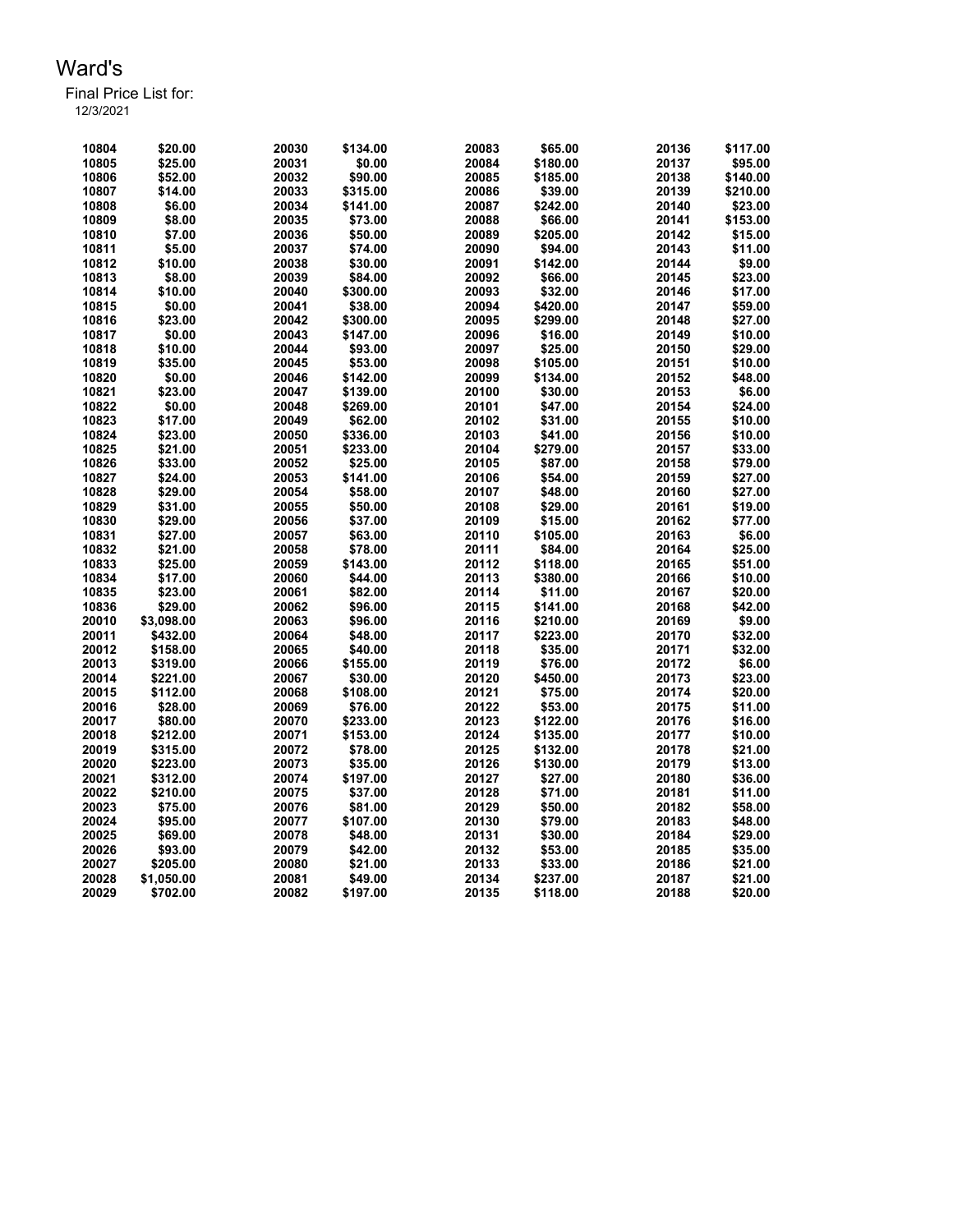| 20189 | \$26.00  | 20242 | \$0.00   | 20295 | \$13.00 | 20348 | \$7.00  |
|-------|----------|-------|----------|-------|---------|-------|---------|
| 20190 | \$16.00  | 20243 | \$0.00   | 20296 | \$11.00 | 20349 | \$9.00  |
| 20191 | \$16.00  | 20244 | \$24.00  | 20297 | \$13.00 | 20350 | \$5.00  |
| 20192 | \$17.00  | 20245 | \$132.00 | 20298 | \$11.00 | 20351 | \$4.00  |
| 20193 | \$17.00  | 20246 | \$66.00  | 20299 | \$11.00 | 20352 | \$4.00  |
| 20194 | \$11.00  | 20247 | \$66.00  | 20300 | \$21.00 | 20353 | \$12.00 |
| 20195 | \$12.00  | 20248 | \$289.00 | 20301 | \$12.00 | 20354 | \$14.00 |
| 20196 | \$11.00  | 20249 | \$81.00  | 20302 | \$21.00 | 20355 | \$15.00 |
| 20197 | \$11.00  | 20250 | \$222.00 | 20303 | \$11.00 | 20356 | \$12.00 |
| 20198 | \$21.00  | 20251 | \$368.00 | 20304 | \$12.00 | 20357 | \$21.00 |
| 20199 | \$20.00  | 20252 | \$42.00  | 20305 | \$19.00 | 20358 | \$17.00 |
| 20200 | \$18.00  | 20253 | \$32.00  | 20306 | \$6.00  | 20359 | \$21.00 |
| 20201 | \$9.00   | 20254 | \$42.00  | 20307 | \$25.00 | 20360 | \$21.00 |
| 20202 | \$18.00  | 20255 | \$50.00  | 20308 | \$33.00 | 20361 | \$21.00 |
| 20203 | \$12.00  | 20256 | \$238.00 | 20309 | \$5.00  | 20362 | \$36.00 |
| 20204 | \$10.00  | 20257 | \$120.00 | 20310 | \$5.00  | 20363 | \$7.00  |
| 20205 | \$11.00  | 20258 | \$53.00  | 20311 | \$5.00  | 20364 | \$19.00 |
| 20206 | \$11.00  | 20259 | \$47.00  | 20312 | \$9.00  | 20365 | \$6.00  |
| 20207 | \$13.00  | 20260 | \$163.00 | 20313 | \$58.00 | 20366 | \$16.00 |
| 20208 | \$14.00  | 20261 | \$75.00  | 20314 | \$11.00 | 20367 | \$6.00  |
| 20209 | \$12.00  | 20262 | \$16.00  | 20315 | \$6.00  | 20368 | \$17.00 |
| 20210 | \$15.00  | 20263 | \$23.00  | 20316 | \$6.00  | 20369 | \$19.00 |
| 20211 | \$52.00  | 20264 | \$16.00  | 20317 | \$6.00  | 20370 | \$19.00 |
| 20212 | \$174.00 | 20265 | \$10.00  | 20318 | \$6.00  | 20371 | \$18.00 |
| 20213 | \$18.00  | 20266 | \$19.00  | 20319 | \$6.00  | 20372 | \$17.00 |
| 20214 | \$20.00  | 20267 | \$16.00  | 20320 | \$3.00  | 20373 | \$45.00 |
| 20215 | \$13.00  | 20268 | \$15.00  | 20321 | \$5.00  | 20374 | \$20.00 |
| 20216 | \$37.00  | 20269 | \$16.00  | 20322 | \$11.00 | 20375 | \$9.00  |
| 20217 | \$27.00  | 20270 | \$15.00  | 20323 | \$59.00 | 20376 | \$16.00 |
| 20218 | \$45.00  | 20271 | \$15.00  | 20324 | \$7.00  | 20377 | \$10.00 |
| 20219 | \$12.00  | 20272 | \$16.00  | 20325 | \$10.00 | 20378 | \$9.00  |
| 20220 | \$79.00  | 20273 | \$14.00  | 20326 | \$6.00  | 20379 | \$16.00 |
| 20221 | \$3.00   | 20274 | \$13.00  | 20327 | \$4.00  | 20380 | \$58.00 |
| 20222 | \$32.00  | 20275 | \$28.00  | 20328 | \$4.00  | 20381 | \$48.00 |
| 20223 | \$3.00   | 20276 | \$12.00  | 20329 | \$4.00  | 20382 | \$48.00 |
| 20224 | \$4.00   | 20277 | \$16.00  | 20330 | \$6.00  | 20383 | \$23.00 |
| 20225 | \$12.00  | 20278 | \$16.00  | 20331 | \$3.00  | 20384 | \$16.00 |
| 20226 | \$27.00  | 20279 | \$58.00  | 20332 | \$3.00  | 20385 | \$16.00 |
| 20227 | \$42.00  | 20280 | \$50.00  | 20333 | \$3.00  | 20386 | \$23.00 |
| 20228 | \$52.00  | 20281 | \$15.00  | 20334 | \$3.00  | 20387 | \$12.00 |
| 20229 | \$10.00  | 20282 | \$33.00  | 20335 | \$6.00  | 20388 | \$23.00 |
| 20230 | \$32.00  | 20283 | \$23.00  | 20336 | \$5.00  | 20389 | \$17.00 |
| 20231 | \$33.00  | 20284 | \$23.00  | 20337 | \$5.00  | 20390 | \$11.00 |
| 20232 | \$35.00  | 20285 | \$25.00  | 20338 | \$6.00  | 20391 | \$35.00 |
| 20233 | \$35.00  | 20286 | \$27.00  | 20339 | \$5.00  | 20392 | \$19.00 |
| 20234 | \$10.00  | 20287 | \$12.00  | 20340 | \$26.00 | 20393 | \$6.00  |
| 20235 | \$84.00  | 20288 | \$12.00  | 20341 | \$4.00  | 20394 | \$6.00  |
| 20236 | \$44.00  | 20289 | \$54.00  | 20342 | \$4.00  | 20395 | \$6.00  |
| 20237 | \$40.00  | 20290 | \$47.00  | 20343 | \$6.00  | 20396 | \$3.00  |
| 20238 | \$59.00  | 20291 | \$11.00  | 20344 | \$10.00 | 20397 | \$9.00  |
| 20239 | \$16.00  | 20292 | \$10.00  | 20345 | \$5.00  | 20398 | \$6.00  |
| 20240 | \$76.00  | 20293 | \$13.00  | 20346 | \$6.00  | 20399 | \$6.00  |
| 20241 | \$27.00  | 20294 | \$11.00  | 20347 | \$4.00  | 20400 | \$5.00  |
|       |          |       |          |       |         |       |         |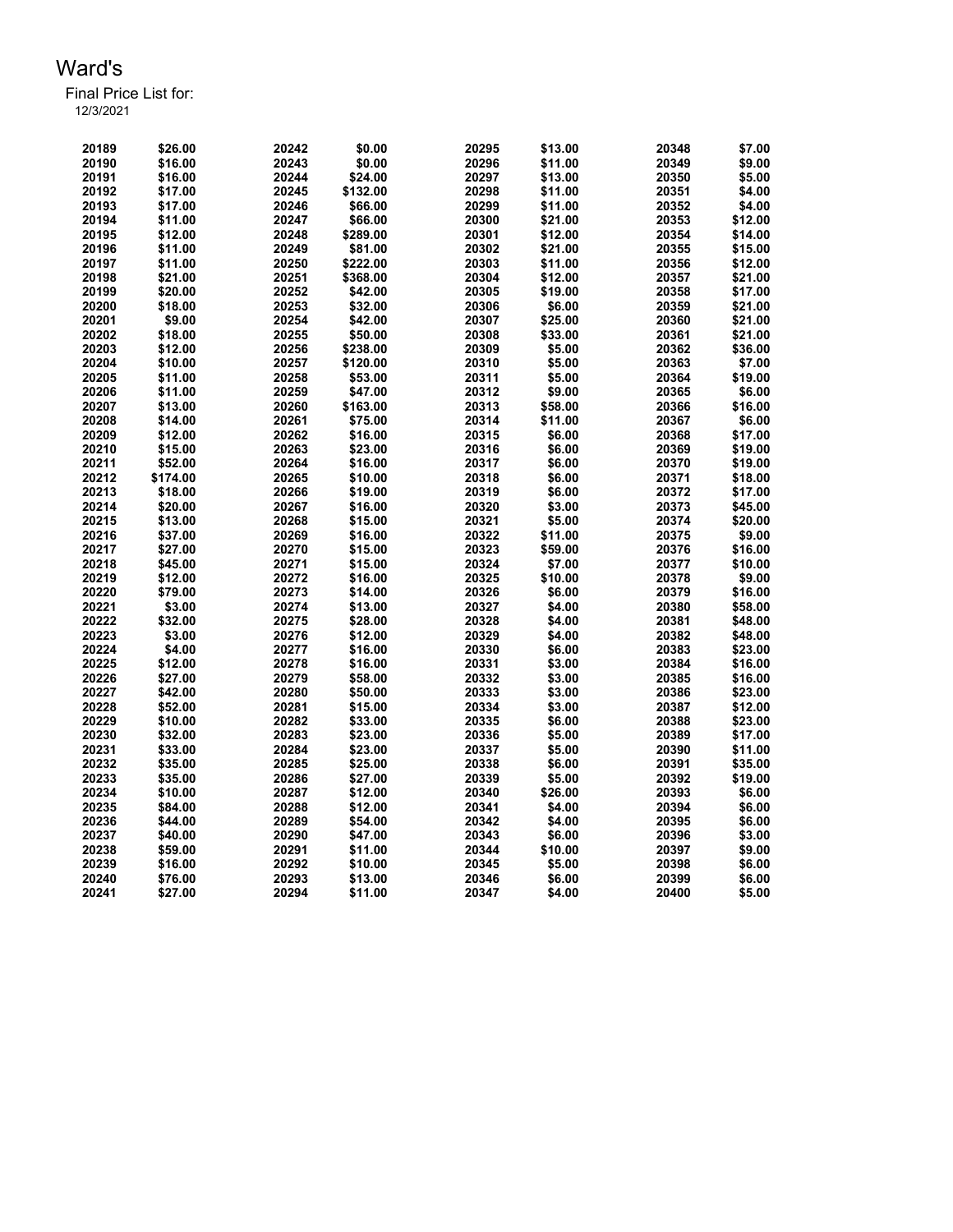Final Price List for: 12/3/2021

> \$47.00 20454 \$16.00 20507 \$10.00 20560 \$59.00 \$5.00 20455 \$21.00 20508 \$7.00 20561 \$52.00 \$6.00 20456 \$21.00 20509 \$5.00 20562 \$42.00 \$7.00 20457 \$21.00 20510 \$15.00 20563 \$141.00 \$16.00 20458 \$21.00 20511 \$6.00 20564 \$55.00 \$19.00 20459 \$35.00 20512 \$6.00 20565 \$69.00 \$20.00 20460 \$135.00 20513 \$8.00 20566 \$58.00 \$24.00 20461 \$87.00 20514 \$69.00 20567 \$90.00 \$8.00 20462 \$31.00 20515 \$16.00 20568 \$50.00 \$9.00 20463 \$167.00 20516 \$19.00 20569 \$50.00 \$21.00 20464 \$14.00 20517 \$32.00 20570 \$50.00 \$105.00 20465 \$32.00 20518 \$210.00 20571 \$30.00 \$24.00 20466 \$12.00 20519 \$206.00 20572 \$263.00 \$24.00 20467 \$10.00 20520 \$221.00 20573 \$20.00 \$37.00 20468 \$47.00 20521 \$95.00 20574 \$47.00 \$11.00 20469 \$19.00 20522 \$100.00 20575 \$23.00 \$53.00 20470 \$53.00 20523 \$65.00 20576 \$58.00 \$44.00 20471 \$48.00 20524 \$630.00 20577 \$90.00 \$222.00 20472 \$51.00 20525 \$37.00 20578 \$37.00 \$210.00 20473 \$31.00 20526 \$105.00 20579 \$15.00 \$24.00 20474 \$35.00 20527 \$210.00 20580 \$84.00 \$279.00 20475 \$14.00 20528 \$51.00 20581 \$63.00 \$81.00 20476 \$34.00 20529 \$67.00 20582 \$111.00 \$10.00 20477 \$20.00 20530 \$84.00 20583 \$47.00 \$27.00 20478 \$16.00 20531 \$84.00 20584 \$36.00 \$53.00 20479 \$15.00 20532 \$69.00 20585 \$1,000.00 \$47.00 20480 \$30.00 20533 \$130.00 20586 \$100.00 \$45.00 20481 \$16.00 20534 \$117.00 20587 \$23.00 \$499.00 20482 \$184.00 20535 \$19.00 20588 \$63.00 \$33.00 20483 \$63.00 20536 \$20.00 20589 \$14.00 \$69.00 20484 \$19.00 20537 \$163.00 20590 \$8.00 \$267.00 20485 \$20.00 20538 \$15.00 20591 \$59.00 \$105.00 20486 \$16.00 20539 \$103.00 20592 \$23.00 \$310.00 20487 \$24.00 20540 \$134.00 20593 \$11.00 \$16.00 20488 \$32.00 20541 \$18.00 20594 \$74.00 \$32.00 20489 \$72.00 20542 \$93.00 20595 \$37.00 \$16.00 20490 \$153.00 20543 \$42.00 20596 \$24.00 \$34.00 20491 \$20.00 20544 \$53.00 20597 \$37.00 \$35.00 20492 \$31.00 20545 \$348.00 20598 \$25.00 \$77.00 20493 \$263.00 20546 \$45.00 20599 \$289.00 \$88.00 20494 \$32.00 20547 \$132.00 20600 \$42.00 \$46.00 20495 \$63.00 20548 \$16.00 20601 \$11.00 \$146.00 20496 \$5.00 20549 \$11.00 20602 \$23.00 \$30.00 20497 \$6.00 20550 \$9.00 20603 \$23.00 \$44.00 20498 \$8.00 20551 \$58.00 20604 \$237.00 \$15.00 20499 \$6.00 20552 \$32.00 20605 \$47.00 \$13.00 20500 \$7.00 20553 \$20.00 20606 \$132.00 \$6.00 20501 \$8.00 20554 \$28.00 20607 \$78.00 \$13.00 20502 \$10.00 20555 \$81.00 20608 \$36.00 \$30.00 20503 \$7.00 20556 \$47.00 20609 \$54.00 \$16.00 20504 \$5.00 20557 \$11.00 20610 \$39.00 \$24.00 20505 \$9.00 20558 \$50.00 20611 \$54.00 \$16.00 20506 \$5.00 20559 \$46.00 20612 \$81.00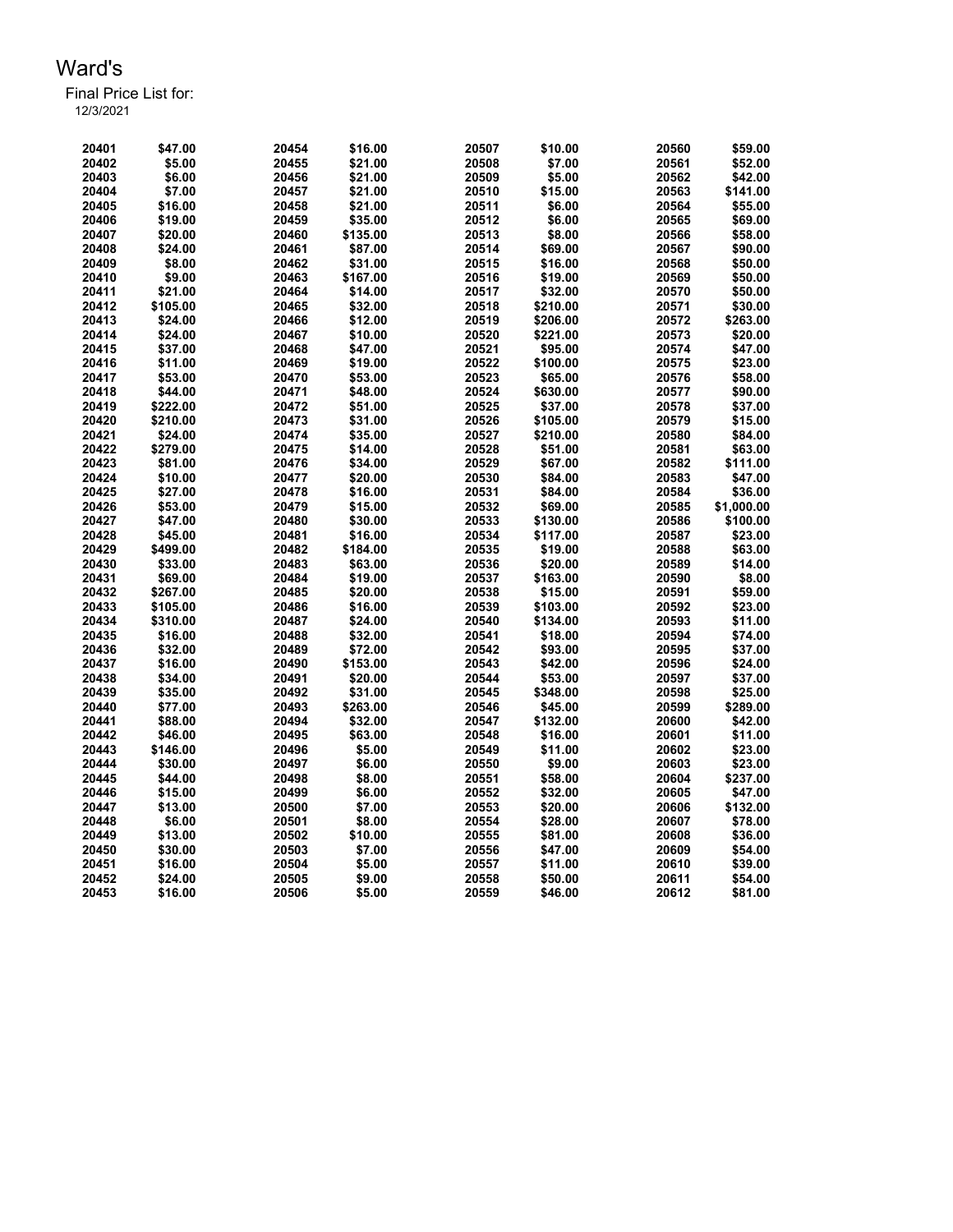Final Price List for: 12/3/2021

> \$54.00 20666 \$90.00 20719 \$27.00 20772 \$11.00 \$20.00 20667 \$23.00 20720 \$15.00 20773 \$10.00 \$72.00 20668 \$69.00 20721 \$16.00 20774 \$16.00 \$134.00 20669 \$37.00 20722 \$14.00 20775 \$16.00 \$92.00 20670 \$37.00 20723 \$19.00 20776 \$21.00 \$105.00 20671 \$60.00 20724 \$25.00 20777 \$31.00 \$55.00 20672 \$30.00 20725 \$15.00 20778 \$25.00 \$81.00 20673 \$15.00 20726 \$28.00 20779 \$27.00 \$75.00 20674 \$24.00 20727 \$14.00 20780 \$16.00 \$35.00 20675 \$16.00 20728 \$16.00 20781 \$16.00 \$25.00 20676 \$11.00 20729 \$48.00 20782 \$23.00 \$48.00 20677 \$11.00 20730 \$13.00 20783 \$34.00 \$53.00 20678 \$11.00 20731 \$14.00 20784 \$41.00 \$87.00 20679 \$11.00 20732 \$13.00 20785 \$45.00 \$42.00 20680 \$19.00 20733 \$14.00 20786 \$37.00 \$210.00 20681 \$12.00 20734 \$18.00 20787 \$35.00 \$41.00 20682 \$10.00 20735 \$19.00 20788 \$30.00 \$107.00 20683 \$107.00 20736 \$44.00 20789 \$48.00 \$9.00 20684 \$51.00 20737 \$21.00 20790 \$59.00 \$9.00 20685 \$92.00 20738 \$21.00 20791 \$74.00 \$74.00 20686 \$27.00 20739 \$18.00 20792 \$47.00 \$29.00 20687 \$27.00 20740 \$34.00 20793 \$13.00 \$53.00 20688 \$18.00 20741 \$16.00 20794 \$13.00 \$84.00 20689 \$16.00 20742 \$32.00 20795 \$9.00 \$223.00 20690 \$61.00 20743 \$18.00 20796 \$18.00 \$23.00 20691 \$50.00 20744 \$21.00 20797 \$29.00 \$56.00 20692 \$50.00 20745 \$20.00 20798 \$17.00 \$11.00 20693 \$58.00 20746 \$16.00 20799 \$8.00 \$81.00 20694 \$12.00 20747 \$19.00 20800 \$39.00 \$40.00 20695 \$16.00 20748 \$16.00 20801 \$25.00 \$35.00 20696 \$18.00 20749 \$16.00 20802 \$28.00 \$29.00 20697 \$13.00 20750 \$17.00 20803 \$19.00 \$42.00 20698 \$16.00 20751 \$21.00 20804 \$21.00 \$21.00 20699 \$8.00 20752 \$17.00 20805 \$16.00 \$48.00 20700 \$11.00 20753 \$21.00 20806 \$16.00 \$23.00 20701 \$12.00 20754 \$37.00 20807 \$8.00 \$47.00 20702 \$5.00 20755 \$59.00 20808 \$7.00 \$13.00 20703 \$6.00 20756 \$21.00 20809 \$13.00 \$100.00 20704 \$29.00 20757 \$17.00 20810 \$45.00 \$69.00 20705 \$6.00 20758 \$60.00 20811 \$13.00 \$44.00 20706 \$5.00 20759 \$28.00 20812 \$21.00 \$16.00 20707 \$51.00 20760 \$20.00 20813 \$24.00 \$256.00 20708 \$12.00 20761 \$27.00 20814 \$25.00 \$53.00 20709 \$66.00 20762 \$48.00 20815 \$63.00 \$50.00 20710 \$12.00 20763 \$126.00 20816 \$24.00 \$24.00 20711 \$9.00 20764 \$13.00 20817 \$15.00 \$61.00 20712 \$28.00 20765 \$33.00 20818 \$35.00 \$21.00 20713 \$26.00 20766 \$13.00 20819 \$16.00 \$15.00 20714 \$7.00 20767 \$14.00 20820 \$19.00 \$15.00 20715 \$6.00 20768 \$15.00 20821 \$10.00 \$26.00 20716 \$19.00 20769 \$12.00 20822 \$10.00 \$21.00 20717 \$6.00 20770 \$7.00 20823 \$8.00 \$31.00 20718 \$29.00 20771 \$17.00 20824 \$16.00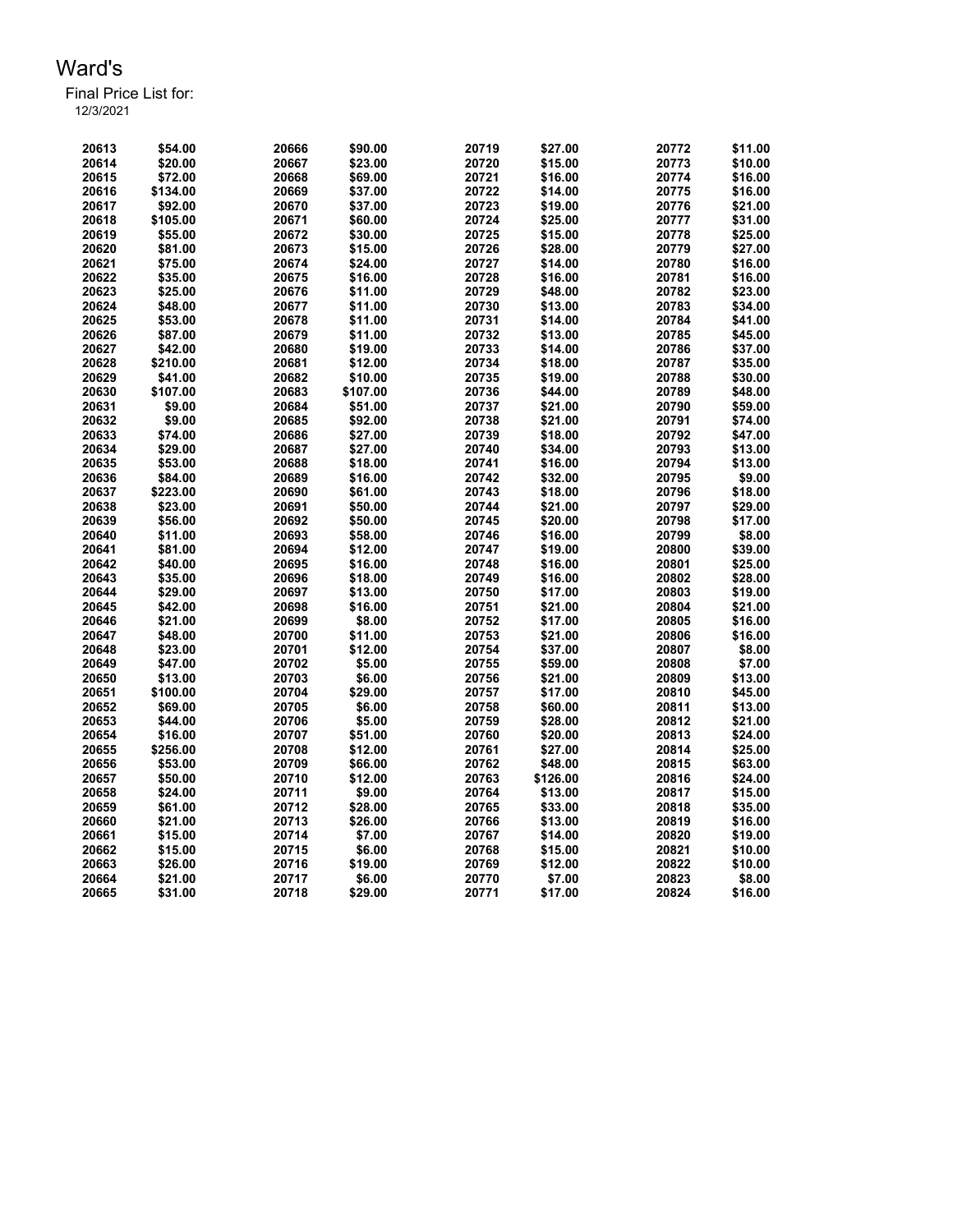Final Price List for: 12/3/2021

> \$17.00 20878 \$25.00 20931 \$53.00 20984 \$10.00 \$11.00 20879 \$15.00 20932 \$27.00 20985 \$34.00 \$21.00 20880 \$6.00 20933 \$35.00 20986 \$11.00 \$28.00 20881 \$21.00 20934 \$42.00 20987 \$33.00 \$17.00 20882 \$17.00 20935 \$16.00 20988 \$16.00 \$27.00 20883 \$9.00 20936 \$16.00 20989 \$11.00 \$11.00 20884 \$18.00 20937 \$15.00 20990 \$27.00 \$15.00 20885 \$14.00 20938 \$16.00 20991 \$14.00 \$16.00 20886 \$10.00 20939 \$16.00 20992 \$27.00 \$13.00 20887 \$7.00 20940 \$17.00 20993 \$23.00 \$13.00 20888 \$5.00 20941 \$32.00 20994 \$25.00 \$15.00 20889 \$8.00 20942 \$27.00 20995 \$20.00 \$17.00 20890 \$12.00 20943 \$16.00 20996 \$53.00 \$16.00 20891 \$6.00 20944 \$20.00 20997 \$14.00 \$11.00 20892 \$18.00 20945 \$8.00 20998 \$35.00 \$27.00 20893 \$13.00 20946 \$36.00 20999 \$42.00 \$25.00 20894 \$18.00 20947 \$24.00 21000 \$28.00 \$29.00 20895 \$13.00 20948 \$21.00 21001 \$27.00 \$13.00 20896 \$19.00 20949 \$22.00 21002 \$16.00 \$42.00 20897 \$16.00 20950 \$12.00 21003 \$29.00 \$42.00 20898 \$10.00 20951 \$32.00 21004 \$21.00 \$30.00 20899 \$9.00 20952 \$38.00 21005 \$23.00 \$16.00 20900 \$14.00 20953 \$40.00 21006 \$67.00 \$20.00 20901 \$27.00 20954 \$34.00 21007 \$23.00 \$53.00 20902 \$36.00 20955 \$53.00 21008 \$24.00 \$23.00 20903 \$21.00 20956 \$35.00 21009 \$16.00 \$32.00 20904 \$27.00 20957 \$35.00 21010 \$13.00 \$20.00 20905 \$21.00 20958 \$31.00 21011 \$32.00 \$19.00 20906 \$16.00 20959 \$26.00 21012 \$15.00 \$13.00 20907 \$17.00 20960 \$17.00 21013 \$13.00 \$25.00 20908 \$13.00 20961 \$21.00 21014 \$13.00 \$42.00 20909 \$53.00 20962 \$33.00 21015 \$13.00 \$30.00 20910 \$15.00 20963 \$70.00 21016 \$17.00 \$32.00 20911 \$19.00 20964 \$29.00 21017 \$11.00 \$25.00 20912 \$16.00 20965 \$95.00 21018 \$9.00 \$16.00 20913 \$17.00 20966 \$16.00 21019 \$9.00 \$32.00 20914 \$27.00 20967 \$33.00 21020 \$11.00 \$48.00 20915 \$15.00 20968 \$53.00 21021 \$8.00 \$34.00 20916 \$16.00 20969 \$15.00 21022 \$6.00 \$52.00 20917 \$20.00 20970 \$35.00 21023 \$14.00 \$18.00 20918 \$12.00 20971 \$37.00 21024 \$8.00 \$50.00 20919 \$23.00 20972 \$19.00 21025 \$9.00 \$17.00 20920 \$23.00 20973 \$9.00 21026 \$12.00 \$53.00 20921 \$42.00 20974 \$100.00 21027 \$16.00 \$27.00 20922 \$13.00 20975 \$8.00 21028 \$10.00 \$45.00 20923 \$23.00 20976 \$5.00 21029 \$9.00 \$16.00 20924 \$23.00 20977 \$14.00 21030 \$16.00 \$29.00 20925 \$29.00 20978 \$42.00 21031 \$12.00 \$17.00 20926 \$29.00 20979 \$29.00 21032 \$19.00 \$23.00 20927 \$198.00 20980 \$56.00 21033 \$11.00 \$17.00 20928 \$33.00 20981 \$16.00 21034 \$11.00 \$6.00 20929 \$26.00 20982 \$21.00 21035 \$21.00 \$11.00 20930 \$70.00 20983 \$11.00 21036 \$9.00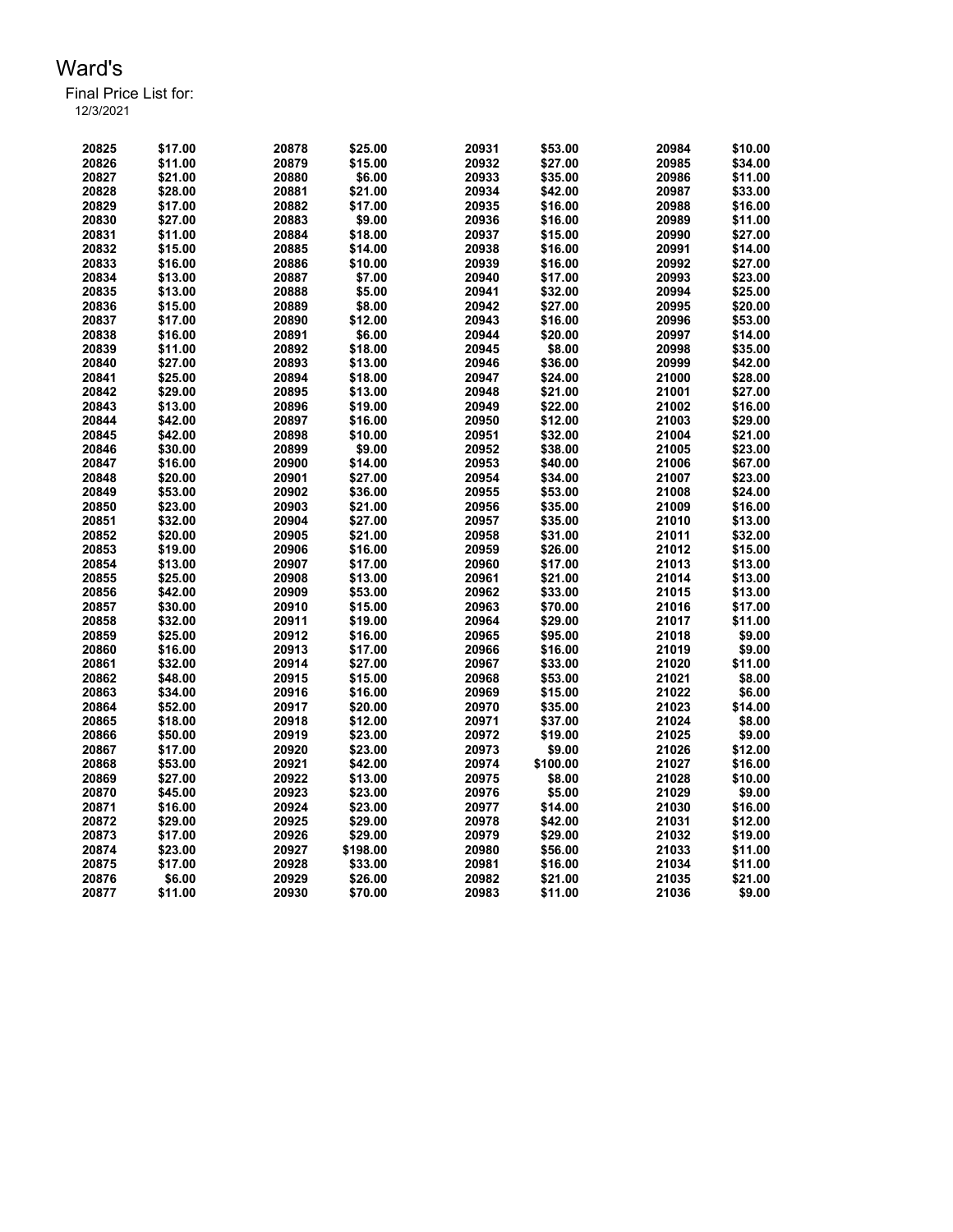Final Price List for:

| 12/3/2021 |  |  |  |
|-----------|--|--|--|
|           |  |  |  |
|           |  |  |  |

| 21037 | \$20.00  | 21090 | \$75.00    | 30023 | \$100.00   | 30076 | \$410.00   |
|-------|----------|-------|------------|-------|------------|-------|------------|
| 21038 | \$26.00  | 21091 | \$105.00   | 30024 | \$45.00    | 30077 | \$260.00   |
| 21039 | \$21.00  | 21092 | \$116.00   | 30025 | \$50.00    | 30078 | \$0.00     |
| 21040 | \$20.00  | 21093 | \$174.00   | 30026 | \$16.00    | 30079 | \$326.00   |
| 21041 | \$17.00  | 21094 | \$147.00   | 30027 | \$50.00    | 30080 | \$105.00   |
| 21042 | \$14.00  | 21095 | \$307.00   | 30028 | \$65.00    | 30081 | \$275.00   |
| 21043 | \$21.00  | 21096 | \$100.00   | 30029 | \$0.00     | 30082 | \$0.00     |
| 21044 | \$21.00  | 21097 | \$84.00    | 30030 | \$132.00   | 30083 | \$42.00    |
| 21045 | \$137.00 | 21098 | \$125.00   | 30031 | \$353.00   | 30084 | \$27.00    |
| 21046 | \$273.00 | 21099 | \$161.00   | 30032 | \$185.00   | 30085 | \$244.00   |
| 21047 | \$81.00  | 21100 | \$132.00   | 30033 | \$79.00    | 30086 | \$150.00   |
| 21048 | \$262.00 | 21101 | \$85.00    | 30034 | \$104.00   | 30087 | \$128.00   |
| 21049 | \$42.00  | 21102 | \$79.00    | 30035 | \$100.00   | 30088 | \$83.00    |
| 21050 | \$158.00 | 21103 | \$121.00   | 30036 | \$201.00   | 30089 | \$0.00     |
| 21051 | \$95.00  | 21104 | \$75.00    | 30037 | \$70.00    | 30090 | \$158.00   |
| 21052 | \$60.00  | 21105 | \$45.00    | 30038 | \$31.00    | 30091 | \$762.00   |
| 21053 | \$60.00  | 21106 | \$42.00    | 30039 | \$70.00    | 30092 | \$342.00   |
| 21054 | \$60.00  | 21107 | \$35.00    | 30040 | \$21.00    | 30093 | \$0.00     |
| 21055 | \$60.00  | 21108 | \$244.00   | 30041 | \$100.00   | 30094 | \$132.00   |
| 21056 | \$81.00  | 21109 | \$101.00   | 30042 | \$69.00    | 30095 | \$0.00     |
| 21057 | \$200.00 | 21110 | \$87.00    | 30043 | \$105.00   | 30096 | \$210.00   |
| 21058 | \$132.00 | 21111 | \$95.00    | 30044 | \$186.00   | 30097 | \$225.00   |
| 21059 | \$51.00  | 21112 | \$168.00   | 30045 | \$23.00    | 30098 | \$168.00   |
| 21060 | \$79.00  | 21113 | \$431.00   | 30046 | \$37.00    | 30099 | \$603.00   |
| 21061 | \$289.00 | 21114 | \$600.00   | 30047 | \$90.00    | 30100 | \$260.00   |
| 21062 | \$74.00  | 21115 | \$91.00    | 30048 | \$683.00   | 30101 | \$200.00   |
| 21063 | \$75.00  | 21116 | \$79.00    | 30049 | \$650.00   | 30102 | \$275.00   |
| 21064 | \$75.00  | 21117 | \$53.00    | 30050 | \$1,000.00 | 30103 | \$477.00   |
| 21065 | \$83.00  | 21118 | \$116.00   | 30051 | \$137.00   | 30104 | \$137.00   |
| 21066 | \$75.00  | 21119 | \$48.00    | 30052 | \$59.00    | 30105 | \$29.00    |
| 21067 | \$75.00  | 21120 | \$58.00    | 30053 | \$515.00   | 30106 | \$44.00    |
| 21068 | \$116.00 | 21121 | \$48.00    | 30054 | \$0.00     | 30107 | \$60.00    |
| 21069 | \$41.00  | 21122 | \$76.00    | 30055 | \$300.00   | 30108 | \$478.00   |
| 21070 | \$50.00  | 21123 | \$238.00   | 30056 | \$0.00     | 30109 | \$144.00   |
| 21071 | \$111.00 | 21124 | \$33.00    | 30057 | \$0.00     | 30110 | \$2,150.00 |
| 21072 | \$25.00  | 21125 | \$55.00    | 30058 | \$226.00   | 30111 | \$750.00   |
| 21073 | \$53.00  | 21126 | \$47.00    | 30059 | \$0.00     | 30112 | \$0.00     |
| 21074 | \$54.00  | 21127 | \$142.00   | 30060 | \$33.00    | 30113 | \$894.00   |
| 21075 | \$44.00  | 21128 | \$100.00   | 30061 | \$45.00    | 30114 | \$630.00   |
| 21076 | \$83.00  | 21129 | \$95.00    | 30062 | \$305.00   | 30115 | \$400.00   |
| 21077 | \$70.00  | 30010 | \$0.00     | 30063 | \$222.00   | 30116 | \$840.00   |
| 21078 | \$691.00 | 30011 | \$4,725.00 | 30064 | \$714.00   | 30117 | \$464.00   |
| 21079 | \$441.00 | 30012 | \$4,463.00 | 30065 | \$0.00     | 30118 | \$0.00     |
| 21080 | \$137.00 | 30013 | \$381.00   | 30066 | \$0.00     | 30119 | \$0.00     |
| 21081 | \$342.00 | 30014 | \$222.00   | 30067 | \$500.00   | 30120 | \$250.00   |
| 21082 | \$155.00 | 30015 | \$348.00   | 30068 | \$289.00   | 30121 | \$0.00     |
| 21083 | \$121.00 | 30016 | \$132.00   | 30069 | \$630.00   | 30122 | \$175.00   |
| 21084 | \$252.00 | 30017 | \$27.00    | 30070 | \$0.00     | 30123 | \$84.00    |
| 21085 | \$100.00 | 30018 | \$11.00    | 30071 | \$705.00   | 30124 | \$250.00   |
| 21086 | \$63.00  | 30019 | \$158.00   | 30072 | \$50.00    | 30125 | \$116.00   |
| 21087 | \$60.00  | 30020 | \$0.00     | 30073 | \$112.00   | 30126 | \$872.00   |
| 21088 | \$53.00  | 30021 | \$24.00    | 30074 | \$527.00   | 30127 | \$210.00   |
| 21089 | \$63.00  | 30022 | \$77.00    | 30075 | \$0.00     | 30128 | \$200.00   |
|       |          |       |            |       |            |       |            |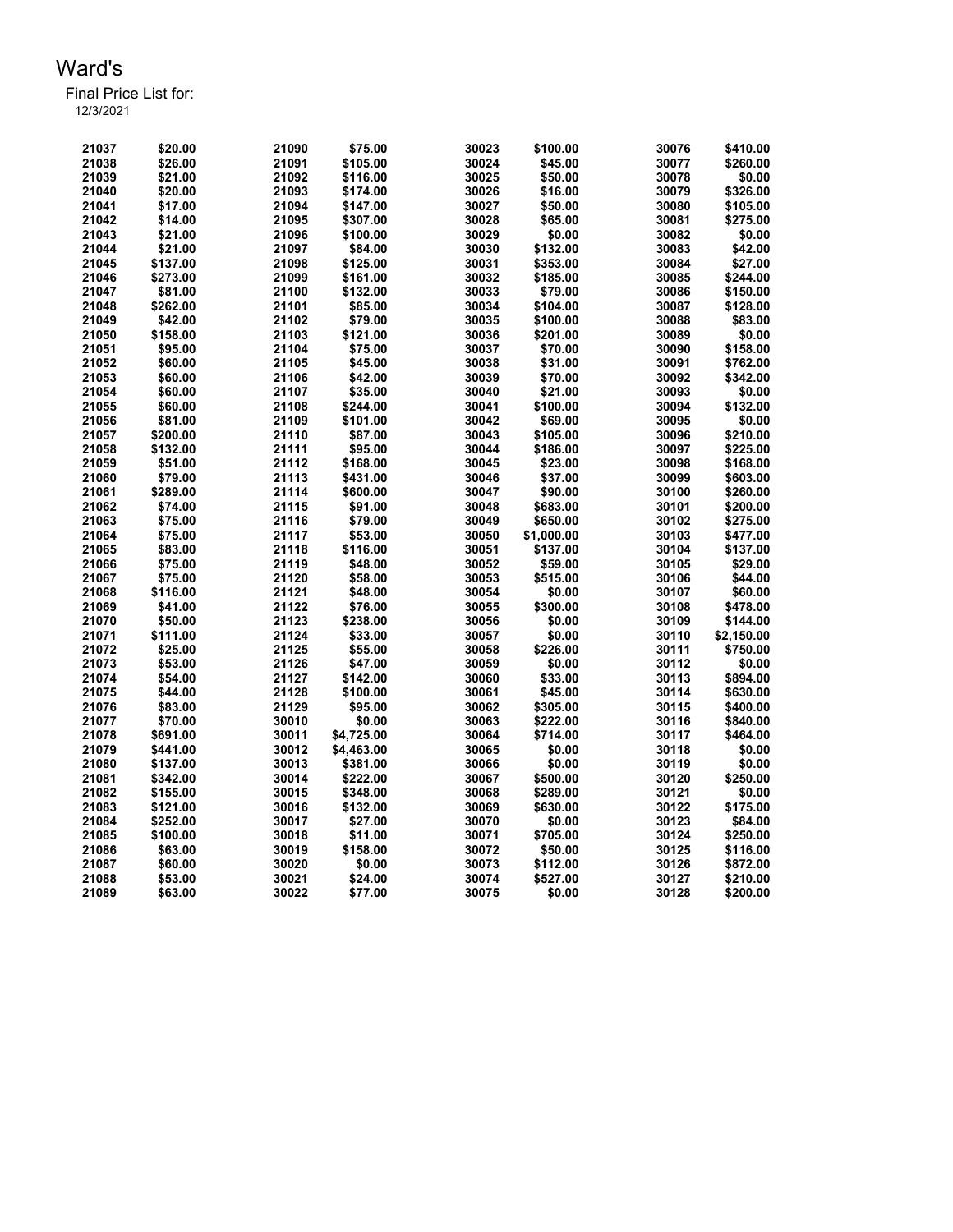| 30129 | \$396.00 | 30182 | \$15.00  | 30235 | \$25.00  | 30288 | \$158.00 |
|-------|----------|-------|----------|-------|----------|-------|----------|
| 30130 | \$650.00 | 30183 | \$67.00  | 30236 | \$0.00   | 30289 | \$150.00 |
| 30131 | \$200.00 | 30184 | \$15.00  | 30237 | \$53.00  | 30290 | \$95.00  |
| 30132 | \$15.00  | 30185 | \$48.00  | 30238 | \$27.00  | 30291 | \$144.00 |
| 30133 | \$56.00  | 30186 | \$33.00  | 30239 | \$40.00  | 30292 | \$47.00  |
| 30134 | \$50.00  | 30187 | \$53.00  | 30240 | \$42.00  | 30293 | \$124.00 |
| 30135 | \$16.00  | 30188 | \$0.00   | 30241 | \$111.00 | 30294 | \$34.00  |
| 30136 | \$46.00  | 30189 | \$117.00 | 30242 | \$146.00 | 30295 | \$146.00 |
| 30137 | \$33.00  | 30190 | \$570.00 | 30243 | \$54.00  | 30296 | \$237.00 |
| 30138 | \$32.00  | 30191 | \$0.00   | 30244 | \$168.00 | 30297 | \$165.00 |
| 30139 | \$154.00 | 30192 | \$76.00  | 30245 | \$150.00 | 30298 | \$121.00 |
| 30140 | \$28.00  | 30193 | \$48.00  | 30246 | \$97.00  | 30299 | \$105.00 |
| 30141 | \$59.00  | 30194 | \$250.00 | 30247 | \$128.00 | 30300 | \$94.00  |
| 30142 | \$84.00  | 30195 | \$205.00 | 30248 | \$132.00 | 30301 | \$42.00  |
| 30143 | \$25.00  | 30196 | \$263.00 | 30249 | \$351.00 | 30302 | \$154.00 |
| 30144 | \$69.00  | 30197 | \$189.00 | 30250 | \$19.00  | 30303 | \$96.00  |
| 30145 | \$60.00  | 30198 | \$263.00 | 30251 | \$0.00   | 30304 | \$66.00  |
| 30146 | \$77.00  | 30199 | \$473.00 | 30252 | \$272.00 | 30305 | \$175.00 |
| 30147 | \$26.00  | 30200 | \$176.00 | 30253 | \$6.00   | 30306 | \$69.00  |
| 30148 | \$35.00  | 30201 | \$74.00  | 30254 | \$56.00  | 30307 | \$212.00 |
| 30149 | \$630.00 | 30202 | \$69.00  | 30255 | \$23.00  | 30308 | \$24.00  |
| 30150 | \$262.00 | 30203 | \$176.00 | 30256 | \$23.00  | 30309 | \$155.00 |
| 30151 | \$246.00 | 30204 | \$32.00  | 30257 | \$12.00  | 30310 | \$185.00 |
| 30152 | \$163.00 | 30205 | \$216.00 | 30258 | \$12.00  | 30311 | \$55.00  |
| 30153 | \$140.00 | 30206 | \$79.00  | 30259 | \$522.00 | 30312 | \$149.00 |
| 30154 | \$53.00  | 30207 | \$81.00  | 30260 | \$420.00 | 30313 | \$90.00  |
| 30155 | \$37.00  | 30208 | \$77.00  | 30261 | \$63.00  | 30314 | \$126.00 |
| 30156 | \$53.00  | 30209 | \$30.00  | 30262 | \$32.00  | 30315 | \$160.00 |
| 30157 | \$268.00 | 30210 | \$149.00 | 30263 | \$6.00   | 30316 | \$132.00 |
| 30158 | \$42.00  | 30211 | \$315.00 | 30264 | \$7.00   | 30317 | \$68.00  |
| 30159 | \$34.00  | 30212 | \$462.00 | 30265 | \$8.00   | 30318 | \$69.00  |
| 30160 | \$39.00  | 30213 | \$184.00 | 30266 | \$4.00   | 30319 | \$53.00  |
| 30161 | \$53.00  | 30214 | \$37.00  | 30267 | \$4.00   | 30320 | \$25.00  |
| 30162 | \$238.00 | 30215 | \$47.00  | 30268 | \$6.00   | 30321 | \$27.00  |
| 30163 | \$159.00 | 30216 | \$42.00  | 30269 | \$5.00   | 30322 | \$96.00  |
| 30164 | \$105.00 | 30217 | \$290.00 | 30270 | \$4.00   | 30323 | \$18.00  |
| 30165 | \$48.00  | 30218 | \$163.00 | 30271 | \$25.00  | 30324 | \$35.00  |
| 30166 | \$30.00  | 30219 | \$0.00   | 30272 | \$34.00  | 30325 | \$49.00  |
| 30167 | \$210.00 | 30220 | \$100.00 | 30273 | \$37.00  | 30326 | \$25.00  |
| 30168 | \$51.00  | 30221 | \$159.00 | 30274 | \$21.00  | 30327 | \$42.00  |
| 30169 | \$352.00 | 30222 | \$276.00 | 30275 | \$25.00  | 30328 | \$33.00  |
| 30170 | \$5.00   | 30223 | \$157.00 | 30276 | \$45.00  | 30329 | \$42.00  |
| 30171 | \$70.00  | 30224 | \$198.00 | 30277 | \$315.00 | 30330 | \$40.00  |
| 30172 | \$25.00  | 30225 | \$0.00   | 30278 | \$221.00 | 30331 | \$105.00 |
| 30173 | \$0.00   | 30226 | \$100.00 | 30279 | \$619.00 | 30332 | \$74.00  |
| 30174 | \$100.00 | 30227 | \$100.00 | 30280 | \$59.00  | 30333 | \$17.00  |
| 30175 | \$150.00 | 30228 | \$116.00 | 30281 | \$33.00  | 30334 | \$40.00  |
| 30176 | \$100.00 | 30229 | \$100.00 | 30282 | \$40.00  | 30335 | \$81.00  |
| 30177 | \$25.00  | 30230 | \$100.00 | 30283 | \$22.00  | 30336 | \$94.00  |
| 30178 | \$0.00   | 30231 | \$105.00 | 30284 | \$176.00 | 30337 | \$53.00  |
| 30179 | \$11.00  | 30232 | \$40.00  | 30285 | \$60.00  | 30338 | \$286.00 |
| 30180 | \$158.00 | 30233 | \$0.00   | 30286 | \$75.00  | 30339 | \$338.00 |
| 30181 | \$55.00  | 30234 | \$29.00  | 30287 | \$158.00 | 30340 | \$369.00 |
|       |          |       |          |       |          |       |          |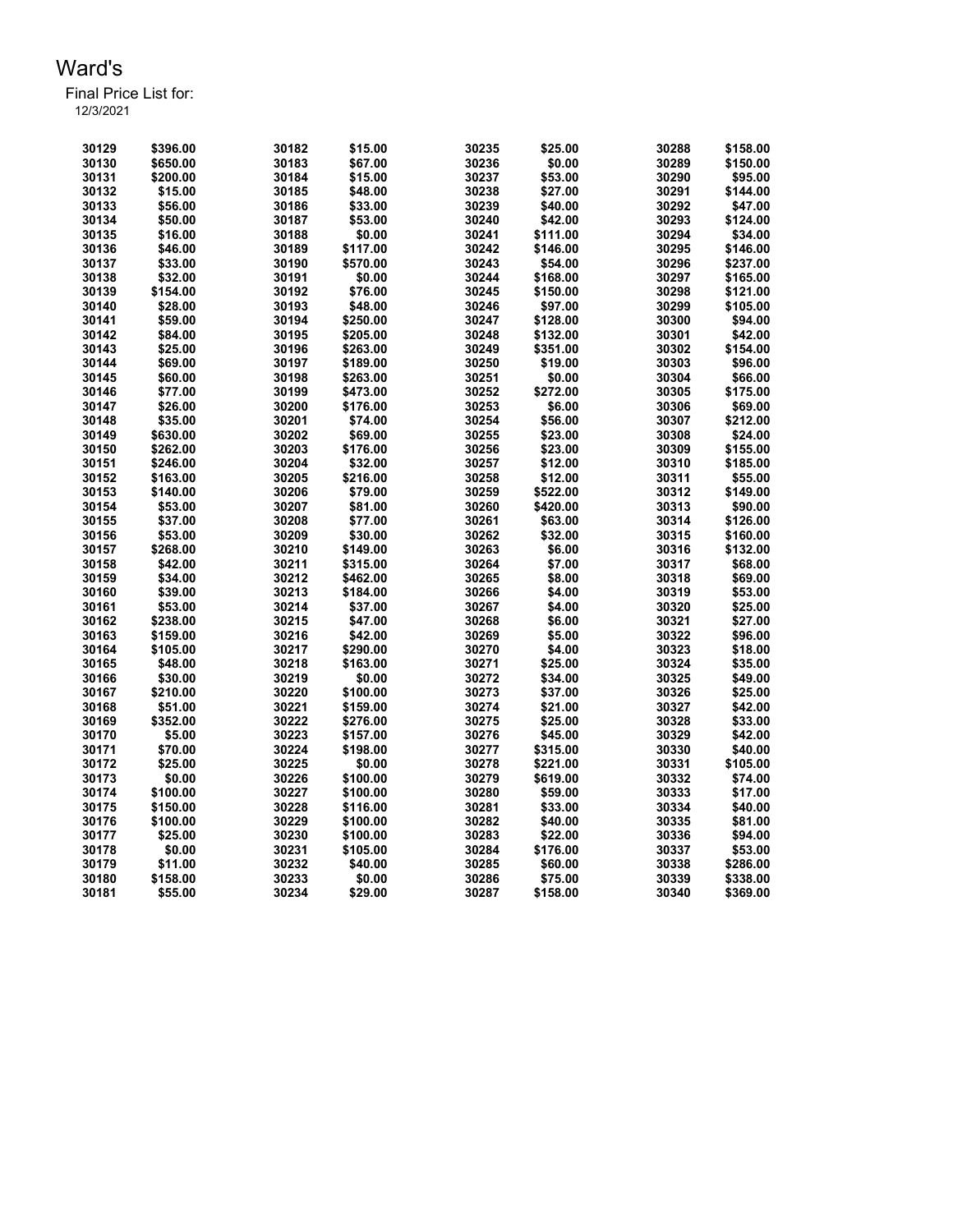Final Price List for: 12/3/2021

> \$135.00 30394 \$57.00 30447 \$63.00 30500 \$16.00 \$164.00 30395 \$109.00 30448 \$50.00 30501 \$368.00 \$32.00 30396 \$50.00 30449 \$37.00 30502 \$52.00 \$39.00 30397 \$24.00 30450 \$35.00 30503 \$50.00 \$63.00 30398 \$126.00 30451 \$18.00 30504 \$83.00 \$27.00 30399 \$44.00 30452 \$59.00 30505 \$53.00 \$33.00 30400 \$84.00 30453 \$33.00 30506 \$60.00 \$42.00 30401 \$126.00 30454 \$44.00 30507 \$98.00 \$133.00 30402 \$61.00 30455 \$42.00 30508 \$104.00 \$117.00 30403 \$52.00 30456 \$11.00 30509 \$53.00 \$132.00 30404 \$59.00 30457 \$44.00 30510 \$18.00 \$48.00 30405 \$42.00 30458 \$48.00 30511 \$46.00 \$38.00 30406 \$41.00 30459 \$50.00 30512 \$44.00 \$75.00 30407 \$23.00 30460 \$32.00 30513 \$40.00 \$30.00 30408 \$95.00 30461 \$57.00 30514 \$65.00 \$21.00 30409 \$44.00 30462 \$70.00 30515 \$86.00 \$60.00 30410 \$32.00 30463 \$26.00 30516 \$53.00 \$62.00 30411 \$35.00 30464 \$33.00 30517 \$44.00 \$50.00 30412 \$40.00 30465 \$37.00 30518 \$39.00 \$65.00 30413 \$42.00 30466 \$46.00 30519 \$104.00 \$35.00 30414 \$27.00 30467 \$74.00 30520 \$29.00 \$39.00 30415 \$47.00 30468 \$79.00 30521 \$67.00 \$102.00 30416 \$59.00 30469 \$63.00 30522 \$97.00 \$32.00 30417 \$35.00 30470 \$33.00 30523 \$24.00 \$27.00 30418 \$35.00 30471 \$35.00 30524 \$70.00 \$16.00 30419 \$16.00 30472 \$209.00 30525 \$46.00 \$49.00 30420 \$25.00 30473 \$132.00 30526 \$53.00 \$28.00 30421 \$17.00 30474 \$125.00 30527 \$79.00 \$32.00 30422 \$25.00 30475 \$44.00 30528 \$245.00 \$37.00 30423 \$37.00 30476 \$31.00 30529 \$57.00 \$338.00 30424 \$54.00 30477 \$31.00 30530 \$107.00 \$375.00 30425 \$42.00 30478 \$37.00 30531 \$221.00 \$74.00 30426 \$47.00 30479 \$197.00 30532 \$26.00 \$105.00 30427 \$57.00 30480 \$133.00 30533 \$20.00 \$23.00 30428 \$21.00 30481 \$92.00 30534 \$37.00 \$39.00 30429 \$76.00 30482 \$53.00 30535 \$32.00 \$30.00 30430 \$58.00 30483 \$90.00 30536 \$56.00 \$62.00 30431 \$58.00 30484 \$113.00 30537 \$56.00 \$26.00 30432 \$53.00 30485 \$81.00 30538 \$32.00 \$38.00 30433 \$56.00 30486 \$83.00 30539 \$128.00 \$31.00 30434 \$79.00 30487 \$90.00 30540 \$95.00 \$44.00 30435 \$63.00 30488 \$85.00 30541 \$13.00 \$44.00 30436 \$37.00 30489 \$90.00 30542 \$30.00 \$47.00 30437 \$47.00 30490 \$85.00 30543 \$35.00 \$44.00 30438 \$187.00 30491 \$41.00 30544 \$66.00 \$137.00 30439 \$117.00 30492 \$41.00 30545 \$60.00 \$100.00 30440 \$57.00 30493 \$41.00 30546 \$84.00 \$111.00 30441 \$50.00 30494 \$41.00 30547 \$71.00 \$25.00 30442 \$60.00 30495 \$197.00 30548 \$57.00 \$63.00 30443 \$54.00 30496 \$315.00 30549 \$57.00 \$28.00 30444 \$76.00 30497 \$50.00 30550 \$36.00 \$44.00 30445 \$42.00 30498 \$92.00 30551 \$19.00 \$105.00 30446 \$47.00 30499 \$84.00 30552 \$37.00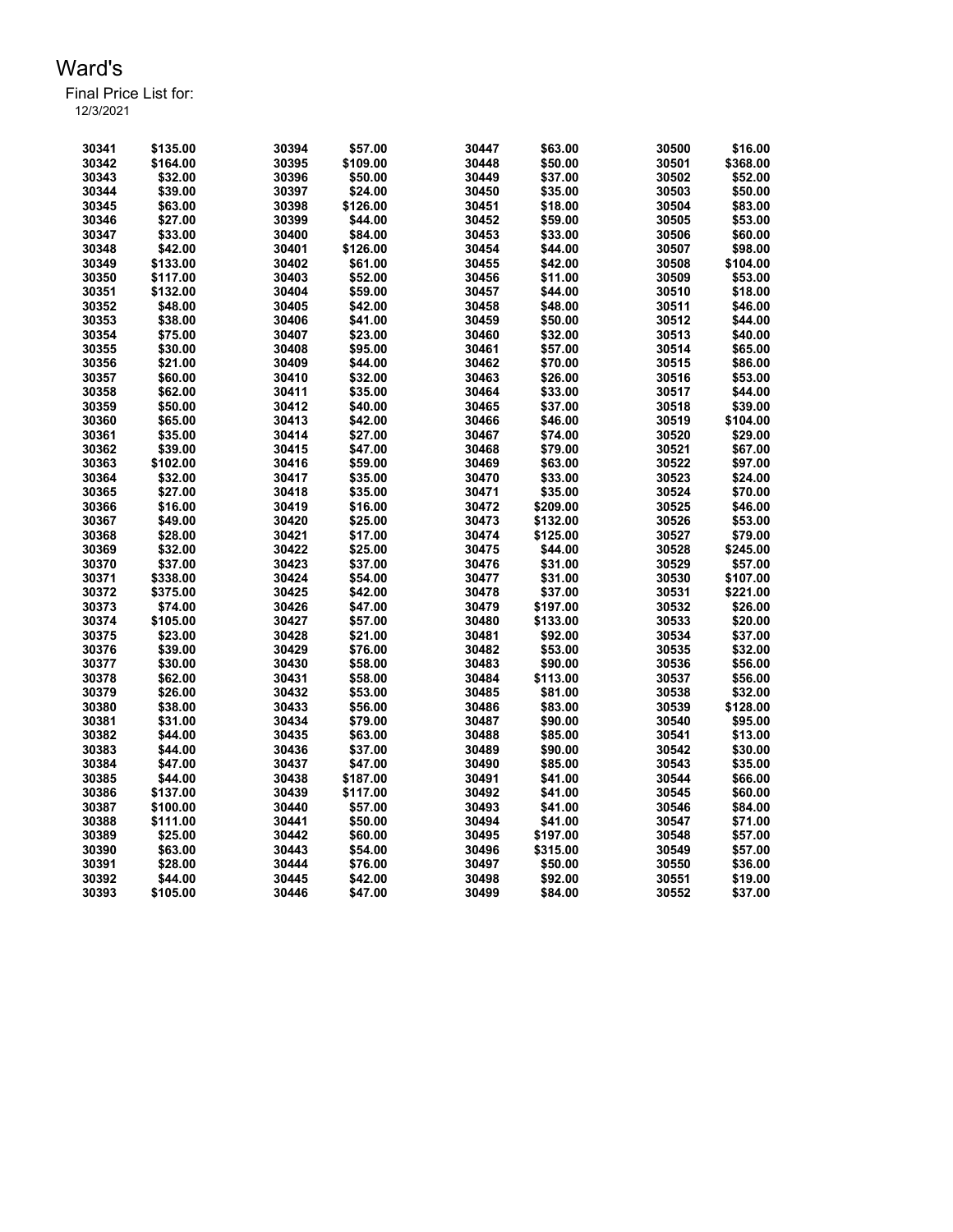Final Price List for: 12/3/2021

> \$79.00 30606 \$18.00 30659 \$42.00 30712 \$79.00 \$36.00 30607 \$42.00 30660 \$55.00 30713 \$48.00 \$27.00 30608 \$53.00 30661 \$56.00 30714 \$58.00 \$212.00 30609 \$16.00 30662 \$36.00 30715 \$35.00 \$92.00 30610 \$16.00 30663 \$32.00 30716 \$37.00 \$84.00 30611 \$35.00 30664 \$50.00 30717 \$84.00 \$54.00 30612 \$115.00 30665 \$30.00 30718 \$29.00 \$66.00 30613 \$130.00 30666 \$47.00 30719 \$53.00 \$34.00 30614 \$198.00 30667 \$48.00 30720 \$45.00 \$42.00 30615 \$132.00 30668 \$37.00 30721 \$240.00 \$17.00 30616 \$31.00 30669 \$39.00 30722 \$58.00 \$53.00 30617 \$47.00 30670 \$33.00 30723 \$15.00 \$28.00 30618 \$31.00 30671 \$65.00 30724 \$85.00 \$84.00 30619 \$54.00 30672 \$52.00 30725 \$50.00 \$57.00 30620 \$93.00 30673 \$30.00 30726 \$53.00 \$27.00 30621 \$158.00 30674 \$24.00 30727 \$67.00 \$3.00 30622 \$33.00 30675 \$33.00 30728 \$69.00 \$14.00 30623 \$69.00 30676 \$63.00 30729 \$662.00 \$30.00 30624 \$58.00 30677 \$44.00 30730 \$5.00 \$37.00 30625 \$81.00 30678 \$44.00 30731 \$35.00 \$70.00 30626 \$35.00 30679 \$25.00 30732 \$105.00 \$42.00 30627 \$56.00 30680 \$43.00 30733 \$63.00 \$27.00 30628 \$74.00 30681 \$40.00 30734 \$2,100.00 \$38.00 30629 \$21.00 30682 \$42.00 30735 \$142.00 \$48.00 30630 \$25.00 30683 \$56.00 30736 \$61.00 \$36.00 30631 \$50.00 30684 \$63.00 30737 \$50.00 \$24.00 30632 \$105.00 30685 \$58.00 30738 \$0.00 \$36.00 30633 \$56.00 30686 \$159.00 30739 \$69.00 \$27.00 30634 \$20.00 30687 \$58.00 30740 \$28.00 \$45.00 30635 \$24.00 30688 \$140.00 30741 \$90.00 \$25.00 30636 \$28.00 30689 \$31.00 30742 \$63.00 \$27.00 30637 \$304.00 30690 \$126.00 30743 \$40.00 \$42.00 30638 \$75.00 30691 \$155.00 30744 \$26.00 \$89.00 30639 \$23.00 30692 \$37.00 30745 \$70.00 \$42.00 30640 \$174.00 30693 \$41.00 30746 \$26.00 \$40.00 30641 \$7.00 30694 \$48.00 30747 \$25.00 \$34.00 30642 \$11.00 30695 \$29.00 30748 \$32.00 \$54.00 30643 \$51.00 30696 \$132.00 30749 \$66.00 \$19.00 30644 \$153.00 30697 \$78.00 30750 \$105.00 \$111.00 30645 \$152.00 30698 \$53.00 30751 \$105.00 \$97.00 30646 \$50.00 30699 \$101.00 30752 \$29.00 \$90.00 30647 \$44.00 30700 \$101.00 30753 \$66.00 \$67.00 30648 \$37.00 30701 \$72.00 30754 \$30.00 \$24.00 30649 \$158.00 30702 \$74.00 30755 \$25.00 \$32.00 30650 \$9.00 30703 \$79.00 30756 \$25.00 \$32.00 30651 \$71.00 30704 \$132.00 30757 \$23.00 \$57.00 30652 \$32.00 30705 \$199.00 30758 \$93.00 \$53.00 30653 \$81.00 30706 \$70.00 30759 \$58.00 \$65.00 30654 \$71.00 30707 \$25.00 30760 \$24.00 \$20.00 30655 \$47.00 30708 \$47.00 30761 \$31.00 \$90.00 30656 \$63.00 30709 \$25.00 30762 \$29.00 \$76.00 30657 \$59.00 30710 \$42.00 30763 \$4.00 \$40.00 30658 \$23.00 30711 \$53.00 30764 \$135.00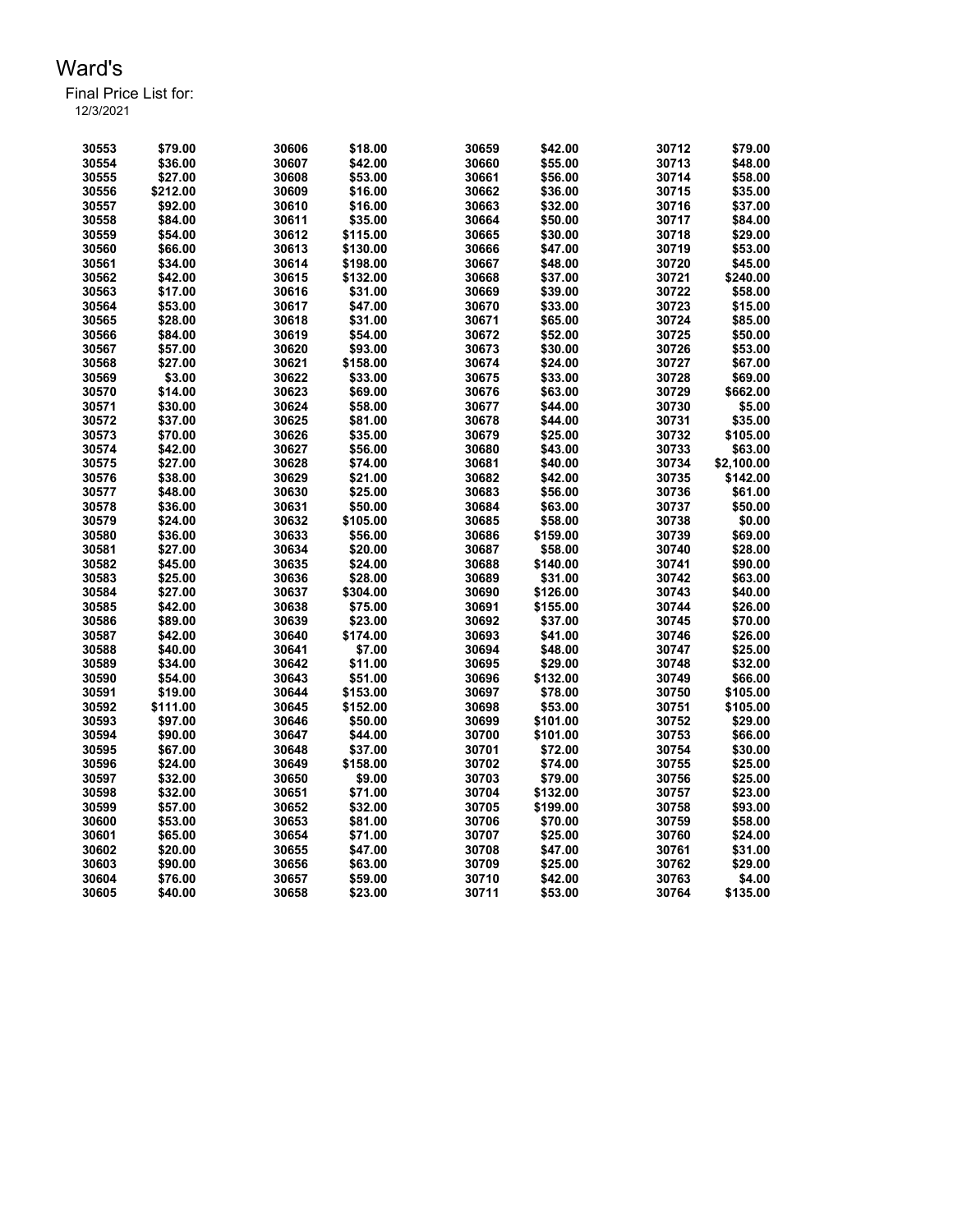Final Price List for: 12/3/2021

> \$44.00 30818 \$149.00 30871 \$21.00 30924 \$55.00 \$136.00 30819 \$18.00 30872 \$27.00 30925 \$55.00 \$126.00 30820 \$155.00 30873 \$53.00 30926 \$58.00 \$105.00 30821 \$41.00 30874 \$39.00 30927 \$58.00 \$79.00 30822 \$47.00 30875 \$48.00 30928 \$58.00 \$12.00 30823 \$21.00 30876 \$32.00 30929 \$58.00 \$1,771.00 30824 \$39.00 30877 \$33.00 30930 \$58.00 \$535.00 30825 \$60.00 30878 \$48.00 30931 \$58.00 \$1,439.00 30826 \$92.00 30879 \$53.00 30932 \$18.00 \$788.00 30827 \$85.00 30880 \$53.00 30933 \$40.00 \$151.00 30828 \$198.00 30881 \$18.00 30934 \$62.00 \$320.00 30829 \$48.00 30882 \$17.00 30935 \$60.00 \$193.00 30830 \$159.00 30883 \$71.00 30936 \$37.00 \$69.00 30831 \$48.00 30884 \$79.00 30937 \$39.00 \$163.00 30832 \$4.00 30885 \$25.00 30938 \$27.00 \$65.00 30833 \$234.00 30886 \$34.00 30939 \$58.00 \$41.00 30834 \$178.00 30887 \$31.00 30940 \$58.00 \$105.00 30835 \$201.00 30888 \$42.00 30941 \$61.00 \$0.00 30836 \$338.00 30889 \$29.00 30942 \$65.00 \$25.00 30837 \$79.00 30890 \$54.00 30943 \$65.00 \$85.00 30838 \$181.00 30891 \$41.00 30944 \$25.00 \$109.00 30839 \$117.00 30892 \$32.00 30945 \$69.00 \$62.00 30840 \$128.00 30893 \$42.00 30946 \$23.00 \$58.00 30841 \$107.00 30894 \$24.00 30947 \$18.00 \$53.00 30842 \$117.00 30895 \$34.00 30948 \$47.00 \$54.00 30843 \$251.00 30896 \$47.00 30949 \$45.00 \$46.00 30844 \$159.00 30897 \$66.00 30950 \$41.00 \$41.00 30845 \$159.00 30898 \$54.00 30951 \$48.00 \$35.00 30846 \$84.00 30899 \$82.00 30952 \$21.00 \$84.00 30847 \$63.00 30900 \$18.00 30953 \$36.00 \$58.00 30848 \$62.00 30901 \$27.00 30954 \$53.00 \$25.00 30849 \$60.00 30902 \$32.00 30955 \$55.00 \$25.00 30850 \$11.00 30903 \$70.00 30956 \$32.00 \$21.00 30851 \$94.00 30904 \$53.00 30957 \$58.00 \$47.00 30852 \$65.00 30905 \$51.00 30958 \$58.00 \$36.00 30853 \$29.00 30906 \$132.00 30959 \$48.00 \$200.00 30854 \$27.00 30907 \$115.00 30960 \$47.00 \$27.00 30855 \$72.00 30908 \$31.00 30961 \$44.00 \$24.00 30856 \$66.00 30909 \$25.00 30962 \$29.00 \$27.00 30857 \$30.00 30910 \$86.00 30963 \$23.00 \$51.00 30858 \$24.00 30911 \$65.00 30964 \$21.00 \$53.00 30859 \$127.00 30912 \$32.00 30965 \$27.00 \$38.00 30860 \$32.00 30913 \$44.00 30966 \$58.00 \$33.00 30861 \$50.00 30914 \$63.00 30967 \$58.00 \$91.00 30862 \$27.00 30915 \$33.00 30968 \$39.00 \$47.00 30863 \$39.00 30916 \$20.00 30969 \$40.00 \$9.00 30864 \$45.00 30917 \$21.00 30970 \$24.00 \$49.00 30865 \$19.00 30918 \$31.00 30971 \$61.00 \$58.00 30866 \$29.00 30919 \$35.00 30972 \$60.00 \$5.00 30867 \$50.00 30920 \$55.00 30973 \$63.00 \$38.00 30868 \$60.00 30921 \$55.00 30974 \$79.00 \$12.00 30869 \$40.00 30922 \$58.00 30975 \$75.00 \$47.00 30870 \$42.00 30923 \$58.00 30976 \$25.00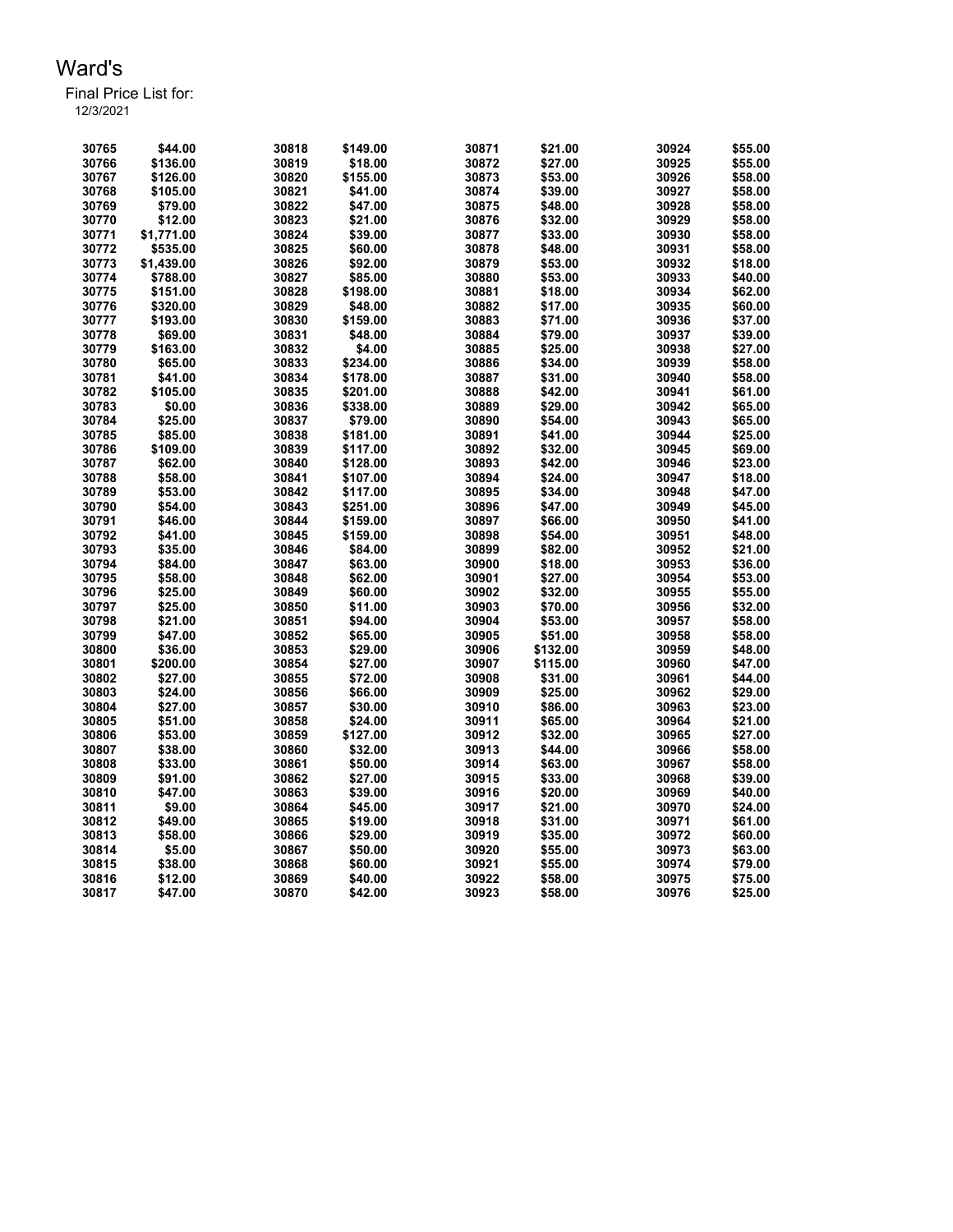Final Price List for:

| 30977 | \$21.00            | 31030 | \$24.00  | 31083 | \$63.00 | 31136 | \$18.00            |
|-------|--------------------|-------|----------|-------|---------|-------|--------------------|
| 30978 | \$67.00            | 31031 | \$80.00  | 31084 | \$63.00 | 31137 | \$15.00            |
| 30979 | \$37.00            | 31032 | \$58.00  | 31085 | \$21.00 | 31138 | \$32.00            |
| 30980 | \$36.00            | 31033 | \$26.00  | 31086 | \$55.00 | 31139 | \$25.00            |
| 30981 | \$37.00            | 31034 | \$31.00  | 31087 | \$27.00 | 31140 | \$17.00            |
| 30982 | \$41.00            | 31035 | \$22.00  | 31088 | \$27.00 | 31141 | \$17.00            |
| 30983 | \$40.00            | 31036 | \$25.00  | 31089 | \$19.00 | 31142 | \$21.00            |
| 30984 | \$38.00            | 31037 | \$42.00  | 31090 | \$70.00 | 31143 | \$23.00            |
| 30985 | \$27.00            | 31038 | \$20.00  | 31091 | \$56.00 | 31144 | \$9.00             |
| 30986 | \$30.00            | 31039 | \$38.00  | 31092 | \$37.00 | 31145 | \$9.00             |
| 30987 | \$28.00            | 31040 | \$71.00  | 31093 | \$27.00 | 31146 | \$10.00            |
| 30988 | \$32.00            | 31041 | \$27.00  | 31094 | \$39.00 | 31147 | \$9.00             |
| 30989 | \$4.00             | 31042 | \$21.00  | 31095 | \$60.00 | 31148 | \$25.00            |
| 30990 | \$37.00            | 31043 | \$58.00  | 31096 | \$47.00 | 31149 | \$101.00           |
| 30991 | \$38.00            | 31044 | \$33.00  | 31097 | \$37.00 | 31150 | \$23.00            |
| 30992 | \$52.00            | 31045 | \$33.00  | 31098 | \$56.00 | 31151 | \$34.00            |
| 30993 | \$55.00            | 31046 | \$27.00  | 31099 | \$50.00 | 31152 | \$15.00            |
| 30994 | \$33.00            | 31047 | \$23.00  | 31100 | \$70.00 | 31153 | \$32.00            |
| 30995 | \$33.00            | 31048 | \$71.00  | 31101 | \$45.00 | 31154 | \$56.00            |
| 30996 | \$25.00            | 31049 | \$66.00  | 31102 | \$37.00 | 31155 | \$12.00            |
| 30997 | \$37.00            | 31050 | \$37.00  | 31103 | \$41.00 | 31156 | \$12.00            |
| 30998 | \$41.00            | 31051 | \$20.00  | 31104 | \$45.00 | 31157 | \$18.00            |
| 30999 | \$41.00            | 31052 | \$40.00  | 31105 | \$41.00 | 31158 | \$11.00            |
| 31000 | \$53.00            | 31053 | \$37.00  | 31106 | \$46.00 | 31159 | \$16.00            |
| 31001 | \$31.00            | 31054 | \$21.00  | 31107 | \$36.00 | 31160 | \$23.00            |
| 31002 | \$31.00            | 31055 | \$35.00  | 31108 | \$55.00 | 31161 | \$400.00           |
| 31003 | \$31.00            | 31056 | \$11.00  | 31109 | \$44.00 | 31162 | \$350.00           |
| 31004 | \$33.00            | 31057 | \$27.00  | 31110 | \$80.00 | 31163 | \$262.00           |
| 31005 | \$39.00            | 31058 | \$31.00  | 31111 | \$37.00 | 31164 | \$50.00            |
| 31006 | \$45.00            | 31059 | \$21.00  | 31112 | \$75.00 | 31165 | \$36.00            |
| 31007 | \$53.00            | 31060 | \$27.00  | 31113 | \$32.00 | 31166 | \$37.00            |
| 31008 | \$90.00            | 31061 | \$216.00 | 31114 | \$8.00  | 31167 | \$67.00            |
| 31009 | \$47.00            | 31062 | \$21.00  | 31115 | \$35.00 | 31168 | \$32.00            |
| 31010 | \$28.00            | 31063 | \$28.00  | 31116 | \$33.00 | 31169 | \$12.00            |
| 31011 | \$37.00            | 31064 | \$42.00  | 31117 | \$42.00 | 31170 | \$134.00           |
| 31012 | \$29.00            | 31065 | \$63.00  | 31118 | \$27.00 | 31171 | \$19.00            |
| 31013 | \$29.00            | 31066 | \$50.00  | 31119 | \$25.00 | 31172 | \$30.00            |
| 31014 | \$29.00            | 31067 | \$75.00  | 31120 | \$19.00 | 31173 | \$25.00            |
| 31015 | \$50.00            | 31068 | \$60.00  | 31121 | \$20.00 | 31174 | \$42.00            |
| 31016 | \$50.00            | 31069 | \$59.00  | 31122 | \$21.00 | 31175 | \$21.00            |
| 31017 | \$27.00            | 31070 | \$63.00  | 31123 | \$35.00 | 31176 | \$63.00            |
| 31018 | \$24.00            | 31071 | \$41.00  | 31124 | \$37.00 | 31177 | \$70.00            |
| 31019 | \$7.00             | 31072 | \$38.00  | 31125 | \$45.00 | 31178 | \$51.00            |
| 31020 | \$31.00            | 31073 | \$42.00  | 31126 | \$34.00 | 31179 | \$70.00            |
| 31021 | \$33.00            | 31074 | \$45.00  | 31127 | \$34.00 | 31180 | \$51.00            |
| 31022 | \$51.00            | 31075 | \$27.00  | 31128 | \$25.00 | 31181 | \$51.00            |
| 31023 | \$44.00            | 31076 | \$45.00  | 31129 | \$24.00 | 31182 | \$20.00            |
| 31024 |                    | 31077 | \$19.00  | 31130 | \$23.00 | 31183 |                    |
| 31025 | \$44.00<br>\$23.00 | 31078 | \$42.00  | 31131 | \$26.00 | 31184 | \$13.00<br>\$21.00 |
| 31026 | \$24.00            | 31079 | \$45.00  | 31132 | \$35.00 | 31185 | \$16.00            |
| 31027 | \$27.00            | 31080 | \$52.00  | 31133 | \$17.00 | 31186 | \$9.00             |
| 31028 | \$21.00            | 31081 | \$63.00  | 31134 | \$13.00 | 31187 | \$27.00            |
| 31029 | \$32.00            | 31082 | \$18.00  | 31135 | \$30.00 | 31188 | \$11.00            |
|       |                    |       |          |       |         |       |                    |